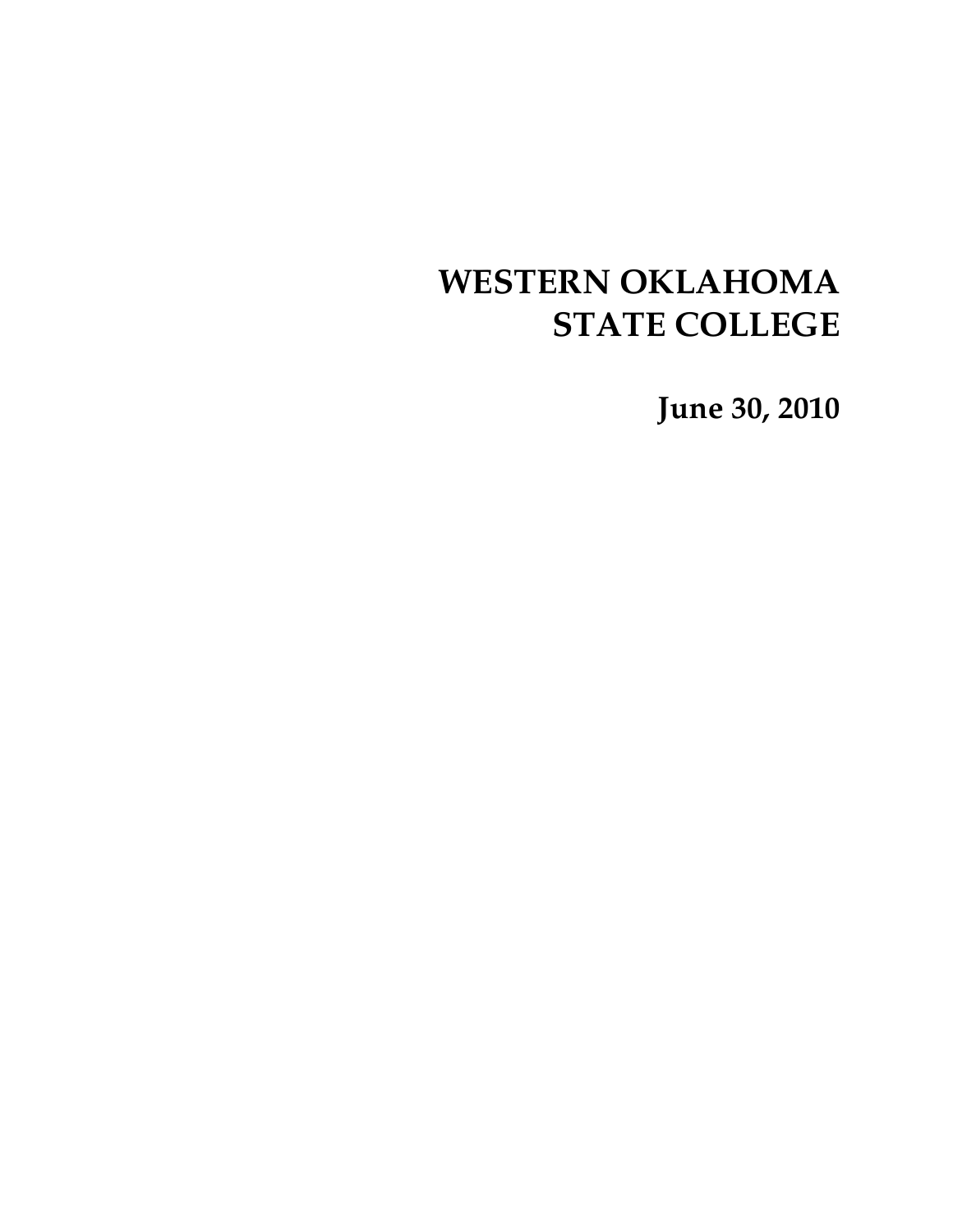### WESTERN OKLAHOMA STATE COLLEGE

June 30, 2010

# AUDITED FINANCIAL STATEMENTS

# REPORT REQUIRED BY *GOVERNMENT AUDITING STANDARDS*

| Independent Auditors' Report on Internal Control over Financial Reporting and on |  |
|----------------------------------------------------------------------------------|--|
| Compliance and Other Matters Based on an Audit of Financial Statements           |  |
|                                                                                  |  |

REPORTS REQUIRED BY OMB CIRCULAR A-133

| Independent Auditors' Report on Compliance with Requirements Applicable to Each |  |
|---------------------------------------------------------------------------------|--|
| Major Program and on Internal Control over Compliance in Accordance With OMB    |  |
|                                                                                 |  |
|                                                                                 |  |
|                                                                                 |  |
|                                                                                 |  |
|                                                                                 |  |
|                                                                                 |  |
|                                                                                 |  |
|                                                                                 |  |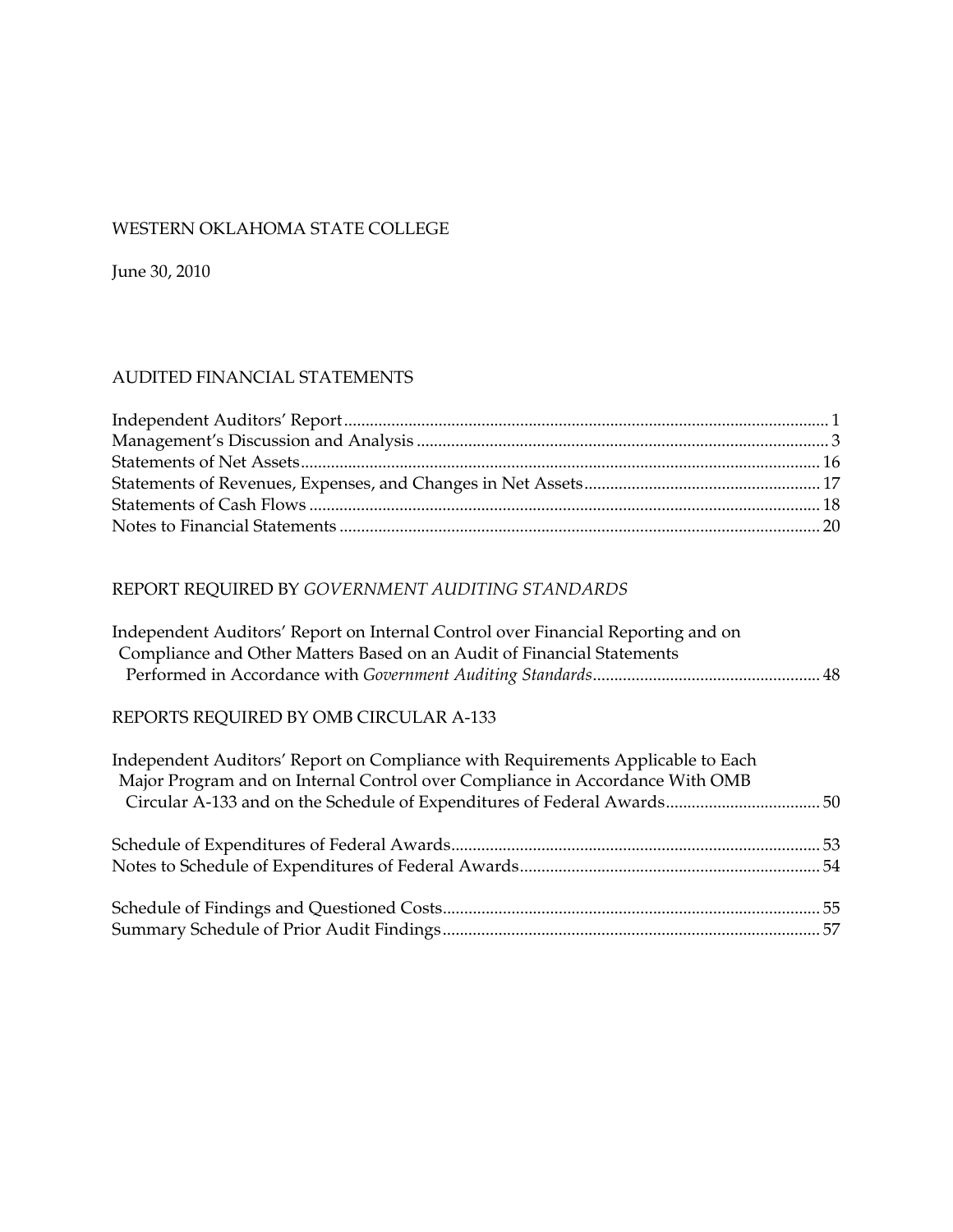

# Independent Auditors' Report

Board of Regents Western Oklahoma State College Altus, Oklahoma

We have audited the accompanying statements of net assets of Western Oklahoma State College (the "College"), a component unit of the State of Oklahoma, as of June 30, 2010 and 2009, and the related statements of revenues, expenses, and changes in net assets and statements of cash flows for the year then ended. These financial statements are the responsibility of the College's management. Our responsibility is to express an opinion on these financial statements based on our audits. We did not audit the financial statements of the College's discretely presented component unit, the Western Oklahoma State College Foundation, Inc. Those financial statements were audited by another auditor, whose report thereon has been furnished to us, and in our opinion, insofar as they relate to the amounts included for the Foundation, are based on the report of the other auditor.

We conducted our audits in accordance with auditing standards generally accepted in the United States of America and the standards applicable to financial audits contained in *Government Auditing Standards*, issued by the Comptroller General for the United States. Those standards require that we plan and perform the audit to obtain reasonable assurance about whether the financial statements are free of material misstatement. The financial statements of the Foundation were audited by other auditors and were not audited in accordance with *Government Auditing Standards*. An audit includes examining, on a test basis, evidence supporting the amounts and disclosures in the financial statements. An audit also includes, assessing the accounting principles used and significant estimates made by management, as well as evaluating the overall financial statement presentation. We believe that our audit and the report of the other auditor provide a reasonable basis for our opinion.

In our opinion, based on our audits and the report of the other auditor, the financial statements referred to above present fairly, in all material respects, the respective financial position of Western Oklahoma State College and its discretely presented component unit, Western Oklahoma State College Foundation, Inc. as of June 30, 2010 and 2009, and the respective changes in financial position and, where applicable, cash flows for the years then ended, in conformity with accounting principles generally accepted in the United States of America.



531 Couch Drive, Suite 200 Oklahoma City, OK 73102-2251

TEL 405.239.7961 FAX 405.235.0042 WEB www.coleandreed.com **RSM McGladrey Network** An Independently Owned Member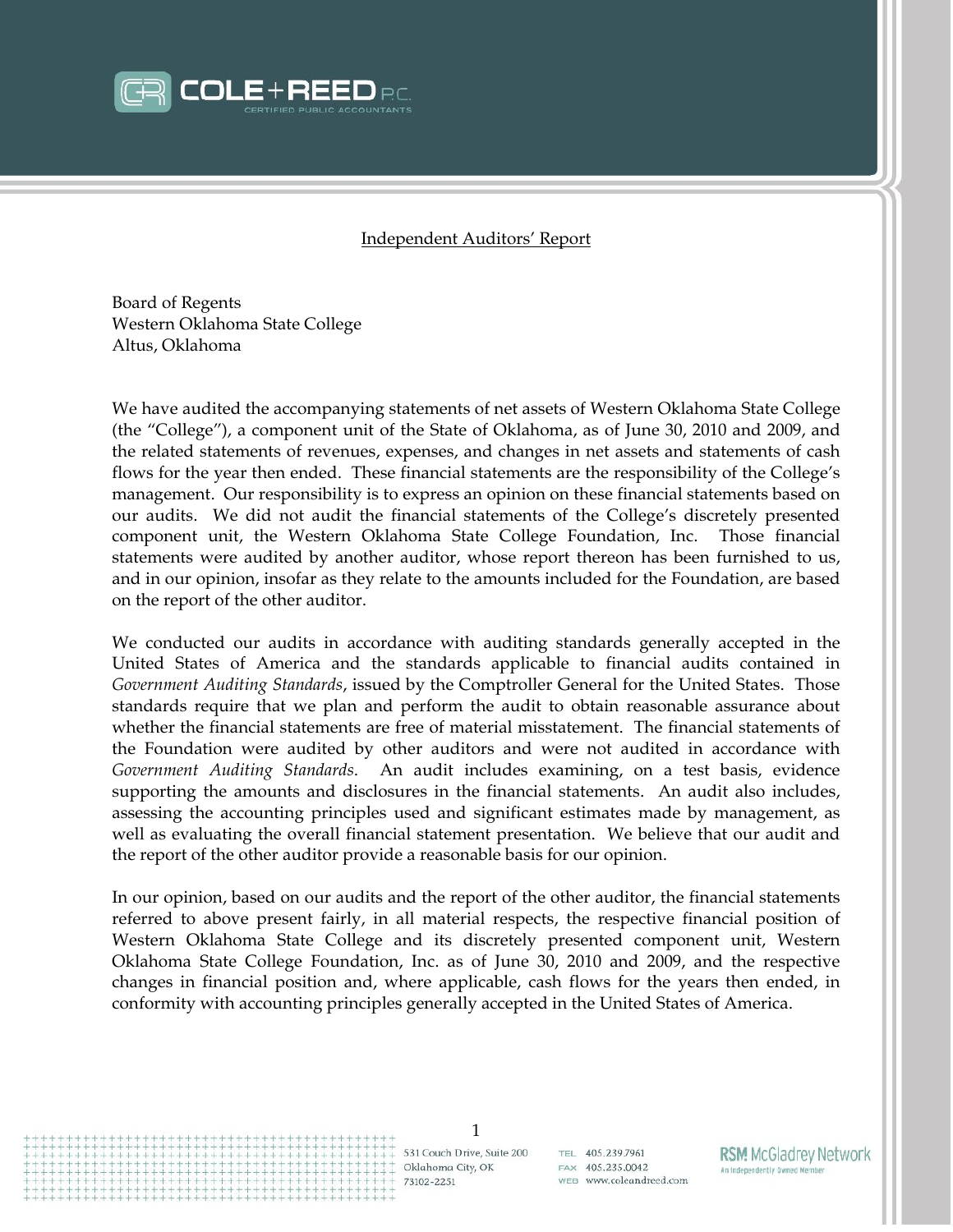In accordance with *Government Auditing Standards*, we have also issued our report dated October 5, 2010, on our consideration of the College's internal control over financial reporting and our tests of its compliance with certain provisions of laws, regulations, contracts and grant agreements and other matters. The purpose of that report is to describe the scope of our testing of internal control over financial reporting and compliance and the results of that testing, and not to provide an opinion on the internal control over financial reporting and compliance. That report is an integral part of an audit performed in accordance with *Government Auditing Standards* and should be considered in assessing the results of our audit.

Management's Discussion and Analysis, as listed in the Table of Contents, is not a required part of the basic financial statements, but is supplementary information required by the Governmental Accounting Standards Board. We have applied certain limited procedures, which consisted principally of inquiries of management regarding the methods of measurement and presentation of the supplementary information. However, we did not audit the information and express no opinion on it.

CuLe & Reed P.C.

Oklahoma City, Oklahoma October 5, 2010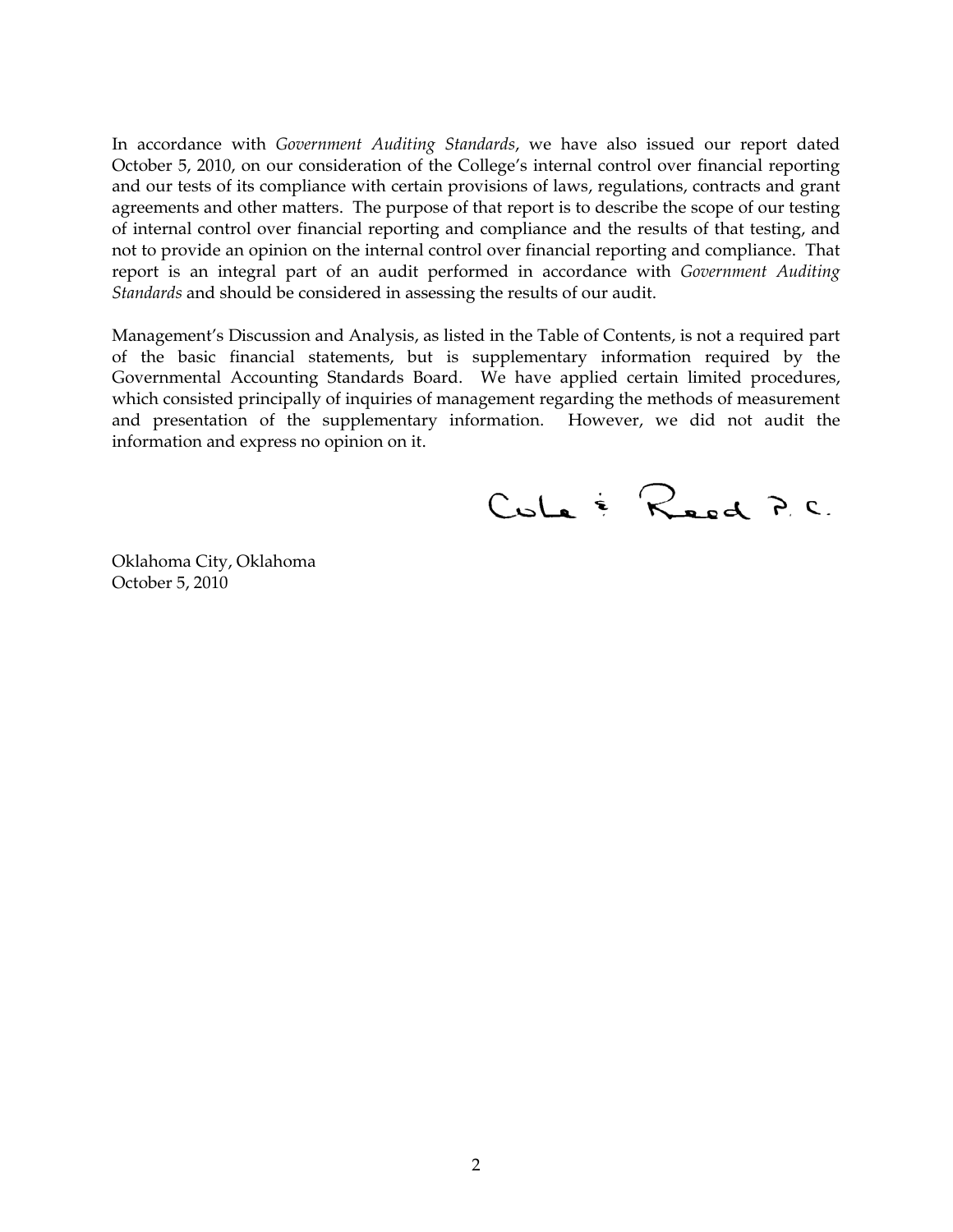The discussion and analysis of Western Oklahoma State College's (the "College") financial statements provides an overview of the College's financial activities for the year ended June 30, 2010. Since this management's discussion and analysis is designed to focus on current activities and currently known facts, please read it in conjunction with the College's basic financial statements and related footnotes.

# FINANCIAL HIGHLIGHTS



# **Net Assets**

The following chart provides a graphical breakdown of total revenues by category for the fiscal year ended June 30, 2010.



In fiscal year ended June 30, 2010, the College's revenues exceeded expenses, creating an increase in total net assets of \$830,770, which represents a 4.91% increase from that reported in 2009. In Fiscal Year ended June 30, 2009, the College's revenues exceeded expenses, creating an increase in total net assets of \$488,494, which represents a 2.98% increase from that reported in 2008.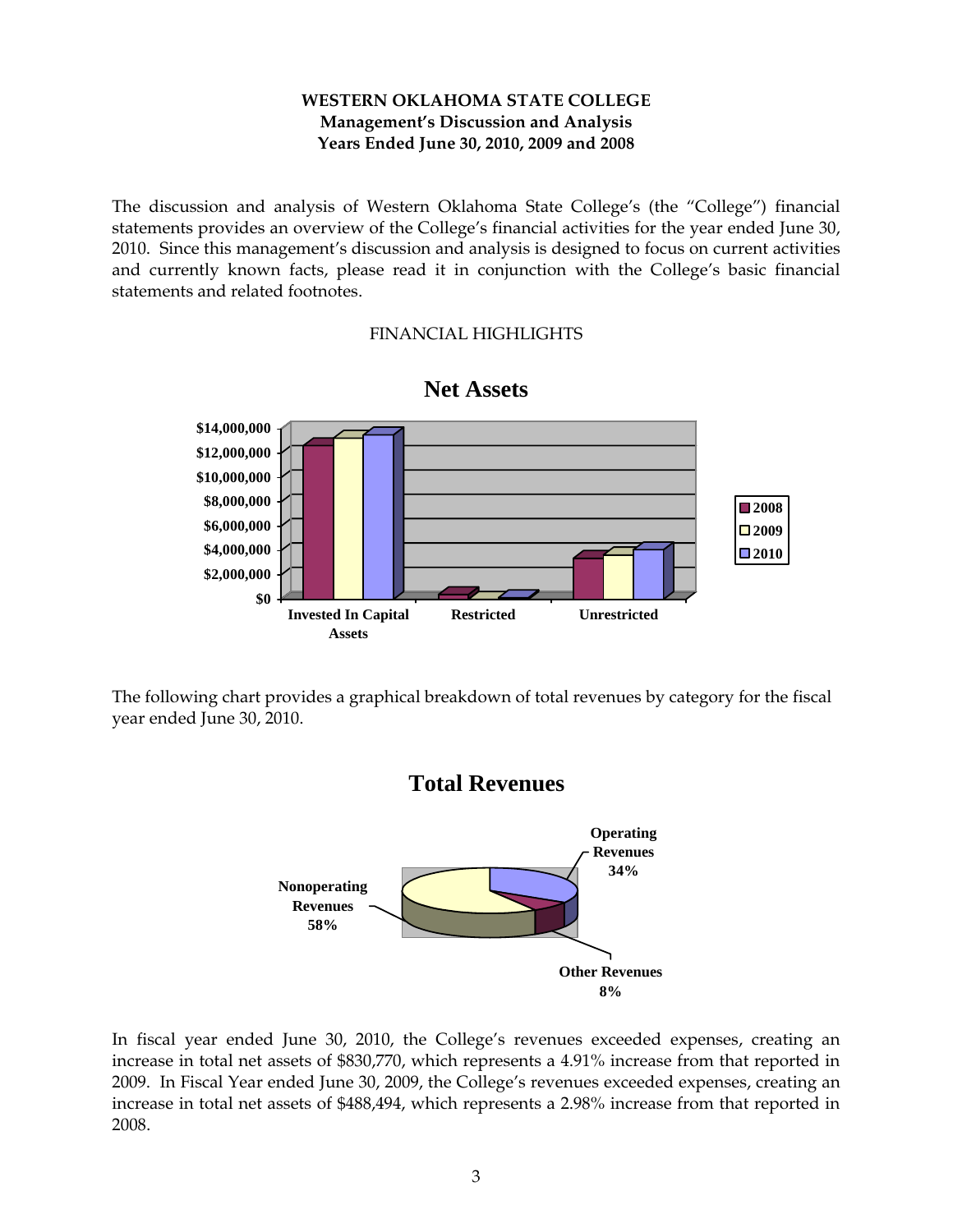#### **OVERVIEW OF THE FINANCIAL STATEMENTS AND FINANCIAL ANALYSIS**

The annual report consists of three basic financial statements: the Statement of Net Assets, the Statement of Revenues, Expenses, and Changes in Net Assets, and the Statement of Cash Flows.

The Statement of Net Assets and the Statement of Revenues, Expenses, and Changes in Net Assets report information on the activities of the College as a whole. When revenues and other support exceed expenses, the result is an increase in total net assets. When the reverse occurs, the result is a decrease in total net assets. The relationship between revenues and expenses may be thought of as the College's operating results.

These two statements report the College's net assets and changes in total assets. You can think of the College's net assets-the difference between assets and liabilities-as one way to measure the College's financial health, or financial position. Over time, increases or decreases in the College's net assets are an indicator of whether the financial health is improving or deteriorating. You will need to consider many other non-financial factors, such as the trend and quality of student applicants, freshman class size, student retention, condition of the buildings and safety of the campus, to assess the overall health of the institution.

All assets and liabilities included in these two statements are presented using the accrual basis of accounting, which is similar to the accounting used by most private-sector institutions. All of the current year's revenues and expenses are taken into account, regardless of when cash is received or paid.

# **FINANCIAL ANALYSIS OF THE COLLEGE AS A WHOLE**

The following table of the College's net assets summarizes the major changes between years:

|                            |                  |                  |            | <b>Net Assets</b> |        |         |      |            |            |             |         |  |
|----------------------------|------------------|------------------|------------|-------------------|--------|---------|------|------------|------------|-------------|---------|--|
|                            | June 30          |                  | Increase   |                   |        | Percent |      | June 30    |            | Increase    | Percent |  |
|                            | 2010             | 2009             | (Decrease) |                   | Change |         | 2008 |            | (Decrease) |             | Change  |  |
| Current assets             | \$<br>4,879,078  | \$<br>4,317,379  | \$         | 561,699           |        | 13%     | \$   | 3,987,083  | \$         | 330,296     | 8%      |  |
| Noncurrent assets:         |                  |                  |            |                   |        |         |      |            |            |             |         |  |
| Restricted Cash and        |                  |                  |            |                   |        |         |      |            |            |             |         |  |
| Cash Equivalents           | 148,066          | 447,231          |            | (299, 165)        |        | $-67%$  |      | 645,668    |            | (198, 437)  | $-31%$  |  |
| Receivable From            |                  |                  |            |                   |        |         |      |            |            |             |         |  |
| <b>State Agency</b>        |                  | 775,359          |            | (775, 359)        |        | $-100%$ |      | 4,242,733  |            | (3,467,374) | $-82%$  |  |
| Capital assets, net        | 18,197,329       | 17,603,963       |            | 593,366           |        | 3%      |      | 14,014,921 |            | 3,589,042   | 26%     |  |
| Other                      | 986              | 1,380            |            | (394)             |        | $-29%$  |      | 5,093      |            | (3,713)     | $-73%$  |  |
| Total assets               | 23,225,459       | 23,145,312       |            | 80,147            |        | $0\%$   |      | 22,895,498 |            | 249,814     | $1\%$   |  |
| <b>Current liabilities</b> | 1,131,482        | 1,686,469        |            | (554, 987)        |        | $-33%$  |      | 1,490,295  |            | 196,174     | 13%     |  |
| Noncurrent liabilities:    | 4,355,256        | 4,550,892        |            | (195,636)         |        | $-4%$   |      | 4,985,746  |            | (434,854)   | $-9\%$  |  |
| Total liabilities          | 5,486,738        | 6,237,361        |            | (750, 623)        |        | $-12%$  |      | 6,476,041  |            | (238,680)   | $-4\%$  |  |
| Net assets:                |                  |                  |            |                   |        |         |      |            |            |             |         |  |
| Investment in              |                  |                  |            |                   |        |         |      |            |            |             |         |  |
| capital assets             | 13,518,301       | 13,253,389       |            | 264,912           |        | $2\%$   |      | 12,641,713 |            | 611,676     | 5%      |  |
| Restricted                 | 143,291          |                  |            | 143,291           |        | 100%    |      | 394,626    |            | (394, 626)  | $-100%$ |  |
| Unrestricted               | 4,077,129        | 3,654,562        |            | 422,567           |        | 12%     |      | 3,383,118  |            | 271,444     | 8%      |  |
| Total net assets           | \$<br>17,738,721 | \$<br>16,907,951 | \$         | 830,770           |        | 5%      |      | 16,419,457 | \$         | 488,494     | 3%      |  |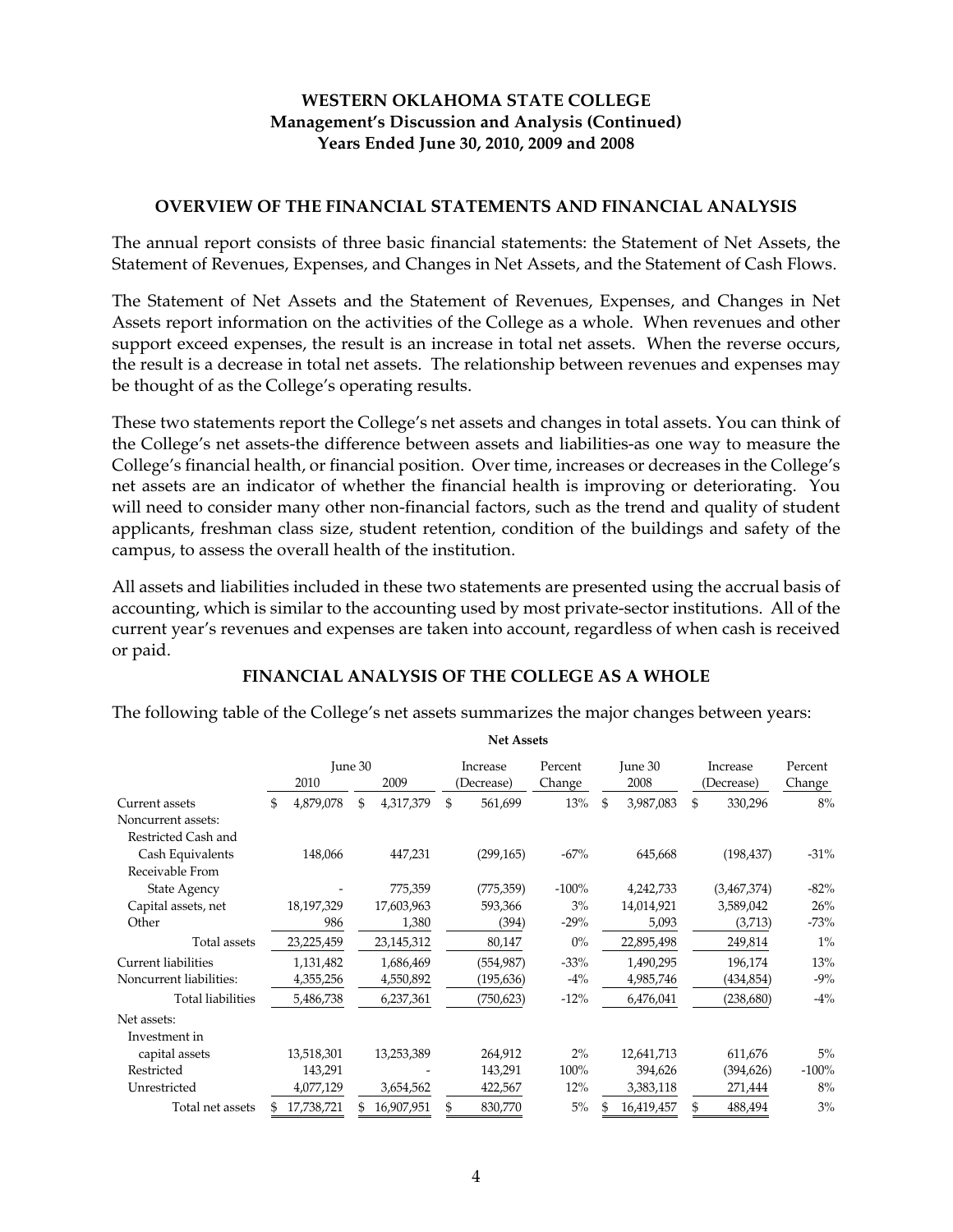### **FINANCIAL ANALYSIS OF THE COLLEGE AS A WHOLE (Continued)**

The breakdown of operating revenues and expenses for fiscal years ended June 30, 2010, 2009 and 2008 are as follows:



# **Operating Revenues 2010**

#### **Operating Revenues 2009**

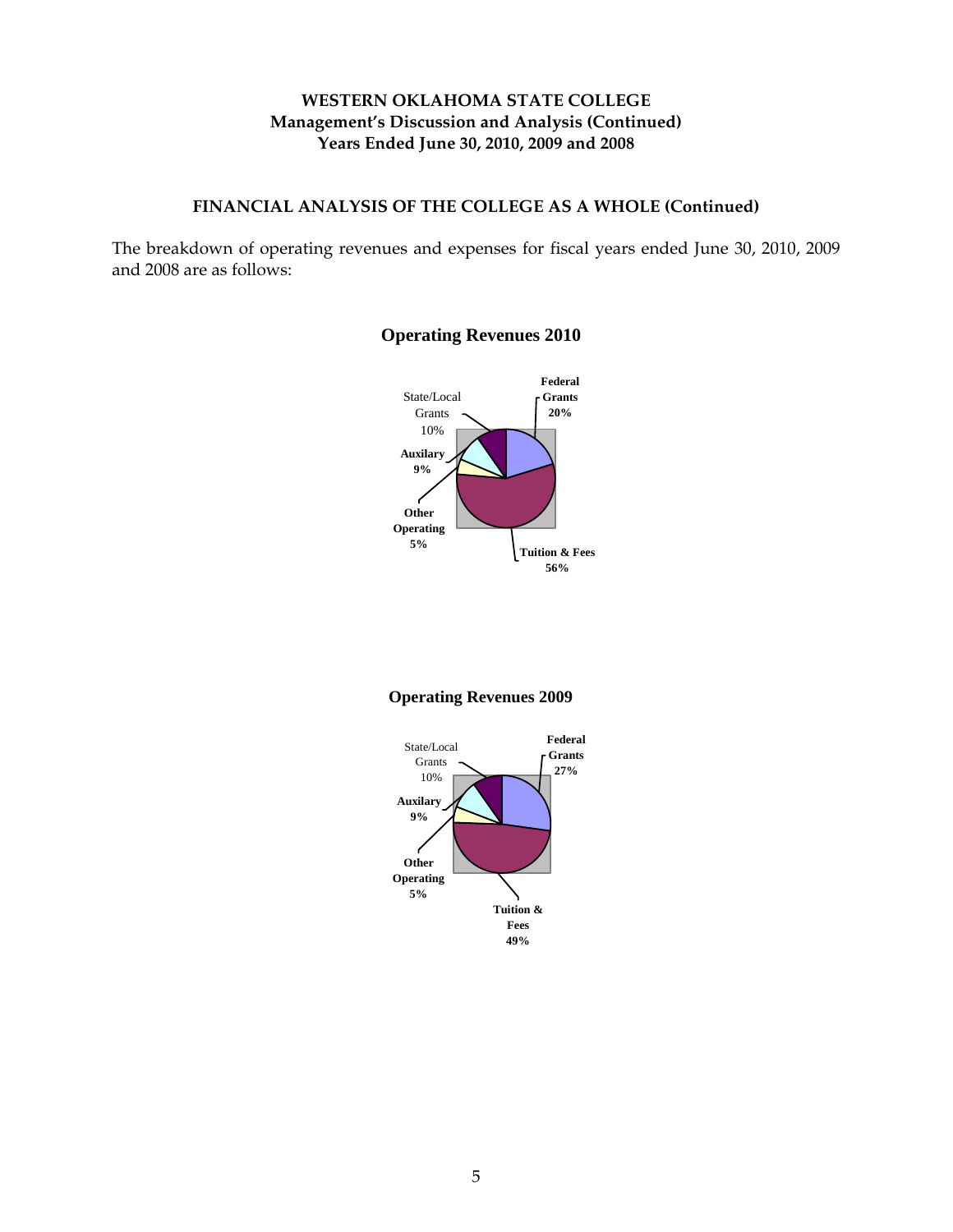# **FINANCIAL ANALYSIS OF THE COLLEGE AS A WHOLE (Continued)**



# **Operating Revenues 2008**

# **Operating Expenses**

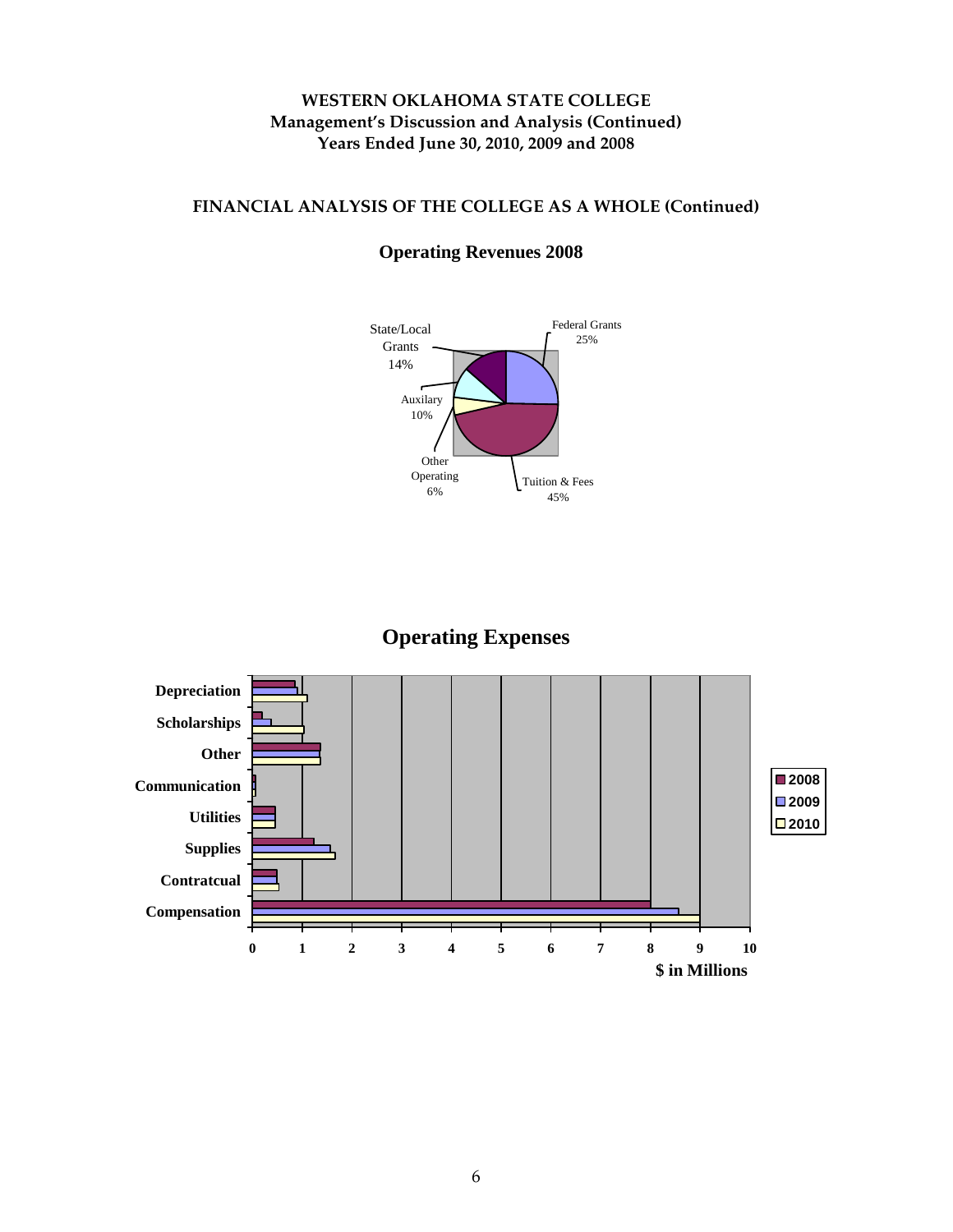# **FINANCIAL ANALYSIS OF THE COLLEGE AS A WHOLE (Continued)**

|                                   |                     |                 |               |         | Year Ended       |            |         |
|-----------------------------------|---------------------|-----------------|---------------|---------|------------------|------------|---------|
|                                   | Years Ended June 30 |                 | Increase      | Percent | June 30          | Increase   | Percent |
|                                   | 2010                | 2009            | (Decrease)    | Change  | 2008             | (Decrease) | Change  |
| Operating revenues:               |                     |                 |               |         |                  |            |         |
| Tuition & Fees                    | \$<br>3,046,070     | \$<br>2,276,450 | \$<br>769,620 | $34\%$  | 1,671,498        | 604,952    | 36%     |
| Federal and state grants          | 1,612,957           | 1,751,226       | (138, 269)    | $-8%$   | 1,415,913        | 335,313    | 24%     |
| Auxillary enterprise charges      | 483,724             | 440,531         | 43,193        | 10%     | 350,082          | 90,449     | 26%     |
| Other                             | 264,362             | 254,666         | 9,696         | $4\%$   | 200,933          | 53,733     | 27%     |
| <b>Total Operating Revenues</b>   | 5,407,113           | 4,722,873       | 684,240       | $14\%$  | 3,638,426        | 1,084,447  | 30%     |
| Less operating expenses           | 15,181,049          | 13,760,072      | 1,420,977     | $10\%$  | 12,650,204       | 1,109,868  | 9%      |
| Net loss from operations          | (9,773,936)         | (9,037,199)     | (736, 737)    | $8\%$   | (9,011,778)      | (25, 421)  | $0\%$   |
| Nonoperating revenues             |                     |                 |               |         |                  |            |         |
| (expenses):                       |                     |                 |               |         |                  |            |         |
| State appropriations              | 5,378,308           | 5,819,608       | (441,300)     | $-8%$   | 5,797,441        | 22,167     | $0\%$   |
| State payments from federal ARI   | 437,693             |                 | 437,693       | 100%    |                  |            |         |
| Federal grants and contracts      | 2,994,763           | 1,902,214       | 1,092,549     | 57%     | 1,733,779        | 168,435    | 10%     |
| State & local grants and contranc | 355,800             | 361,375         | (5, 575)      | $-2\%$  | 353,542          | 7,833      | 2%      |
| On-behalf                         |                     |                 |               |         |                  |            |         |
| appropriations for OTRS           | 342,859             | 390,956         | (48,097)      | $-12%$  | 397,720          | (6,764)    | $-2%$   |
| <b>State Regents</b>              |                     |                 |               |         |                  |            |         |
| <b>Endowment Contributions</b>    | 80,641              | 59,237          | 21,404        | 36%     | 57,767           | 1,470      | 3%      |
| <b>Interest Revenue</b>           | 22,665              | 76,419          | (53, 754)     | $-70%$  | 297,099          | (220,680)  | $-74%$  |
| <b>Interest Expense</b>           | (227, 689)          | (252,057)       | 24,368        | $-10%$  | (265, 535)       | 13,478     | $-5%$   |
| Net Nonoperating revenues         | 9,385,040           | 8,357,752       | 1,027,288     | 12%     | 8,371,813        | (14,061)   | $0\%$   |
| Other revenues, expenses,         |                     |                 |               |         |                  |            |         |
| and gains and losses              |                     |                 |               |         |                  |            |         |
| Capital grants and gifts          | 118,495             | 10,475          | 108,020       | 1031%   | 6,475            | 4,000      | 62%     |
| State appropriations restricted   |                     |                 |               |         |                  |            |         |
| for capital purposes              | 467,266             | 467,266         |               | $0\%$   | 663,695          | (196, 429) | $-30%$  |
| On-behalf OCIA capital leases     | 633,905             | 690,200         | (56, 295)     | $-8%$   | 690,771          | (571)      | $0\%$   |
| <b>Total Other</b>                | 1,219,666           | 1,167,941       | 51,725        | $4\%$   | 1,360,941        | (193,000)  | $-14%$  |
| Increase in net assets            | 830,770             | 488,494         | 342,276       | 70%     | 720,976          | (232, 482) | $-32%$  |
| Net assets, beginning             | 16,907,951          | 16,419,457      | 488,494       | $3\%$   | 15,698,481       | 720,976    | $5\%$   |
| Net assets, ending                | \$<br>17,738,721    | 16,907,951      |               |         | \$<br>16,419,457 |            |         |

#### **Revenues, Expenses and Changes in Net Assets**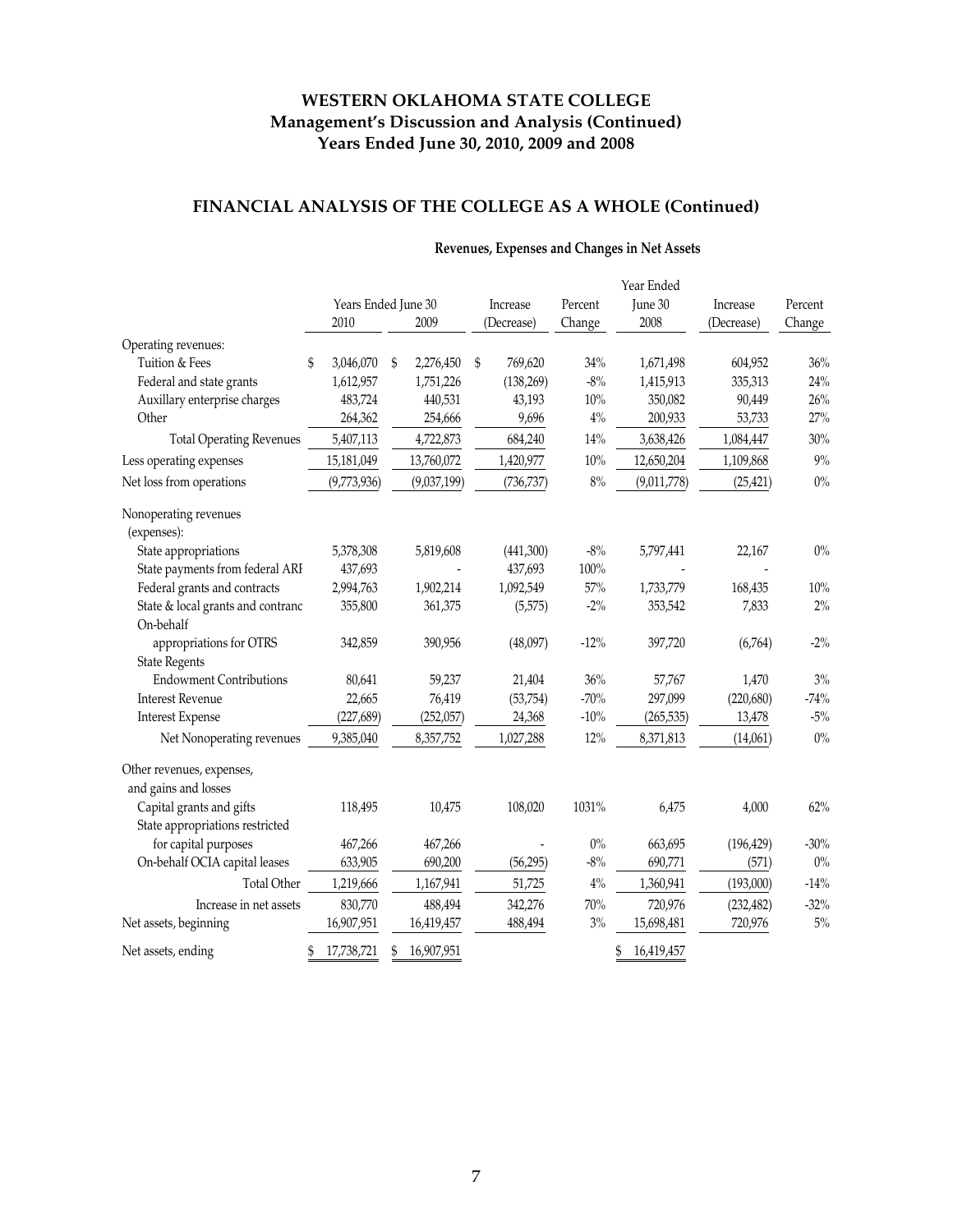# **FINANCIAL ANALYSIS OF THE COLLEGE AS A WHOLE (Continued)**

June 30, 2010 compared to June 30, 2009 resulted in the following revenue and expenditure changes:

- Tuition & fees revenues increased by 33.81%. This increase is due to a combination of several factors. Collections of prior year receivables exceeded management's estimates by approximately 7%, out-of-state waivers increased by \$832,470 (due to a 95.59% increase in out-of-state enrollment), and although tuition and fee rates did not increase over the FY 09 fiscal year, total enrollment increased 33.25%. Auxiliary revenues increased by 9.80%, which represents an decrease of \$17,742 in Residence Hall and an increase in student store of \$60,935. Federal Grants & Contracts experienced a decrease of -15.38%, which is mostly due to the USDA grant that ended FY 09. The overall operating revenues increased by 14.49% over that of FY 09.
- Interest revenue and expense both declined this year. The interest revenue decreased by 70.34%, primarily caused by the decreased interest earnings received on the unexpended 2005 OCIA bond funds. These bond funds were fully spent by October 2009. The interest earnings on the OCIA bond funds are restricted to the projects that these funds support. The small decrease in the interest expense is attributed to the OCIA bond payments made by OCIA on behalf of the College in the amount of \$234,634, a decrease of \$19,497 from the prior year.
- The \$108,020 increase in the Capital grants and gifts represents the income from two congressionally directed grants that Western received in FY 2010 that were restricted to capital expenditures. The funds were used for Nursing Program equipment needs and for Safety and Security equipment needs on campus.
- The on-behalf contributions to Oklahoma Teacher's Retirement System represent the amount of dedicated state revenue from the State's sales, use and income taxes that are used as contributions to the Oklahoma Teacher's Retirement Program (OTRS). For 2010, the State of Oklahoma contributed 5% of the State's General Revenue Fund to the OTRS on behalf of participating employers. The College has estimated the amounts contributed to the OTRS by the State on its behalf by multiplying the ratio of its covered salaries to total covered salaries for the OTRS for the year by the applicable percentage of taxes collected during the year. This amount was \$342,859 for FY 2010 and \$390,956 for FY 2009, which is a 12.30% decrease, or \$48,097.
- On-behalf capital lease payments decreased by 8.16%, or \$56,295 less than previous year's numbers, which is the On-Behalf Payment for the interest and principal for the 1999 and 2005 OCIA bond issues.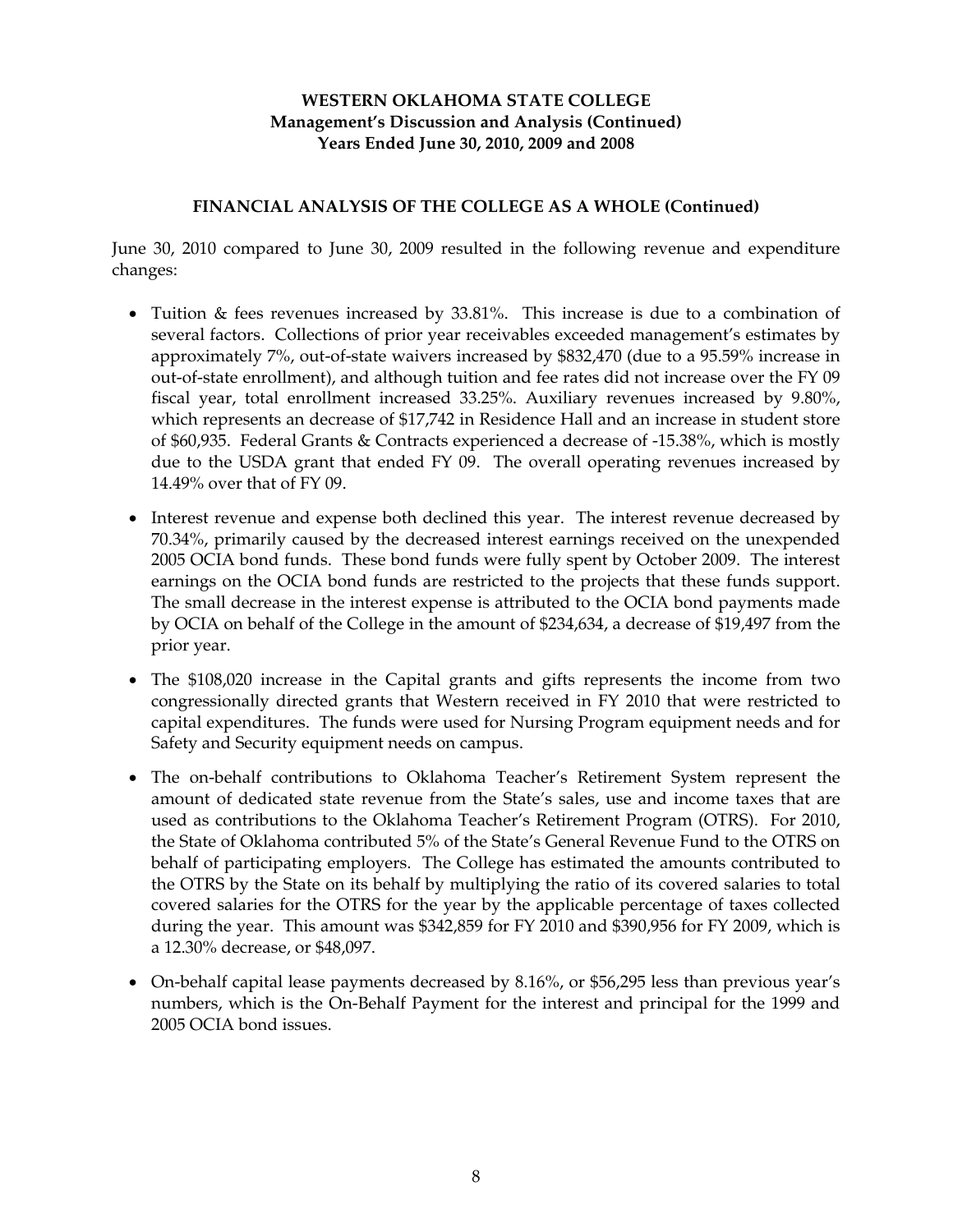# **FINANCIAL ANALYSIS OF THE COLLEGE AS A WHOLE (Continued)**

June 30, 2009 compared to June 30, 2008 resulted in the following revenue and expenditure changes:

- Tuition & fees revenues increased by 32.69%. This increase is due to a combination of several factors. Collections of prior year receivables exceeded management's estimates by approximately 10%, out-of-state waivers increased by \$703,000 (due to a 58.97% increase in out-of-state enrollment), tuition and fee rates increased by 8.6% over the FY 08 fiscal year and total enrollment increased 12.39%. Auxiliary revenues increased by 25.84%, which represents an increase of \$19,196 in Residence Hall and an increase in student store of \$71,253. Federal Grants & Contracts experienced an increase of 25.84%, due to an increase in U.S. Department of Agriculture Distance Leaning and Telemedicine Grant in the amount of \$358,000.
- Interest revenue and expense both declined in FY 2009. The interest revenue decreased by 74.28%, primarily caused by the interest earnings received on the unexpended 2005 OCIA bond funds. This balance is decreasing as the funds are being spent on the bond projects. The interest earnings on these funds are restricted to the projects that these funds support. The small decrease in the interest expense is attributed to the OCIA bond payments made by OCIA on behalf of the College in the amount of \$254,131, a decrease of \$11,404 from the prior year.
- The 61% increase in capital grants and gifts is from new gifts to the library holdings.
- The on-behalf contributions to Oklahoma Teacher's Retirement System represent the amount of dedicated state revenue from the State's sales, use and income taxes that are used as contributions to the Oklahoma Teacher's Retirement Program (OTRS). For 2009, the State of Oklahoma contributed 5% of the State's General Revenue Fund to the OTRS on behalf of participating employers. The College has estimated the amounts contributed to the OTRS by the State on its behalf by multiplying the ratio of its covered salaries to total covered salaries for the OTRS for the year by the applicable percentage of taxes collected during the year. This amount was \$390,956 for FY 2009 and \$397,720 for FY 2008, which is a 1.70% decrease.
- On-behalf capital lease payments maintained at the previous year's numbers, which is the On-Behalf Payment for the interest and principal for the 1999 and 2005 OCIA bond issues.

Another way to assess the financial health of an institution is to look at the Statement of Cash Flows. Its primary purpose is to provide relevant information about the cash receipts and cash payments of an entity during a period. The Statement of Cash Flows also helps users assess an entity's ability to generate future net cash flows, its ability to meet its obligations as they come due, and its needs for external financing.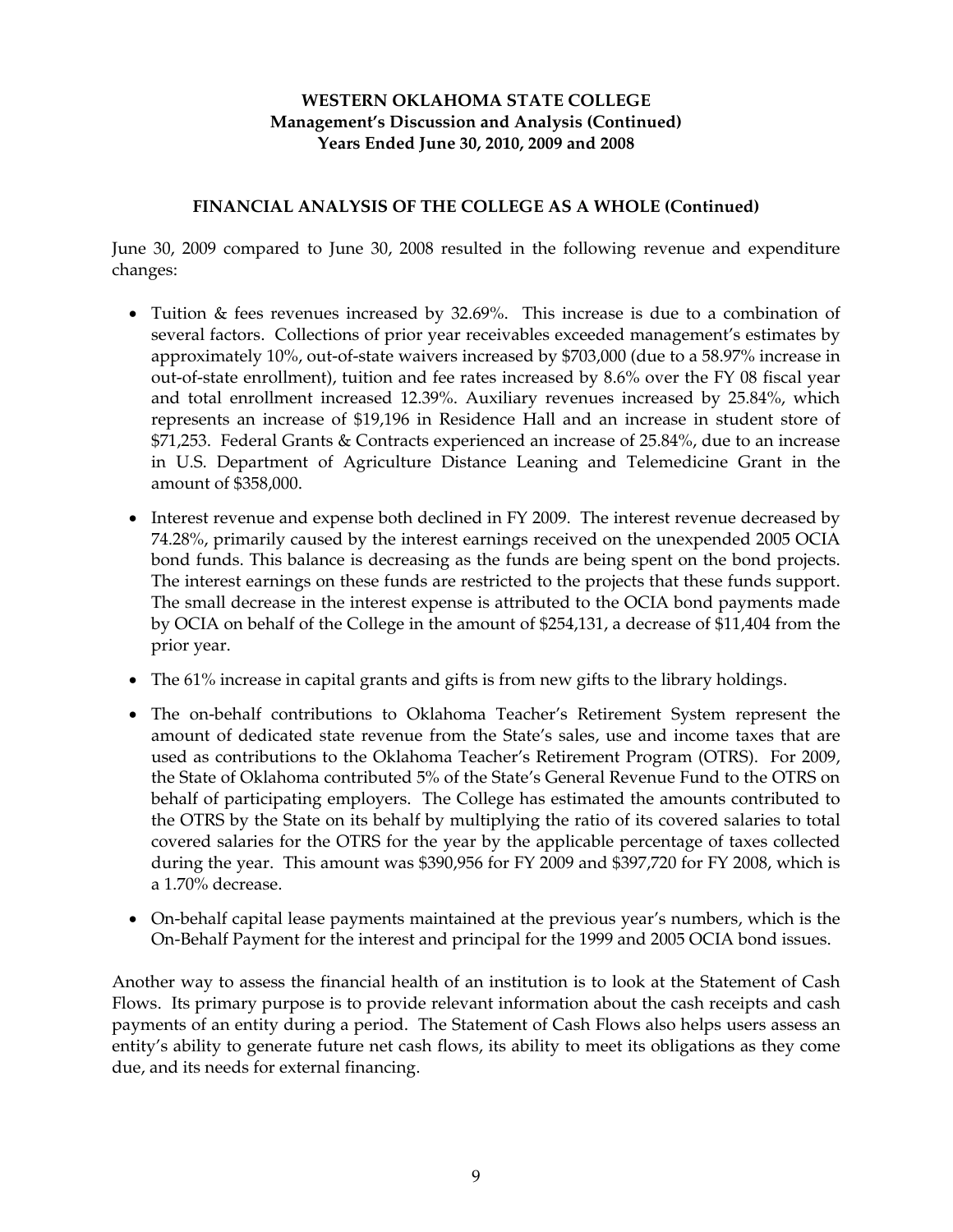# **FINANCIAL ANALYSIS OF THE COLLEGE AS A WHOLE (Continued)**

#### **Cash Flows**

|                            |                    |             |    |             |            |            |         | Year Ended  |            |            |
|----------------------------|--------------------|-------------|----|-------------|------------|------------|---------|-------------|------------|------------|
|                            | Year Ended June 30 |             |    | Increase    |            |            | June 30 |             | Increase   |            |
|                            |                    | 2010        |    | 2009        | (Decrease) |            | 2008    |             | (Decrease) |            |
| Cash provided (used) by:   |                    |             |    |             |            |            |         |             |            |            |
| Operating activities       | \$                 | (8,284,599) | \$ | (7,712,749) | \$         | (571, 850) | \$      | (7,008,010) | \$         | (704, 739) |
| Noncapital                 |                    |             |    |             |            |            |         |             |            |            |
| financing activities       |                    | 9,186,895   |    | 8,142,111   |            | 1,044,784  |         | 7,942,634   |            | 199,477    |
| Capital and related        |                    | (503, 854)  |    | (684, 350)  |            | 180,496    |         | (972, 426)  |            | 288,076    |
| financing activities       |                    |             |    |             |            |            |         |             |            |            |
| Investing activities       |                    | 22,665      |    | 76,419      |            | (53, 754)  |         | 297,099     |            | (220, 680) |
| Net increase in cash and   |                    |             |    |             |            |            |         |             |            |            |
| cash equivalents           |                    | 421,107     |    | (178, 569)  |            | 599,676    |         | 259,297     |            | (437, 866) |
| Cash and cash equivalents, |                    |             |    |             |            |            |         |             |            |            |
| beginning                  |                    | 3,746,256   |    | 3,924,825   |            | (178, 569) |         | 3,665,528   |            | 259,297    |
| Cash and cash equivalents, |                    |             |    |             |            |            |         |             |            |            |
| ending                     | S                  | 4,167,363   | S  | 3,746,256   | \$         | 421,107    | S       | 3,924,825   | \$         | (178, 569) |

June 30, 2010 compared to June 30, 2009 resulted in the following cash flow changes:

The College's liquidity increased during the year. Cash used by operating activities increased by approximately \$572,000 while non-capital financing activities increased due an increase of grants and contracts by approximately \$1,045,000. Cash provided by investing activities decreased by approximately \$54,000, which is represented by a decrease in interest income as a result of the interest earnings on the unexpended portion of the 2005 OCIA bond proceeds. The net result of these items is an increase in cash by approximately \$600,000.

June 30, 2009 compared to June 30, 2008 resulted in the following cash flow changes:

The College's liquidity decreased during the year. Cash used by operating activities increased by approximately \$705,000. Non-capital financing activities increased due to a state appropriations increase of approximately \$22,000 and an increase in grants and contracts of approximately \$176,000. Cash provided by investing activities decreased by approximately \$221,000, which is represented by a decrease in interest income as a result of the interest earnings on the unexpended portion of the 2005 OCIA bond proceeds. The net result of these items is a decrease in cash by approximately \$438,000.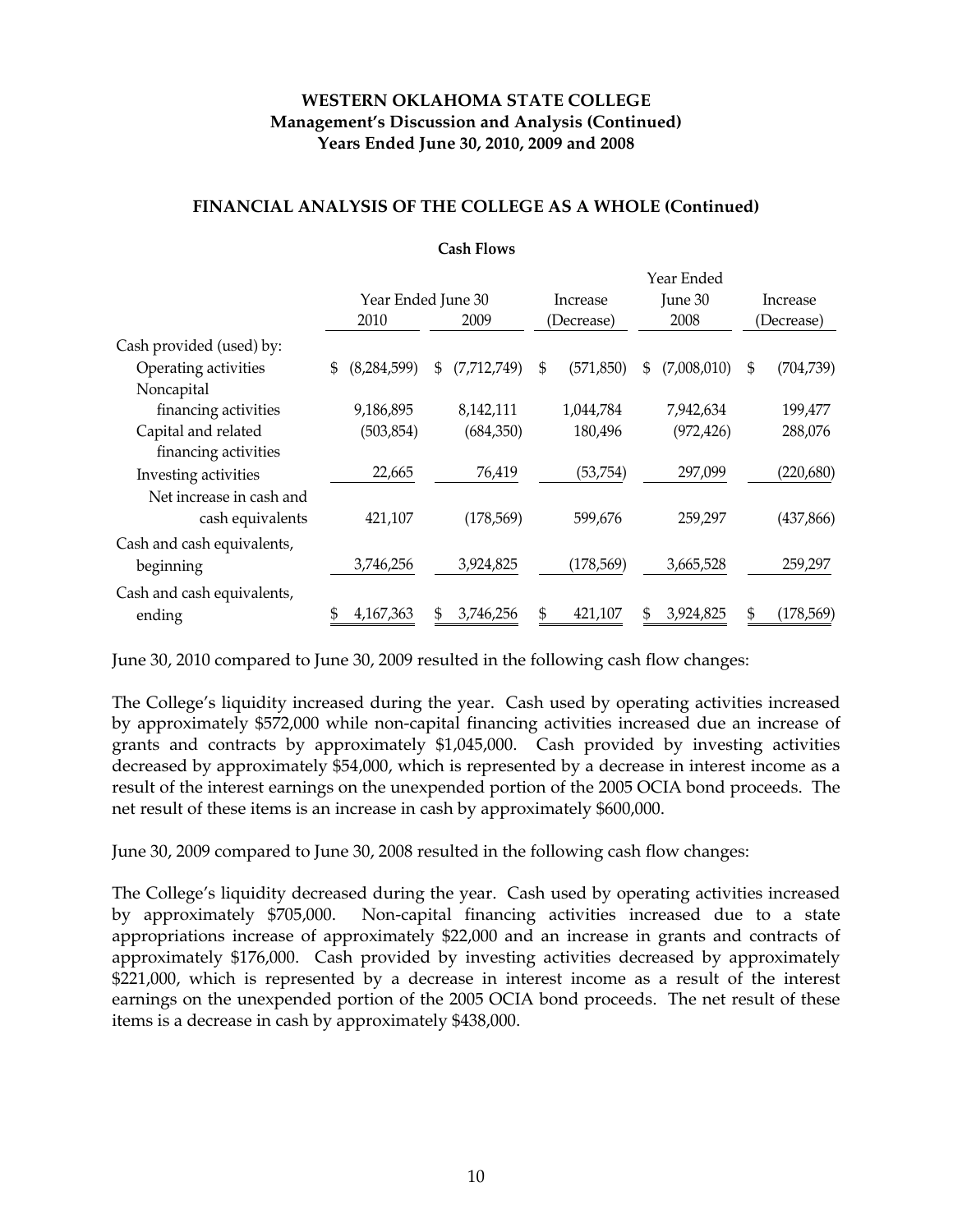#### **FINANCIAL ANALYSIS OF THE COLLEGE AS A WHOLE (Continued)**

Although the Statement of Revenues, Expenses, and Changes in Net Assets shows an increase in total net assets of approximately \$831,000, this is representative of all funds combined. Management feels that it is important to point out the net change in fund balances for each individual fund. This is displayed below.

#### **Summary of Changes in Net Assets by Fund**

|                                     |   | 2010       | 2009          | 2008 |            |
|-------------------------------------|---|------------|---------------|------|------------|
| <b>Educational and General Fund</b> |   | 482.513    | \$<br>196.381 | \$   | (170, 544) |
| Auxiliary Fund                      |   | (320, 504) | 347,758       |      | (12,672)   |
| Restricted Fund                     |   | 201,736    | (270,963)     |      | (296,087)  |
| Unexpended Plant Fund               |   | 202,117    | (388, 450)    |      | 82,162     |
| Capital Assets                      |   | 264,908    | 603,768       |      | 1,118,117  |
| Combined Total                      | S | 830,770    | \$<br>488,494 | \$   | 720,976    |

Because of a deficit in the restricted funds, the Unrestricted Education and General Fund was reduced by \$12,135 in the College's Statement of Net Assets in 2010. In 2009, because of deficits in restricted funds, the Unrestricted Educational and General Fund was reduced by \$272,695 in the College's Statement of Net Assets.

#### **CAPITAL ASSETS AND DEBT ADMINISTRATION**

#### CAPITAL ASSETS

At June 30, 2010, the College has approximately \$18.2 million invested in capital assets, net of accumulated depreciation of \$11.8 million. Depreciation charges totaled approximately \$1,101,000 for the current fiscal year, compared to approximately \$906,000 for the previous fiscal year. Details of these assets for the three years are shown below.

|                                    | Year Ended June 30 |            |    |            |    |            |
|------------------------------------|--------------------|------------|----|------------|----|------------|
|                                    | 2010               |            |    | 2009       |    | 2008       |
| Land                               |                    | 212,345    | \$ | 212,345    | \$ | 212,345    |
| Infrastructure                     |                    | 2,578,583  |    | 756,108    |    | 728,715    |
| Land Improvements                  |                    | 993,141    |    | 877,035    |    | 837,707    |
| <b>Buildings</b>                   |                    | 10,059,923 |    | 6,433,666  |    | 6,263,108  |
| Furniture, Fixtures, and Equipment |                    | 2,643,712  |    | 2,400,057  |    | 2,301,642  |
| Library Materials                  |                    | 1,709,625  |    | 1,807,186  |    | 1,871,621  |
| Construction in Progress           |                    |            |    | 5,117,566  |    | 1,799,783  |
|                                    |                    | 18,197,329 | \$ | 17,603,963 |    | 14,014,921 |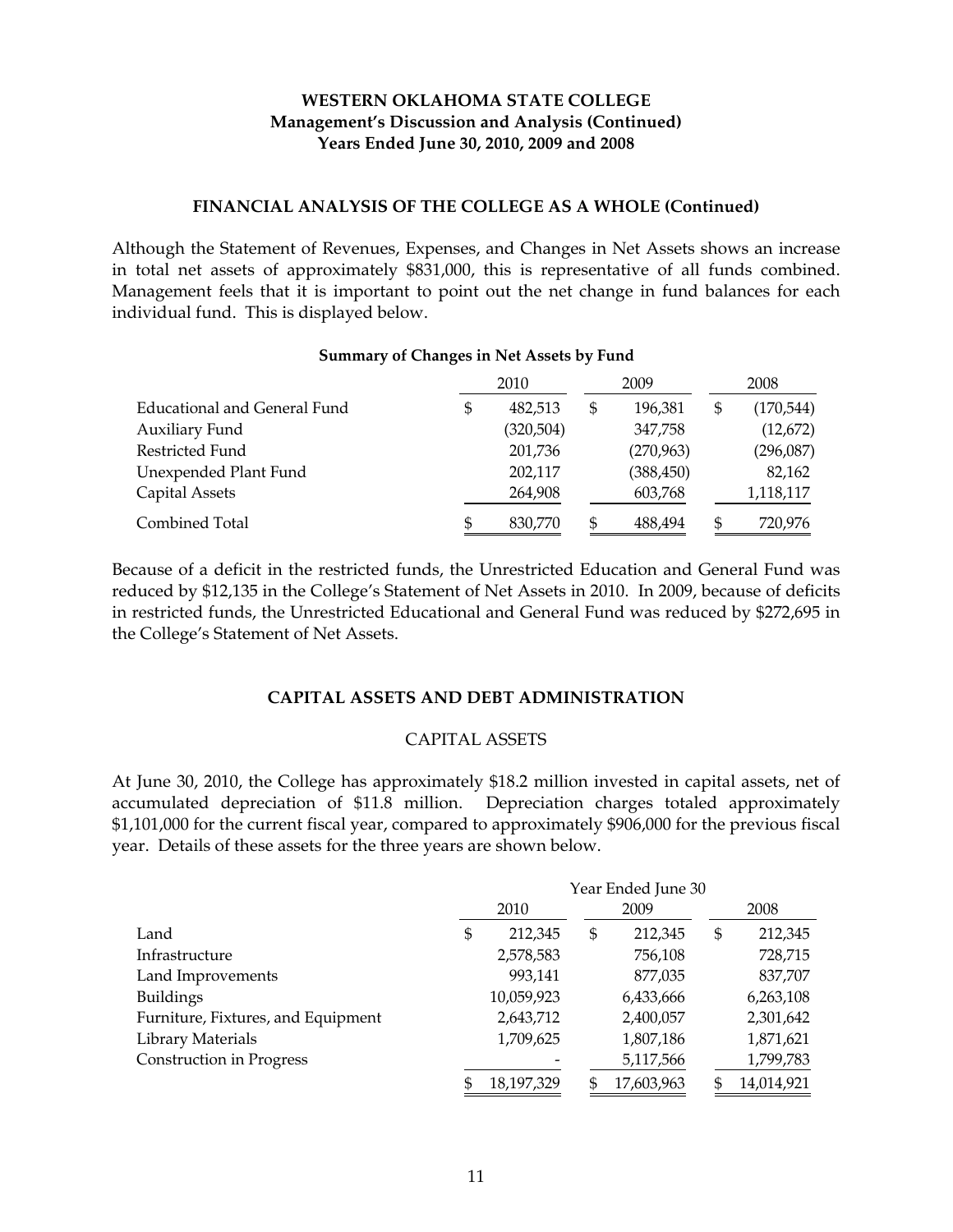#### **CAPITAL ASSETS AND DEBT ADMINISTRATION (Continued)**

#### CAPITAL ASSETS (Continued)

Planned capital expenditures for fiscal year ending June 2011 will be budgeted and paid primarily from Section 13 for the college academic programs. Throughout the year there will be expenditures from other grant programs like Department of Education Congressionally Directed Grants for campus safety and security and equipment for the Radiological Technology Program, Title IV, TANF, and institutional reserve funds.

Section 13 for fiscal year 2011 will expend approximately \$467,000 in new funds to include items such as dorm debt retirement payment and Master Lease debt payment requirements - \$142,000; campus-wide computer technology equipment and software - \$150,000; new computer academic department requests - \$50,000; physical plant upgrades for HVAC, carpet & vehicles - \$80,000; and \$45,000 is undesignated at this time.

#### DEBT

At June 30, 2010, the College had \$4,550,892 in debt outstanding, compared to \$4,985,746 reported June 30, 2009 and \$5,455,982 reported June 30, 2008. The table below summarizes these amounts by type for the current year and the previous two years.

#### **Outstanding Debt**

|                                     | Year Ended June 30 |                          |  |           |   |           |
|-------------------------------------|--------------------|--------------------------|--|-----------|---|-----------|
|                                     |                    | 2010                     |  | 2009      |   | 2008      |
| OCIA 1999 Capital Lease Obligations | \$                 | $\overline{\phantom{a}}$ |  | 10.705    | S | 73.934    |
| OCIA 2005 Capital Lease Obligations |                    | 4,458,892                |  | 4,847,458 |   | 5,220,298 |
| ODFA 2007 Master Lease Obligations  |                    | 92,000                   |  | 127,583   |   | 161,750   |
|                                     |                    | 4,550,892                |  | 4,985,746 |   | 5,455,982 |

The Oklahoma Capital Bond Authority (OCIA) 1999 capital lease obligations provide that the College is to make specified monthly payments to OCIA over 10 years. During the years ended June 30, 2010, 2009 and 2008, OCIA made lease principal and interest payments on behalf of the College totaling \$11,240, \$67,452 and \$67,660, respectively. These on-behalf payments have been recorded as restricted state appropriations in the College's Statement of Revenues, Expenses, and Changes in Net Assets.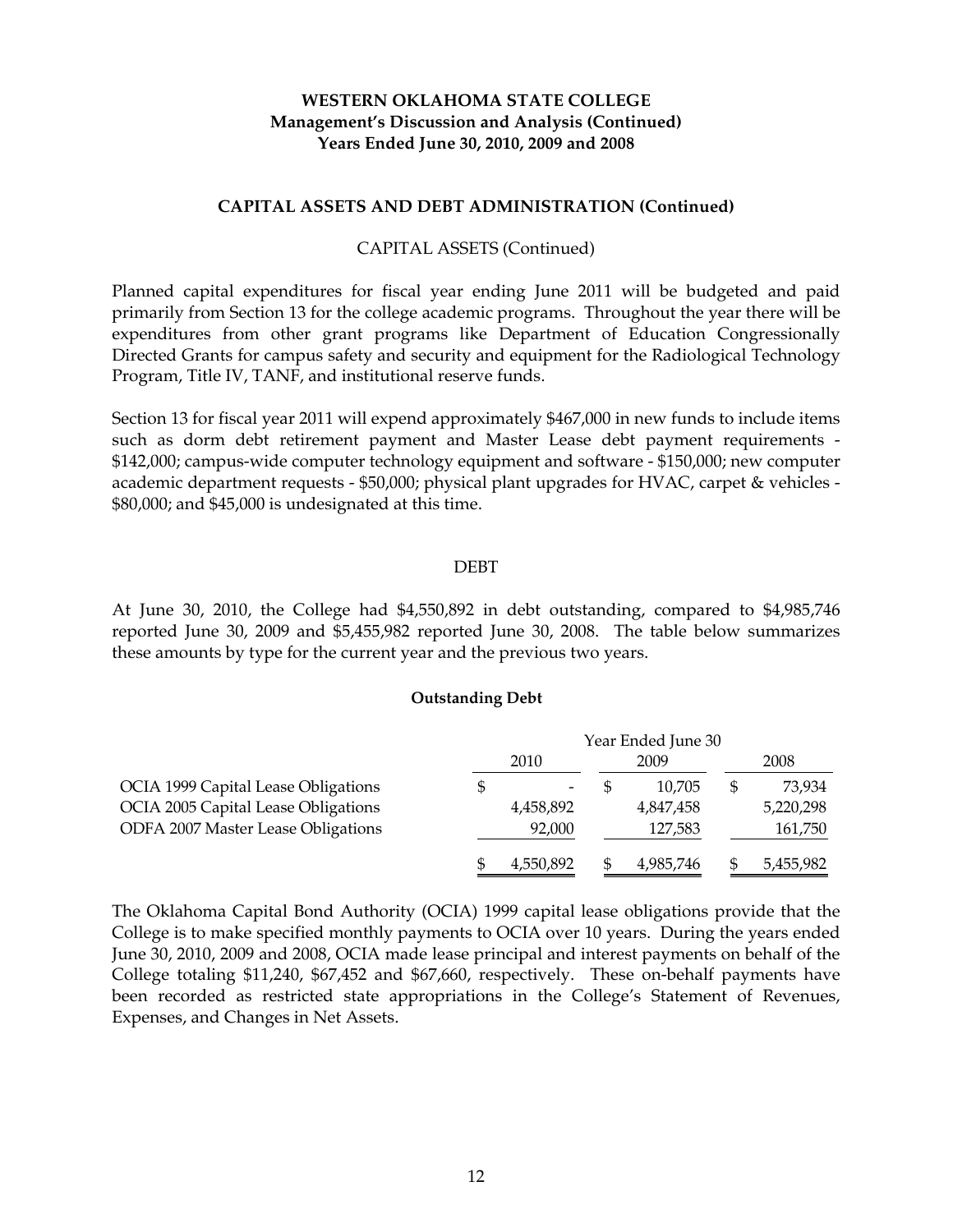### **CAPITAL ASSETS AND DEBT ADMINISTRATION (Continued)**

#### DEBT (Continued)

In November 2005, the OCIA issued its OCIA Bond Issue 2005F Series. Of the total bond indebtedness, the State Regents for Higher Education allocated \$6,000,000 to the College. Concurrently with the allocation, the College entered into a lease agreement with OCIA for projects being funded by the OCIA bonds. This lease agreement provides for the College to make specified monthly payments to OCIA over 25 years. The proceeds of the bonds and subsequent leases are to provide for capital improvements at the College. During the years ended June 30, 2010, 2009 and 2008, OCIA made lease principal and interest payments on behalf of the College totaling \$622,665, \$622,748 and \$623,111, respectively.

More detailed information about the College's outstanding debt is presented in Note E to the financial statements.

#### **WESTERN OKLAHOMA STATE COLLEGE FOUNDATION, INC.**

Western Oklahoma State College Foundation, Inc. (the Foundation) is a legally separate taxexempt component unit of the College. The Foundation acts primarily as a fund-raising organization to supplement the resources that are available to the College in support of its programs. Although the College does not control the timing and amount of receipts from the Foundation, the majority of resources, or income thereon, which the Foundation holds and invests, is restricted to the activities of the College by the donors. Because these restricted resources held by the Foundation can only be used by, or for the benefit of, the College, the Foundation is considered a component unit for the College and is discretely presented in the College's financial statements.

The key components of the Foundation's Net Assets are as follows:

|                               | 2010      | 2009      | 2008 |           |  |
|-------------------------------|-----------|-----------|------|-----------|--|
| Unrestricted                  | 809.916   | 656.978   |      | 649.367   |  |
| <b>Temporarily Restricted</b> | 260.243   | 292.367   |      | 311.691   |  |
| Restricted                    | 3,630,295 | 3,498,996 |      | 3,380,196 |  |

More detailed information on the Foundation can be found in the financial statements and in Note I to the financial statements.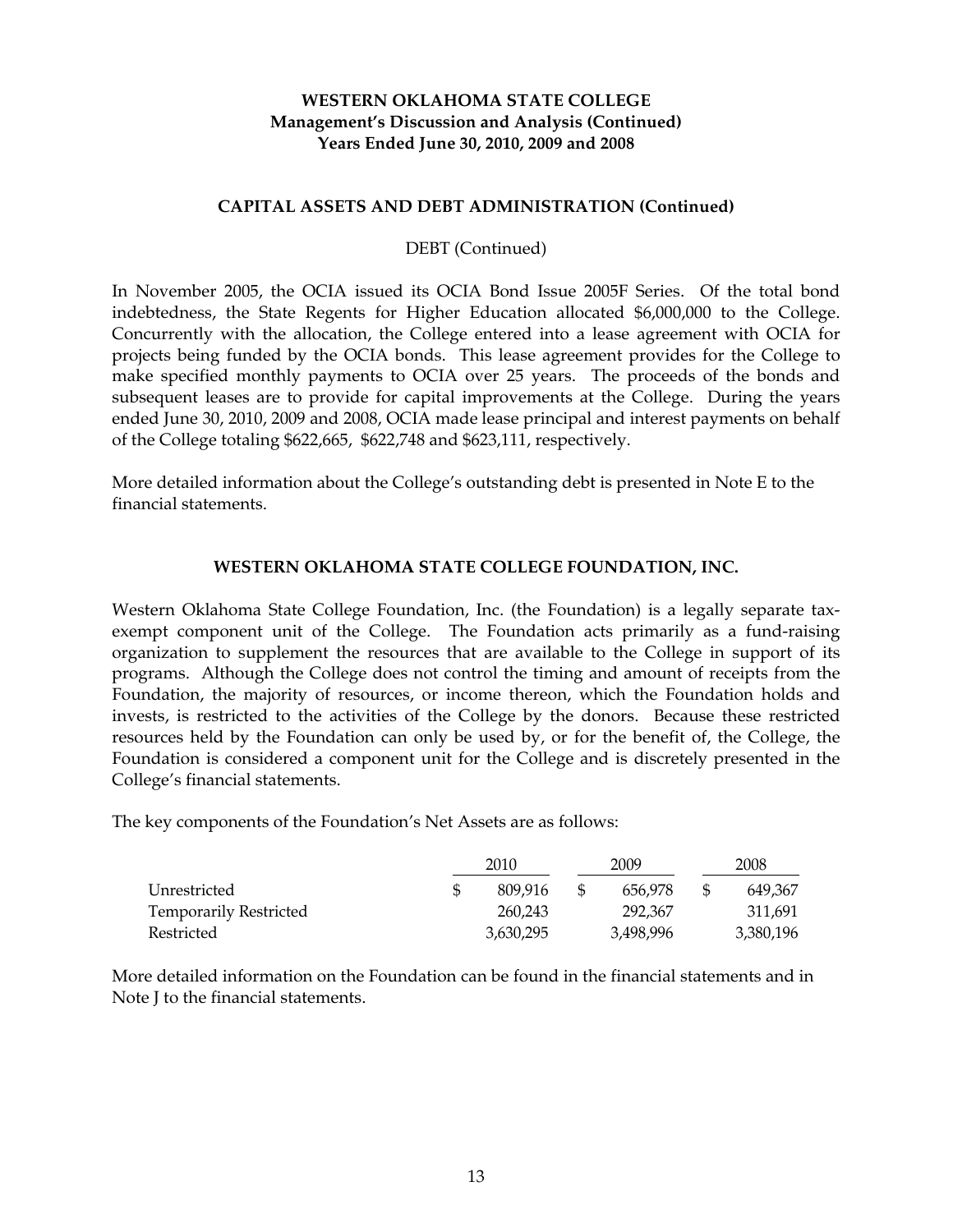# **ECONOMIC FACTORS THAT WILL AFFECT THE FUTURE**

The economic declines in the markets, bank failures, foreclosures, unemployment, auto industry bailouts, etc., have all made for an uncertain future for Western, our state and nation. The infusion of Federal Stimulus Funds has helped avoid an immediate emergency situation for colleges and universities in Oklahoma, however, the long term economic future and stabilization is still very uncertain once the stimulus dollars are no longer available.

Currently monthly targets in regard to receipt of state revenues are reaching the expectations of the Office of State Finance. For the time being, Western and other institutions of Higher Education have not been forced to take reductions to their FY 11 allocations. Although in FY 10 Western was unable politically to raise tuition, in FY 11 the restriction was raised with strong urging to stay within a 5.5% tuition increase. Western's Board of Regents voted to raise tuition only by 3.2% to help alleviate the state reductions, at the same time holding the increase to the student at a minimum. The additional stimulus funding will no longer be available for FY12 and it is likely that Western will have to request at least a minimal tuition increase.

In order to address the future declines in state revenues and the loss of stimulus dollars, Western is aggressively seeking new revenue streams in three primary areas: (1) on-line course offerings; (2) expanding the number of students participating in our athletic programs; and, (3) expanding targeted academic programs that are in high demand areas, i.e. nursing.

**On-line course offerings** – Western has seen significant growth in providing on-line course offerings throughout the year and especially during intersession when the demand appears greatest. Western has expanded these offerings and services in a methodical method to meet the demands at a pace that will not outpace the need. The intent of these expansions will be to "fill the gap" with tuition and fee dollars from these on-line courses when the stimulus dollars are no longer available and the likelihood of new additional state dollars are questionable. Western has realized some substantial success in this area, with increases of almost 100% in our out of state student FTE over previous year 2009. It is expected that our growth will begin to level out in the upcoming years.

**Expanding the number of students participating in our athletic programs** – Western has challenged our athletic coaches to enhance the quality and at the same time expand the number of participants in our athletic programs. Additional scholarship dollars have been provided to help Western coaches recruit quality athletes, increase the number participating, and compete with other state institutions in number and size of scholarships. The increased number of participants has been significant and the revenue generated through tuition and fees by those additional students who participate in athletics is and will be significant in stabilizing the income side of our budget.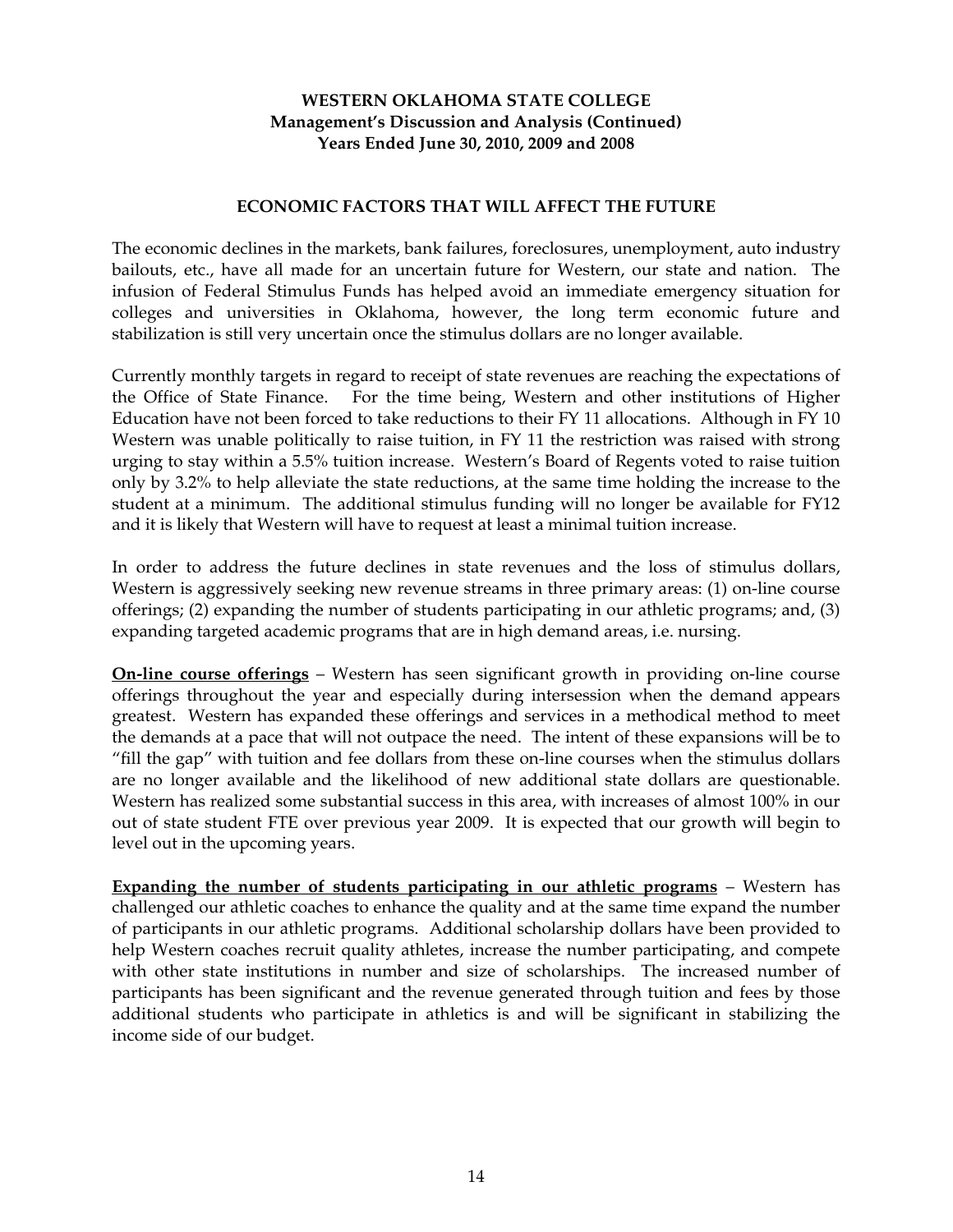# **ECONOMIC FACTORS THAT WILL AFFECT THE FUTURE (Continued)**

**Expanding targeted academic programs that are in high demand areas, i.e. nursing** - Western will continue to seek revenue to help expand and, at least, maintain our current expansion of our Registered Nursing program. With the conclusion of the Program of Excellence Grant, the State Regents recognized the need to continue the off campus nursing programs that the Program of Excellence Grant has supported for the past five years. This will have a significant impact on Western's ability to continue and/or expand this important program. Additional grant dollars will be sought to solidify our current program and to seek new methods of providing instruction and clinical training at different times and in different formats.

In conclusion, the overall economic outlook remains questionable especially in regard to state allocations. Western is preparing itself to explore every opportunity to stabilize enrollments and to acquire the necessary funding to move the institution forward.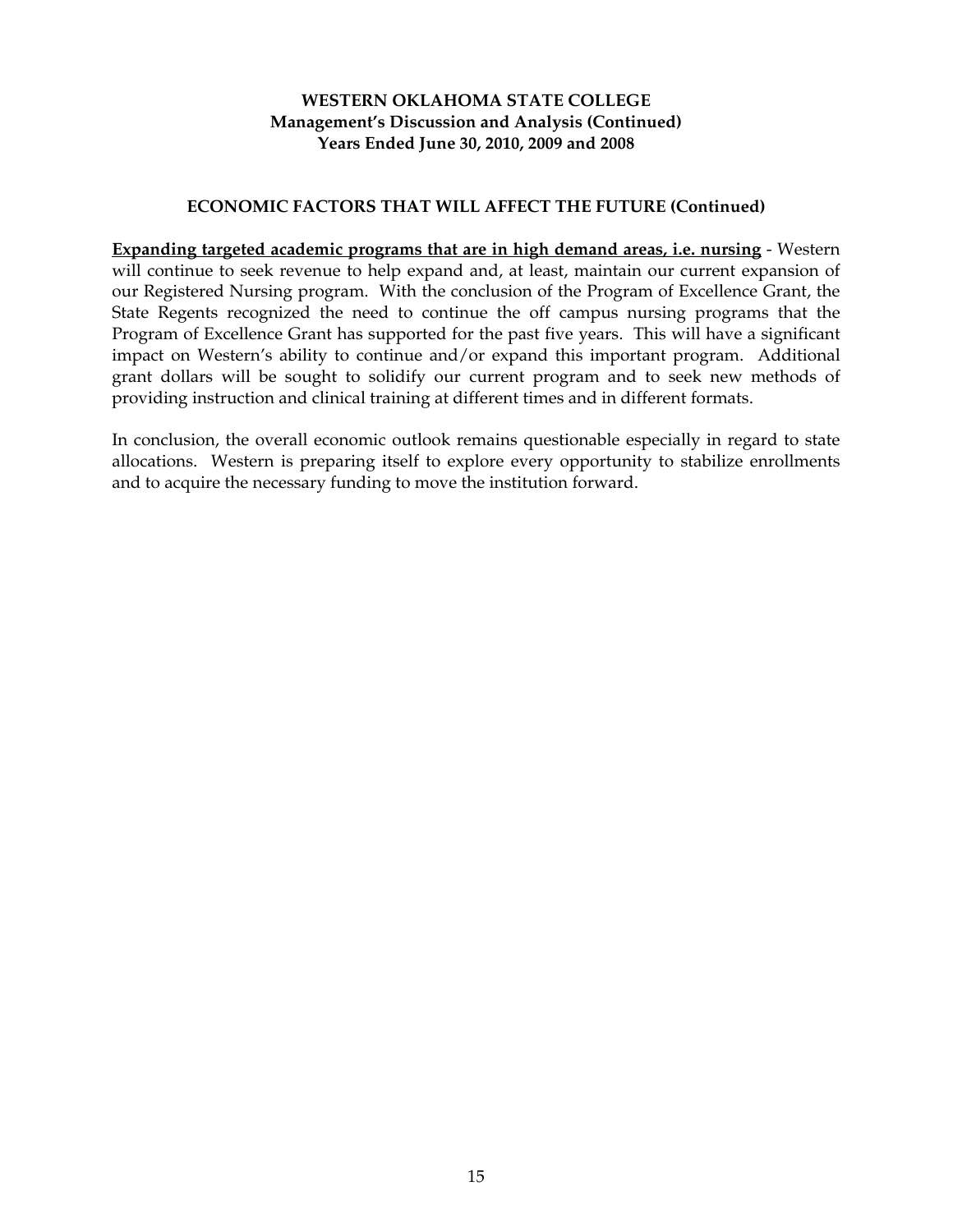# STATEMENTS OF NET ASSETS

# WESTERN OKLAHOMA STATE COLLEGE

|                                                 | June 30,<br>2010 |                                  | June 30,<br>2009 |                                  |  |
|-------------------------------------------------|------------------|----------------------------------|------------------|----------------------------------|--|
|                                                 |                  | Component<br>Unit<br><b>WOSC</b> |                  | Component<br>Unit<br><b>WOSC</b> |  |
|                                                 | <b>WOSC</b>      | Foundation, Inc.                 | <b>WOSC</b>      | Foundation, Inc.                 |  |
| <b>ASSETS</b>                                   |                  |                                  |                  |                                  |  |
| <b>CURRENT ASSETS</b>                           |                  |                                  |                  |                                  |  |
| Cash and cash equivalents                       | 4,019,297<br>\$  | \$<br>311,956                    | 3,299,025<br>\$  | \$<br>249,932                    |  |
| Interest receivable                             |                  | 28,704                           |                  | 26,447                           |  |
| Accounts receivable, net of allowance           |                  |                                  |                  |                                  |  |
| for doubtful accounts                           | 666,369          |                                  | 800,439          |                                  |  |
| Inventories                                     | 193,412          |                                  | 217,915          |                                  |  |
| <b>Total Current Assets</b>                     | 4,879,078        | 340,660                          | 4,317,379        | 276,379                          |  |
| NONCURRENT ASSETS                               |                  |                                  |                  |                                  |  |
| Restricted cash and cash equivalents            | 148,066          |                                  | 447,231          |                                  |  |
| Investments                                     |                  | 4,158,678                        |                  | 4,026,649                        |  |
| Receivable from state agency                    |                  |                                  | 775,359          |                                  |  |
| Debt service reserve funds                      | 986              |                                  | 1,380            |                                  |  |
| Other assets                                    |                  | 85,000                           |                  | 85,000                           |  |
| Capital assets, net of accumulated              |                  |                                  |                  |                                  |  |
| depreciation                                    | 18,197,329       | 1,269,948                        | 17,603,963       | 1,318,792                        |  |
| Total noncurrent assets                         | 18,346,381       | 5,513,626                        | 18,827,933       | 5,430,441                        |  |
| <b>TOTAL ASSETS</b>                             | 23,225,459       | 5,854,286                        | 23, 145, 312     | 5,706,820                        |  |
| <b>LIABILITIES</b>                              |                  |                                  |                  |                                  |  |
| <b>CURRENT LIABILITIES</b>                      |                  |                                  |                  |                                  |  |
| Accounts payable                                | 614,812          |                                  | 955,115          |                                  |  |
| Accrued interest payable                        |                  | 3,832                            |                  | 3,479                            |  |
| Deposits held in custody for others             | 41,763           |                                  | 22,316           |                                  |  |
| Accrued payroll                                 | 79,070           |                                  | 51,982           |                                  |  |
| Accrued compensated absences                    | 71,078           |                                  | 80,637           |                                  |  |
| Current portion of noncurrent liabilities       | 195,636          | 110,000                          | 434,854          | 105,000                          |  |
| Lease premium, net                              | 129,123          |                                  | 141,565          |                                  |  |
| Total current liabilities                       | 1,131,482        | 113,832                          | 1,686,469        | 108,479                          |  |
| NONCURRENT LIABILITIES, net of current portion  |                  |                                  |                  |                                  |  |
| Obligations under capital leases                | 4,355,256        |                                  | 4,550,892        |                                  |  |
| Revenue bonds payable                           |                  | 1,040,000                        |                  | 1,150,000                        |  |
| Total noncurrent liabilities                    | 4,355,256        | 1,040,000                        | 4,550,892        | 1,150,000                        |  |
| <b>TOTAL LIABILITIES</b>                        | 5,486,738        | 1,153,832                        | 6,237,361        | 1,258,479                        |  |
| <b>NET ASSETS</b>                               |                  |                                  |                  |                                  |  |
| Invested in capital assets, net of related debt | 13,518,301       |                                  | 13,253,389       |                                  |  |
| Restricted:                                     |                  |                                  |                  |                                  |  |
| Expendable                                      |                  |                                  |                  |                                  |  |
| Instruction, scholarships and other             |                  | 260,243                          |                  | 292,367                          |  |
| Capital projects                                | 143,291          |                                  |                  |                                  |  |
| Nonexpendable                                   |                  | 3,630,295                        |                  | 3,498,996                        |  |
| Unrestricted                                    | 4,077,129        | 809,916                          | 3,654,562        | 656,978                          |  |
| TOTAL NET ASSETS                                | 17,738,721<br>\$ | 4,700,454<br>\$                  | 16,907,951<br>\$ | 4,448,341<br>\$                  |  |

See notes to financial statements.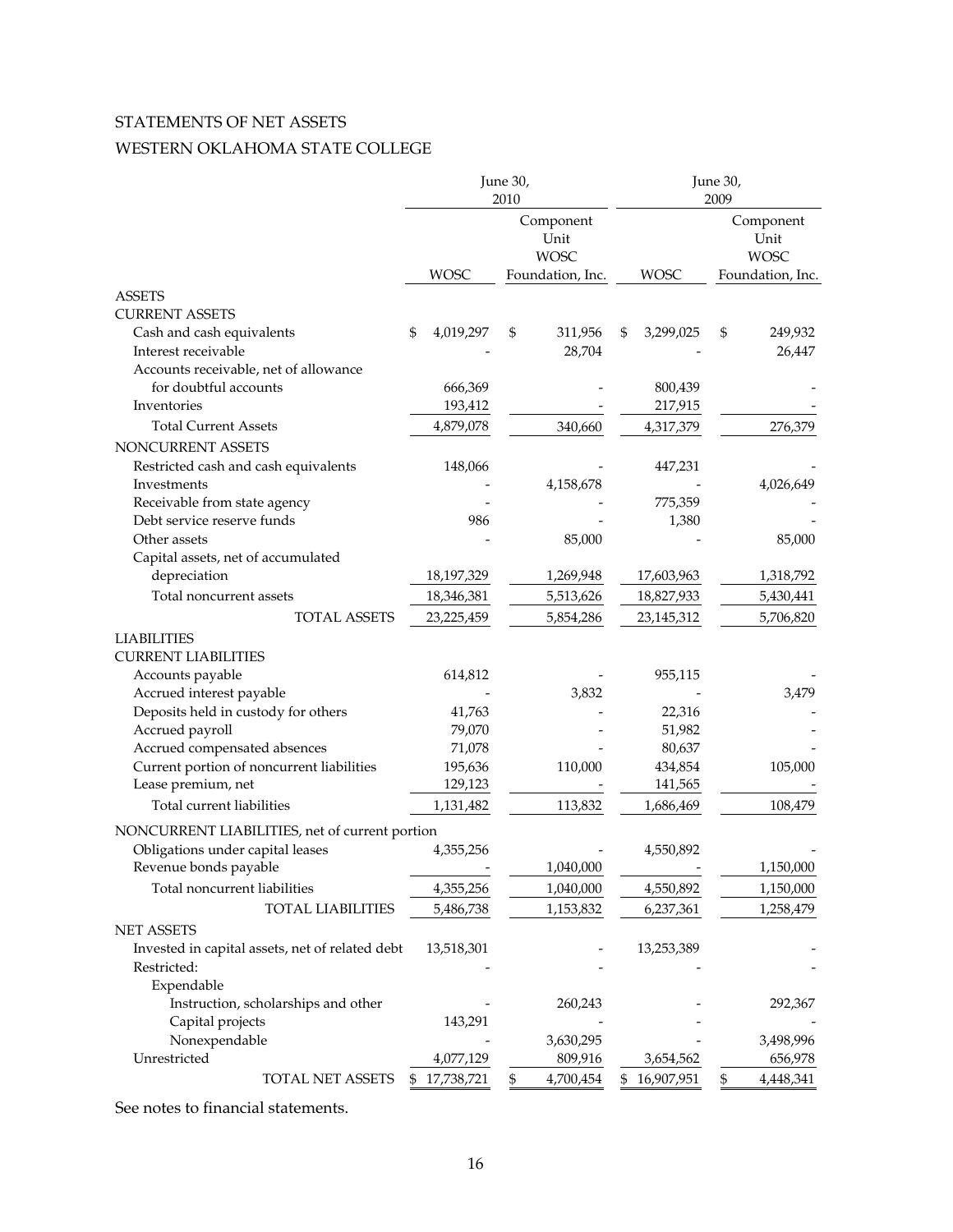### STATEMENTS OF REVENUES, EXPENSES AND CHANGES IN NET ASSETS

#### WESTERN OKLAHOMA STATE COLLEGE

|                                                                                             |                        | Year Ended June 30,<br>2010      |                    | Year Ended June 30,<br>2009      |  |
|---------------------------------------------------------------------------------------------|------------------------|----------------------------------|--------------------|----------------------------------|--|
|                                                                                             |                        | Component<br>Unit<br><b>WOSC</b> |                    | Component<br>Unit<br><b>WOSC</b> |  |
|                                                                                             | <b>WOSC</b>            | Foundation, Inc.                 | <b>WOSC</b>        | Foundation, Inc.                 |  |
| OPERATING REVENUES                                                                          |                        |                                  |                    |                                  |  |
| Tuition and fees, net of scholarship discounts and                                          |                        |                                  |                    |                                  |  |
| allowances of \$3,886,000 and \$2,522,000 at                                                |                        |                                  |                    |                                  |  |
| June 30, 2010 and 2009, respectively                                                        | \$<br>3,046,070        | \$                               | \$<br>2,276,450    | \$                               |  |
| Federal grants and contracts                                                                | 1,091,456              |                                  | 1,289,830          |                                  |  |
| State and local grants and contracts                                                        | 521,501                |                                  | 461,396            |                                  |  |
| Student store, net of scholarship discounts and<br>allowances of \$565,000 and \$412,000 at |                        |                                  |                    |                                  |  |
| June 30, 2010 and 2009, respectively                                                        | 410,426                |                                  | 349,491            |                                  |  |
| Residence hall, net of scholarship discounts and                                            |                        |                                  |                    |                                  |  |
| allowances of \$93,000 and \$101,000 at                                                     |                        |                                  |                    |                                  |  |
| June 30, 2010 and 2009, respectively                                                        | 73,298                 |                                  | 91,040             |                                  |  |
| Other operating revenues                                                                    | 264,362                | 205,000                          | 254,666            | 205,000                          |  |
| Contributions and donations                                                                 |                        | 442,630                          |                    | 378,808                          |  |
| Interest and dividend income                                                                |                        | 96,689                           |                    | 164,022                          |  |
| Other investment income                                                                     |                        | 27,458                           |                    |                                  |  |
| Net realized and unrealized investment gains (losses)                                       |                        | 57,017                           |                    | (41, 132)                        |  |
| <b>TOTAL OPERATING REVENUES</b>                                                             | 5,407,113              | 828,794                          | 4,722,873          | 706,698                          |  |
|                                                                                             |                        |                                  |                    |                                  |  |
| OPERATING EXPENSES                                                                          |                        |                                  |                    |                                  |  |
| Compensation and employee benefits                                                          | 8,987,505              |                                  | 8,562,750          |                                  |  |
| Contractual services                                                                        | 530,286                | 40,173                           | 496,245            | 37,749                           |  |
| Supplies and materials                                                                      | 1,657,818              |                                  | 1,569,175          |                                  |  |
| Utilities                                                                                   | 448,107                | 2,513                            | 448,880            | 1,087                            |  |
| Communication                                                                               | 61,029                 |                                  | 59,475             |                                  |  |
| Bond interest expense                                                                       |                        | 49,742                           |                    | 52,371                           |  |
| Other operating expenses                                                                    | 1,364,182              |                                  | 1,344,674          | 1,000                            |  |
| Scholarships and fellowships<br>Depreciation expense                                        | 1,031,237<br>1,100,885 | 435,409<br>48,844                | 373,358<br>905,515 | 458,560<br>48,844                |  |
|                                                                                             |                        |                                  |                    |                                  |  |
| TOTAL OPERATING EXPENSES                                                                    | 15,181,049             | 576,681                          | 13,760,072         | 599,611                          |  |
| Net income (loss) from Operations                                                           | (9,773,936)            | 252,113                          | (9,037,199)        | 107,087                          |  |
| Nonoperating revenues (expenses)                                                            |                        |                                  |                    |                                  |  |
| State appropriations                                                                        | 5,378,308              |                                  | 5,819,608          |                                  |  |
| State payments from federal ARRA revenues                                                   | 437,693                |                                  |                    |                                  |  |
| Federal grants and contracts                                                                | 2,994,763              |                                  | 1,902,214          |                                  |  |
| State and local grants and contracts                                                        | 355,800                |                                  | 361,375            |                                  |  |
| On-behalf contributions to Oklahoma Teachers'                                               |                        |                                  |                    |                                  |  |
| Retirement System                                                                           | 342,859                |                                  | 390,956            |                                  |  |
| Endowment contributions                                                                     | 80,641                 |                                  | 59,237             |                                  |  |
| Return on investments                                                                       | 22,665                 |                                  | 76,419             |                                  |  |
| Interest expense                                                                            | (227, 689)             |                                  | (252,057)          |                                  |  |
| Other nonoperating expenses                                                                 |                        |                                  |                    |                                  |  |
| NET NONOPERATING REVENUES                                                                   | 9,385,040              |                                  | 8,357,752          |                                  |  |
| Income (loss) before other revenues,                                                        |                        |                                  |                    |                                  |  |
| expenses, gains, or losses                                                                  | (388, 896)             | 252,113                          | (679, 447)         | 107,087                          |  |
| Capital grants and gifts                                                                    | 118,495                |                                  | 10,475             |                                  |  |
| State appropriations restricted for capital purposes                                        | 467,266                |                                  | 467,266            |                                  |  |
| On-behalf payments for OCIA capital leases                                                  | 633,905                |                                  | 690,200            |                                  |  |
| Increase in net assets                                                                      | 830,770                | 252,113                          | 488,494            | 107,087                          |  |
| NET ASSETS, BEGINNING OF YEAR                                                               | 16,907,951             | 4,448,341                        | 16,419,457         | 4,341,254                        |  |
| NET ASSETS, END OF YEAR                                                                     | \$<br>17,738,721       | 4,700,454<br>\$                  | 16,907,951<br>\$   | \$<br>4,448,341                  |  |

See notes financial statements.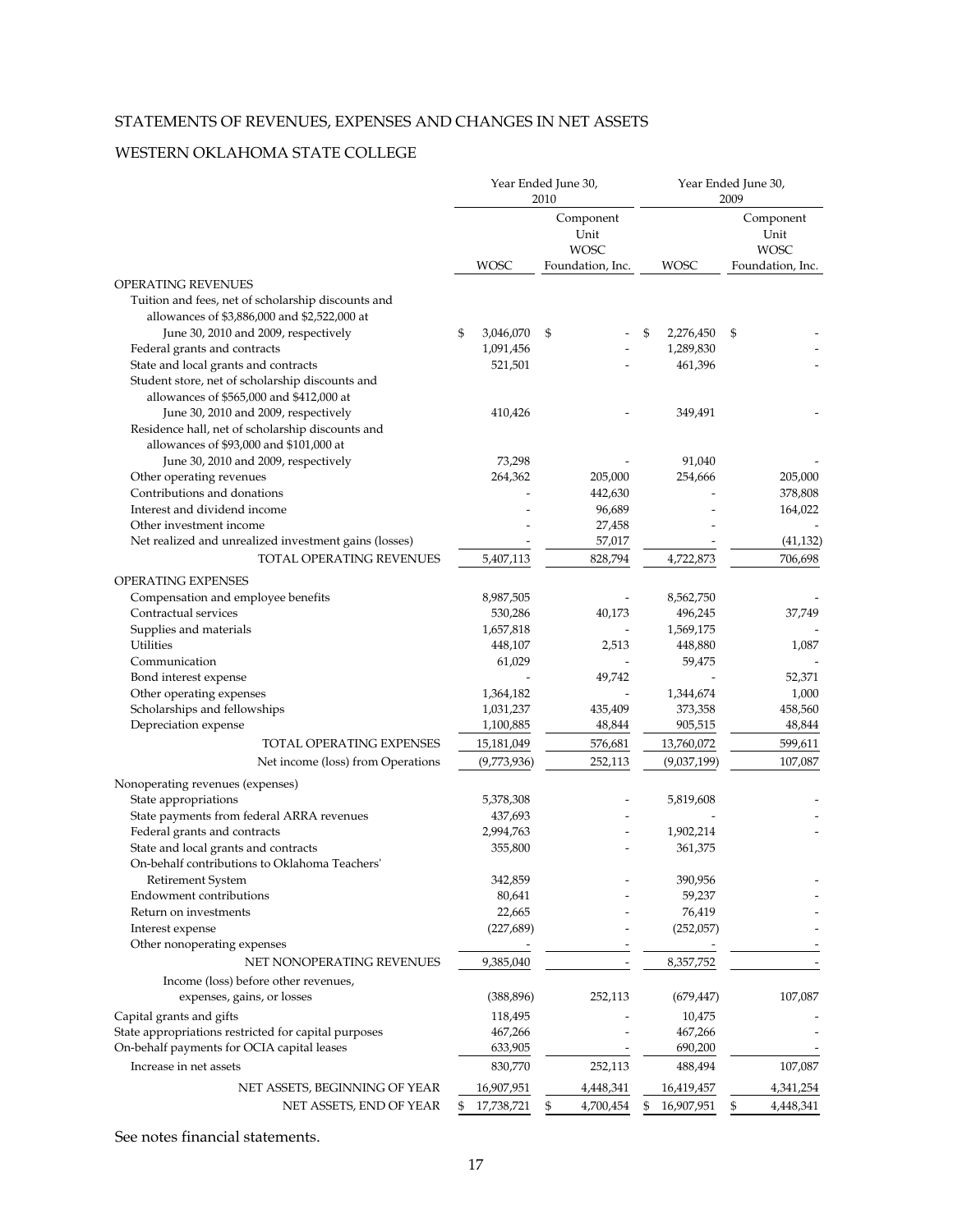# STATEMENTS OF CASH FLOWS

# WESTERN OKLAHOMA STATE COLLEGE

|                                                           | Year Ended<br>June 30 |                 |
|-----------------------------------------------------------|-----------------------|-----------------|
|                                                           | 2010                  | 2009            |
| CASH FLOWS FROM OPERATING ACTIVITIES                      |                       |                 |
| Tuition and fees                                          | \$<br>2,859,415       | \$<br>2,235,203 |
| Grants and contracts                                      | 1,846,067             | 1,528,926       |
| Student store                                             | 411,616               | 339,985         |
| Residence hall                                            | 73,298                | 91,040          |
| Other operating receipts                                  | 411,097               | 225,350         |
| Payments to employees for salaries and benefits           | (8,627,117)           | (8, 173, 050)   |
| Payments to suppliers                                     | (5,258,975)           | (3,960,203)     |
| NET CASH USED BY OPERATING ACTIVITIES                     | (8, 284, 599)         | (7,712,749)     |
| CASH FLOWS FROM NONCAPITAL FINANCING ACTIVITIES           |                       |                 |
| State appropriations                                      | 5,378,308             | 5,819,608       |
| State payments from federal ARRA revenues                 | 437,693               |                 |
| Grants and contracts                                      | 3,350,563             | 2,263,589       |
| Federal Family Education Loans received                   | 2,053,923             | 1,934,893       |
| Federal Family Education Loans disbursed                  | (2,053,923)           | (1,934,893)     |
| Gifts for other than capital purposes                     | 20,331                | 58,914          |
| NET CASH PROVIDED BY                                      |                       |                 |
| NONCAPITAL FINANCING ACTIVITIES                           | 9,186,895             | 8,142,111       |
| CASH FLOWS FROM CAPITAL AND RELATED FINANCING ACTIVITIES  |                       |                 |
| Cash paid for capital assets                              | (1,705,793)           | (4,578,352)     |
| Capital appropriations received                           | 467,266               | 467,266         |
| Interest paid on capital debt and leases                  | (5, 103)              | (6, 471)        |
| Proceeds from capital leases                              | 775,359               | 3,467,374       |
| Repayments of capital debt and leases                     | (35, 583)             | (34, 167)       |
| NET CASH USED BY CAPITAL AND RELATED FINANCING ACTIVITIES | (503, 854)            | (684, 350)      |
| CASH FLOWS FROM INVESTING ACTIVITIES                      |                       |                 |
| Interest income                                           | 22,665                | 76,419          |
| NET CASH PROVIDED BY INVESTING ACTIVITIES                 | 22,665                | 76,419          |
| NET INCREASE (DECREASE) IN CASH AND CASH EQUIVALENTS      | 421,107               | (178, 569)      |
| CASH AND CASH EQUIVALENTS, BEGINNING OF YEAR              | 3,746,256             | 3,924,825       |
| CASH AND CASH EQUIVALENTS, END OF YEAR                    | \$<br>4,167,363       | \$<br>3,746,256 |

See notes to financial statements.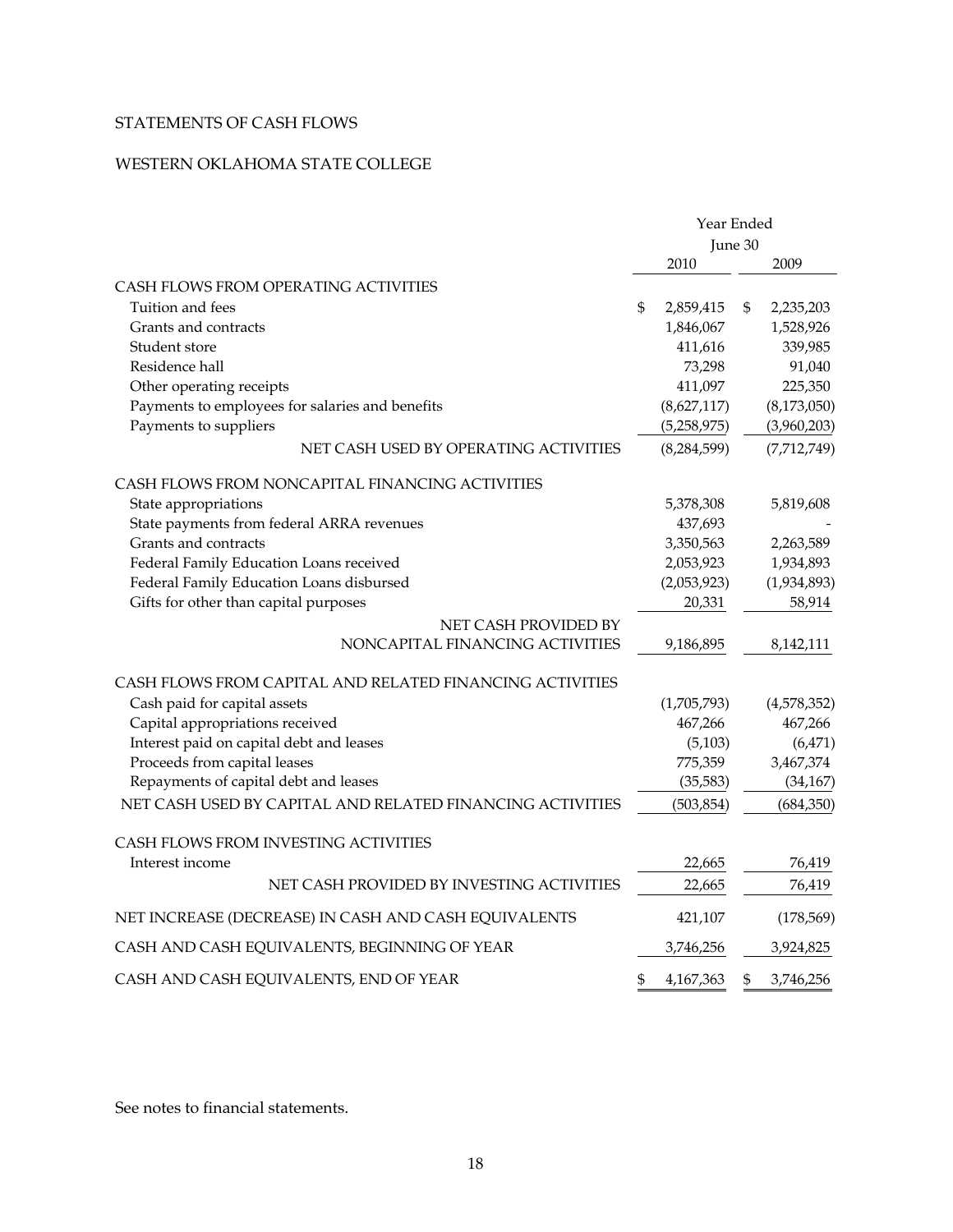# STATEMENTS OF CASH FLOWS--Continued

# WESTERN OKLAHOMA STATE COLLEGE

|                                                                                     | Year Ended<br>June 30 |    |               |  |
|-------------------------------------------------------------------------------------|-----------------------|----|---------------|--|
|                                                                                     | 2010                  |    | 2009          |  |
| RECONCILIATION OF NET OPERATING LOSS TO CASH<br><b>USED BY OPERATING ACTIVITIES</b> |                       |    |               |  |
| Net loss from operations                                                            | \$<br>(9,773,936)     | \$ | (9,037,199)   |  |
| Adjustments to reconcile net operating loss to                                      |                       |    |               |  |
| net cash provided (used) by operating activities                                    |                       |    |               |  |
| Depreciation expense                                                                | 1,100,885             |    | 905,515       |  |
| Net loss on disposal of capital assets                                              | 130,037               |    | 94,272        |  |
| On-behalf contributions to Oklahoma                                                 |                       |    |               |  |
| Teachers' Retirement System                                                         | 342,859               |    | 390,956       |  |
| Changes in assets and liabilities                                                   |                       |    |               |  |
| Accounts receivable                                                                 | 194,380               |    | (302, 369)    |  |
| Inventories                                                                         | 24,503                |    | (7,736)       |  |
| Accounts payable and accrued                                                        |                       |    |               |  |
| expenses                                                                            | (293,768)             |    | 236,484       |  |
| Accrued compensated absences                                                        | (9,559)               |    | 7,328         |  |
| NET CASH PROVIDED (USED) BY OPERATING ACTIVITIES                                    | \$<br>(8,284,599)     | \$ | (7, 712, 749) |  |
| RECONCILIATION OF CASH AND CASH EQUIVALENTS                                         |                       |    |               |  |
| TO THE STATEMENTS OF NET ASSETS                                                     |                       |    |               |  |
| Current assets                                                                      |                       |    |               |  |
| Cash and cash equivalents                                                           | \$<br>4,019,297       | \$ | 3,299,025     |  |
| Noncurrent assets                                                                   |                       |    |               |  |
| Restricted cash and cash equivalents                                                | 148,066               |    | 447,231       |  |
|                                                                                     | \$<br>4,167,363       | \$ | 3,746,256     |  |
| NONCASH CAPITAL AND RELATED FINANCING ITEMS                                         |                       |    |               |  |
| On-behalf interest paid by OCIA                                                     | \$<br>234,634         | \$ | 254,131       |  |
| Amortization of bond issuance cost                                                  | 394                   |    | 3,713         |  |
| Amortization of lease premium                                                       | (12, 442)             |    | (12, 258)     |  |
|                                                                                     | \$<br>222,586         | \$ | 245,586       |  |

See notes to financial statements.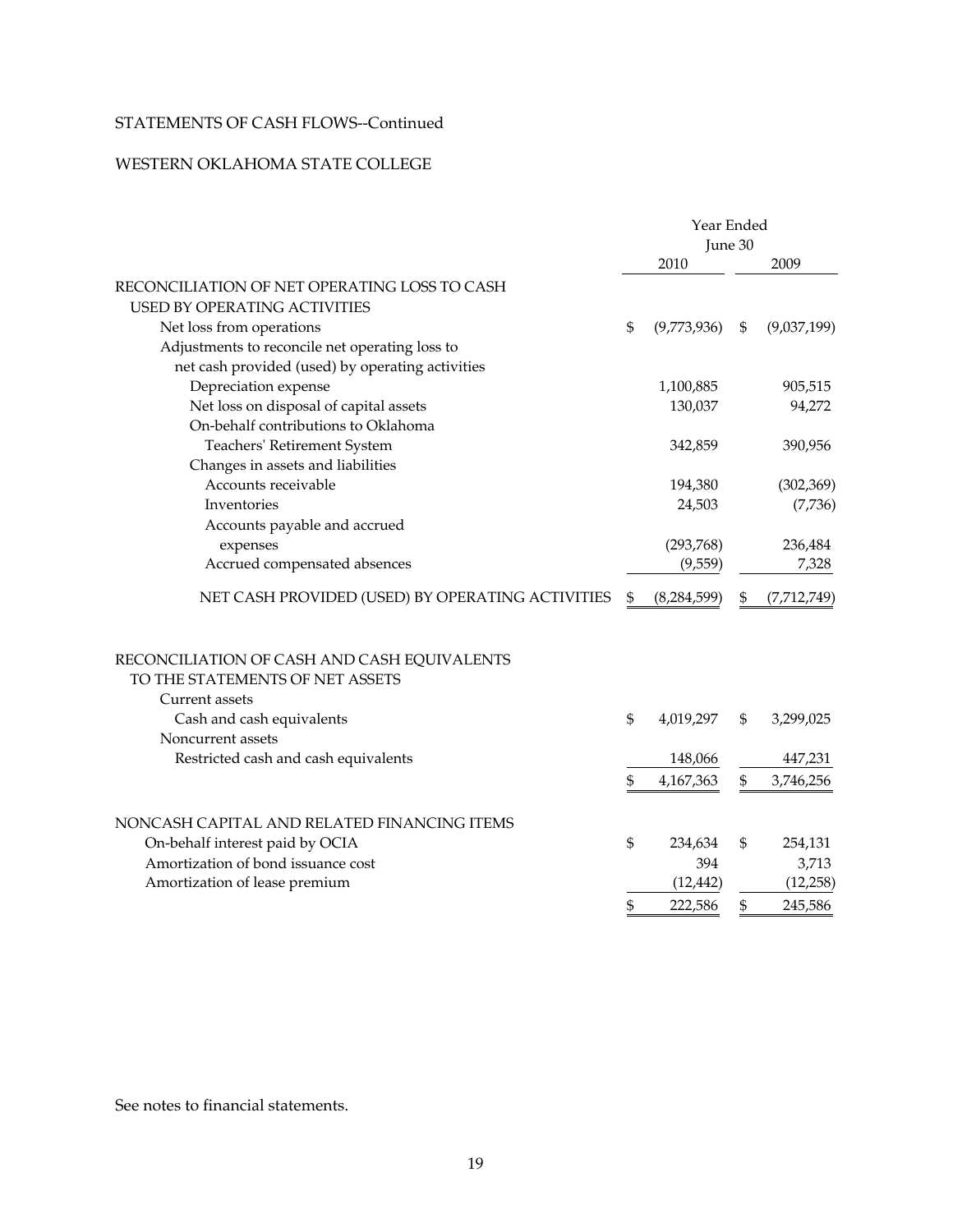# NOTES TO FINANCIAL STATEMENTS

# WESTERN OKLAHOMA STATE COLLEGE

June 30, 2010

# NOTE A--SUMMARY OF SIGNIFICANT ACCOUNTING POLICIES

Nature of Operations: Western Oklahoma State College (the "College") is a two-year state supported college, located in Altus, Oklahoma, operating under the jurisdiction of the Board of Regents of Western Oklahoma State College and the Oklahoma State Regents for Higher Education. The College is accredited by the North Central Association of Colleges and Schools. The College is a component unit of the State of Oklahoma and is included in the generalpurposes financial statements of the State of Oklahoma.

Reporting Entity: The financial reporting entity, as defined by Governmental Accounting Standards Board ("GASB") Statement No. 14, *The Financial Reporting Entity*, includes the accounts and funds of the College.

The Western Oklahoma State College Foundation, Inc. (the "Foundation") is a legally separate tax-exempt component unit of the College. The Foundation acts primarily as a fund-raising organization to supplement the resources that are available to the College in support of its programs. The eleven member board of trustees of the Foundation is self-perpetuating and consists of nine rotating board members, one permanent trustee, and one non-voting exoficio board member. Although the College does not control the timing and amount of receipts from the Foundation, the majority of resources, or income thereon, that the Foundation holds and invests are restricted to the activities of the College by the donors. Because these restricted resources held by the Foundation can only be used by, or for the benefit of the College, the Foundation is considered a component unit of the College and is discretely presented in the College's financial statements as required by GASB Statement No. 39, *Determining Whether Certain Organizations are Component Units.* 

During the years ended June 30, 2010 and 2009, respectively, the Foundation distributed \$257,216 and \$267,407 in support to the College for both restricted and unrestricted purposes. Complete financial statements for the Foundation can be obtained from Western Oklahoma State College Foundation, Inc., 2801 North Main Street, Altus, Oklahoma 73521.

Financial Statement Presentation and Basis of Accounting: The College's financial statements are presented in accordance with the requirements of GASB Statement No. 34, *Basic Financial Statements and Management's Discussion and Analysis for State and Local Governments*, and GASB Statement No. 35, *Basic Financial Statements and Management's Discussion and Analysis for Public College and Universities*. Under GASB Statements No. 34 and 35, the College is required to present a statement of net assets classified between current and noncurrent assets and liabilities, a statement of revenues, expenses and changes in net assets, with separate presentation for operating and nonoperating revenues and expenses, and a statement of cash flows using the direct method.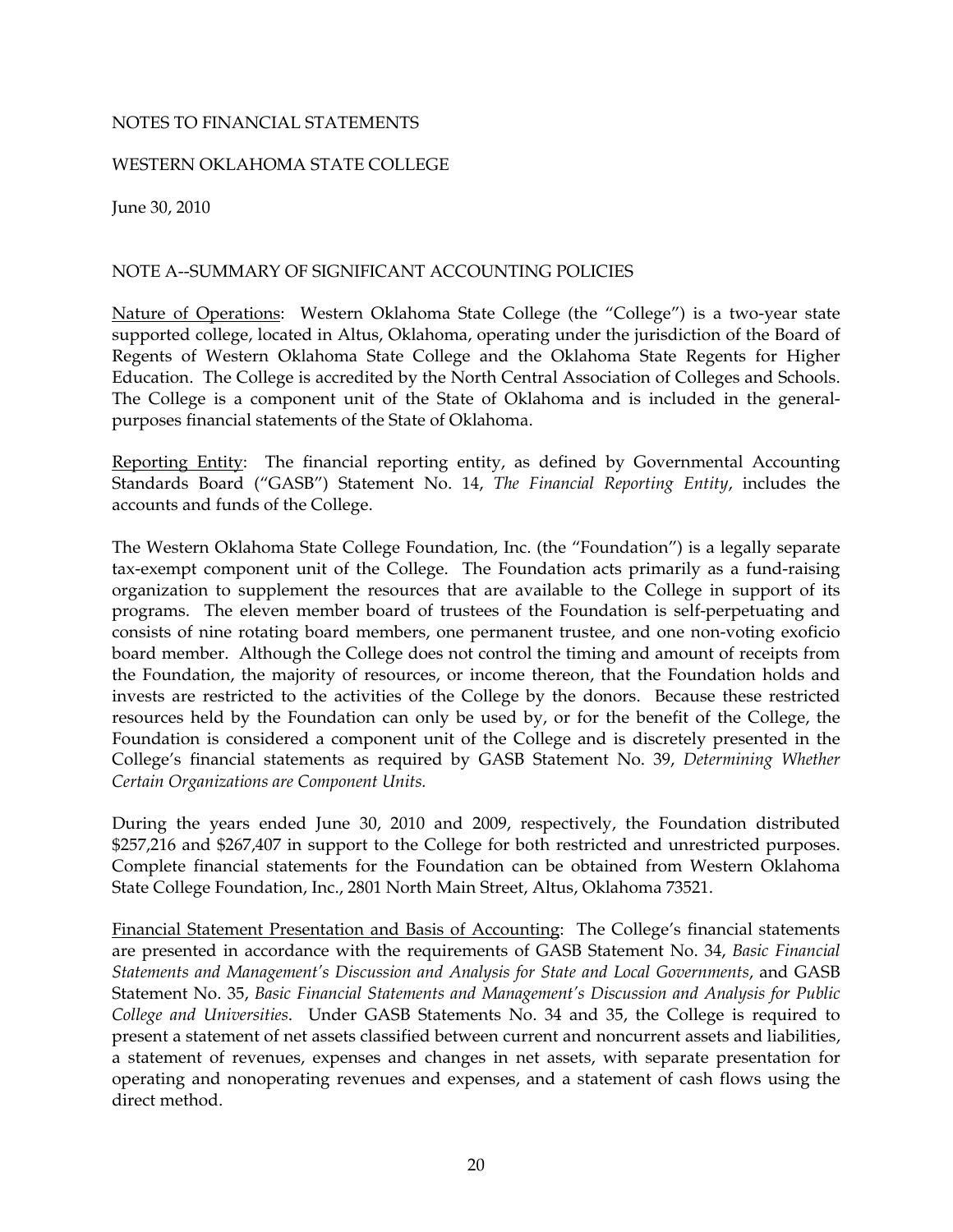# WESTERN OKLAHOMA STATE COLLEGE

June 30, 2010

# NOTE A--SUMMARY OF SIGNIFICANT ACCOUNTING POLICIES--Continued

Financial Statement Presentation and Basis of Accounting--Continued: For financial reporting purposes, the College is considered a special-purpose government engaged only in businesstype activities. Accordingly, the College's financial statements have been presented using the economic resources measurement focus and the accrual basis of accounting. Under the accrual basis, revenues are recognized when earned, and expenses are recorded when an obligation has been incurred. All significant intra-agency transactions have been eliminated.

The College has the option to apply all Financial Accounting Standards Board ("FASB") pronouncements issued after November 30, 1989, unless FASB conflicts with GASB. The College has elected to not apply FASB pronouncements issued after the applicable date.

Cash Equivalents: For purposes of the statements cash flows, the College considers all highly liquid investments with an original maturity of three months or less to be cash equivalents. Funds invested through the State Treasurer's Cash Management Program are considered cash equivalents.

Deposits and Investments: The College accounts for its investments at fair value, as determined by quoted market prices, in accordance with GASB Statement No. 31 *Accounting and Financial Reporting for Certain Investments and for External Investment Pools*. In accordance with GASB Statement No. 40, *Deposit and Investment Risk Disclosures*, the College has disclosed its deposit and investment policies related to the risks identified in GASB Statement No. 40. Changes in unrealized gains (losses) on the carrying value of the investments are reported as a component of investment income in the statements of revenues, expenses, and changes in net assets.

Inventories: Inventories consist of books and supplies held for resale at the bookstore, which are valued at the lower of cost (first-in, first-out basis) or market.

Accounts Receivable: Accounts receivable consists of tuition and fee charges to students and to auxiliary enterprise services provided to students, faculty and staff, the majority of each residing in the State of Oklahoma. Student accounts receivable are carried at the unpaid balance of the original amount billed to students, less an estimate made for doubtful accounts based on a review of all outstanding amounts. Management determines the allowance for doubtful accounts by identifying troubled accounts and by using historical experience applied to an aging of accounts. Student accounts receivable are written off for financial reporting purposes when deemed uncollectible.

Recoveries of student accounts receivable previously written off are credited to the allowance for doubtful accounts when received.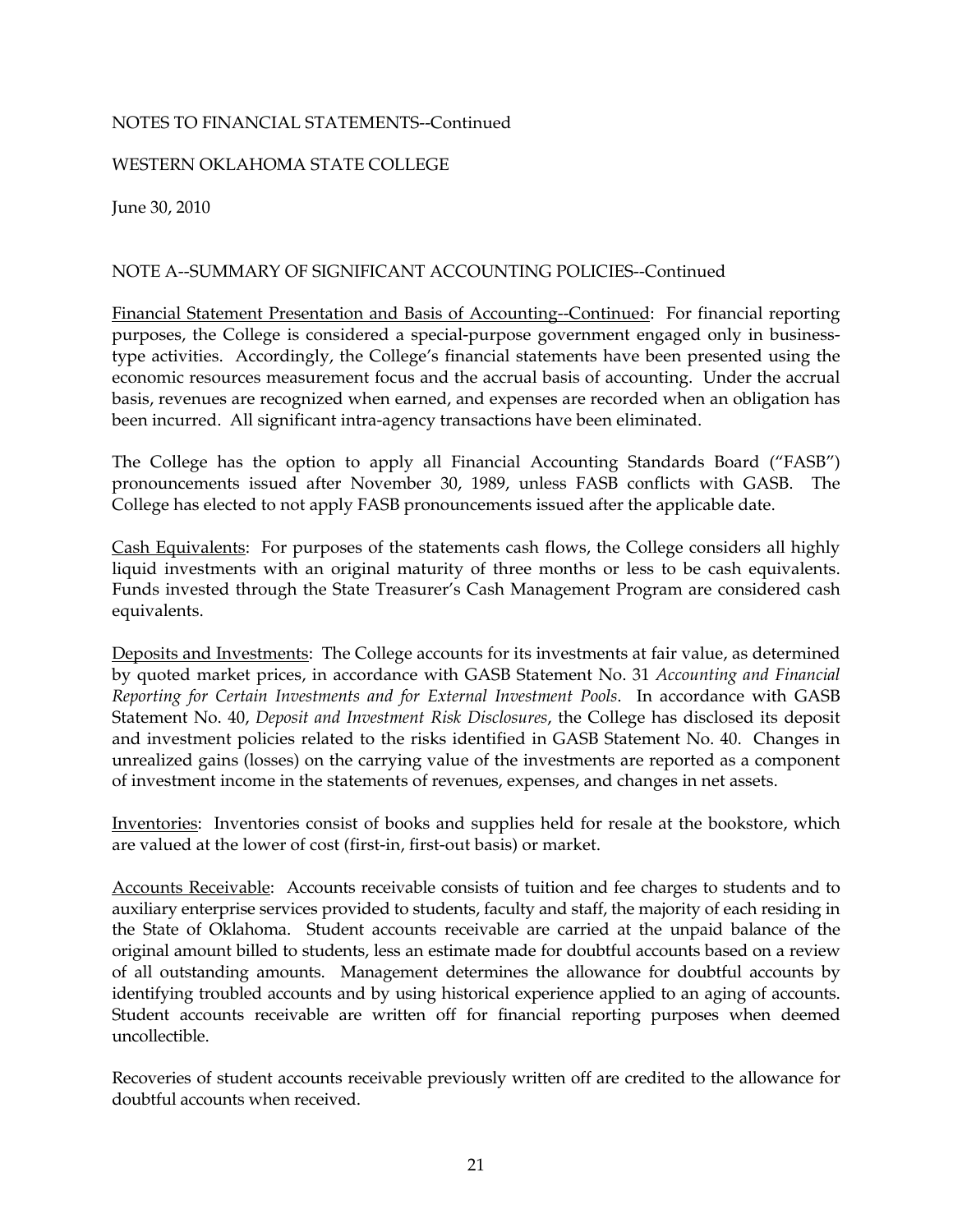# WESTERN OKLAHOMA STATE COLLEGE

June 30, 2010

# NOTE A--SUMMARY OF SIGNIFICANT ACCOUNTING POLICIES--Continued

Accounts Receivable--Continued: A student account receivable is considered to be past due if any portion of the receivable balance is outstanding after the end of the semester.

Other receivables include amounts due from federal, state and local governments, or private sources, in connection with reimbursement of allowable expenditures made pursuant to the College's grants and contracts. Other accounts receivable also include the distribution from the Oklahoma State Regents' endowment trust fund and amounts due from the Oklahoma Capital Improvement Authority ("OCIA") for proceeds from the capital bond improvement program allocated to the College. No allowance for doubtful accounts has been provided for other receivables.

Noncurrent Cash and Investments: Cash and investments that are externally restricted to make debt service payments, maintain sinking or reserve funds, or to purchase capital or other noncurrent assets, are classified as noncurrent assets in the statements of net assets.

Capital Assets: Capital assets are recorded at cost at the date of acquisition, or fair market value at the date of donation in the case of gifts. For equipment, the College's capitalization policy includes all items with a unit cost of \$500 or more, and an estimated useful life of greater than one year. Renovation to buildings, infrastructure, and land improvements that significantly increase the value or extend the useful life of the structure are capitalized. Routine repairs and maintenance are charged to operating expense in the year in which the expense was incurred.

Depreciation is computed using the straight-line method over the estimated useful lives of the assets, generally 50 years for buildings, 25-50 years for infrastructure and land improvements, and 7 to 20 years for library materials and equipment.

Compensated Absences: Employee vacation pay is accrued when earned by employees. The liability and cost incurred during the year are recorded as accrued expenses in the statements of net assets and compensation expense in the statements of revenues, expenses, and change in net assets.

Noncurrent Liabilities: Noncurrent liabilities include principal amounts of capital lease obligations with contractual maturities greater than one year.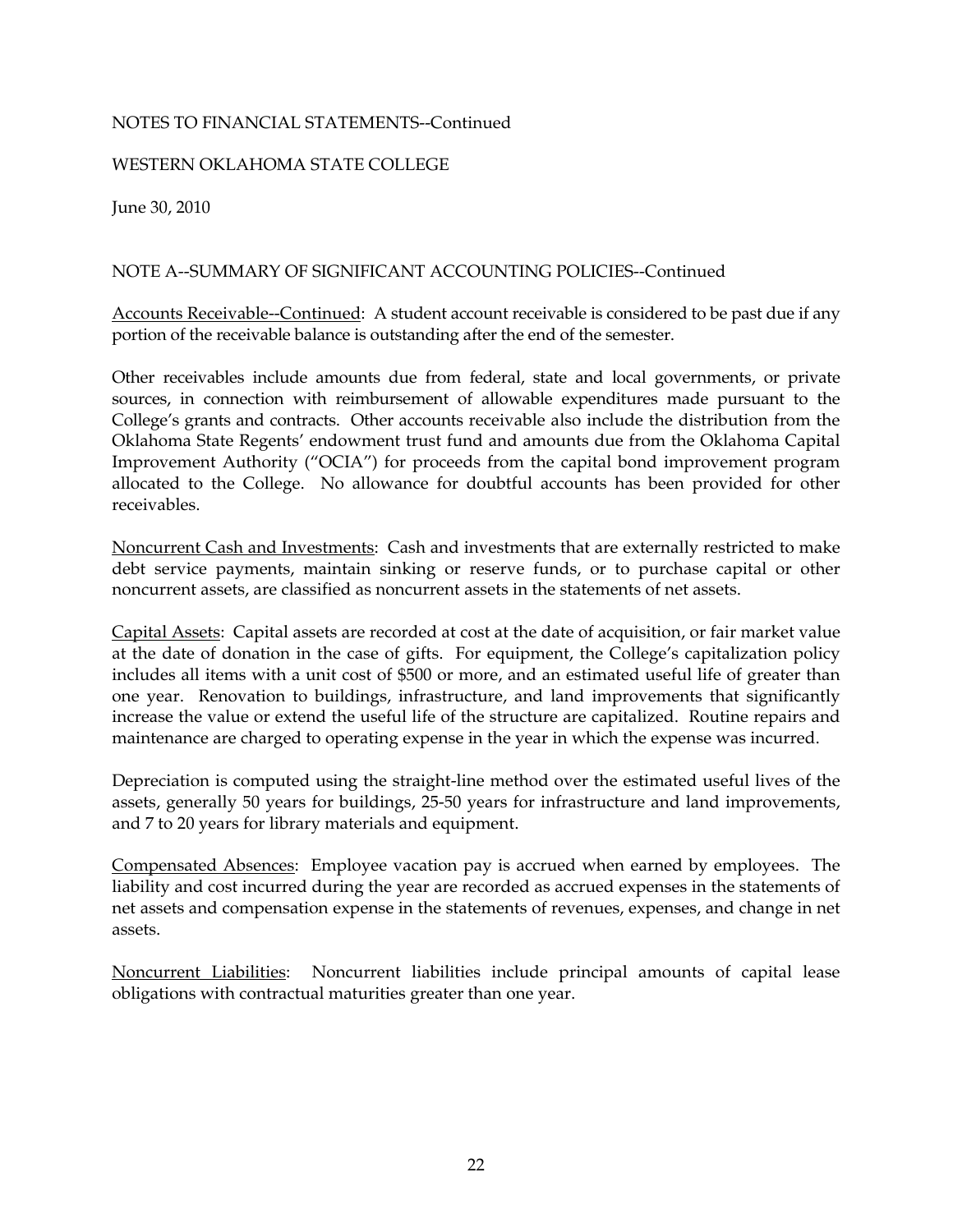# WESTERN OKLAHOMA STATE COLLEGE

June 30, 2010

# NOTE A--SUMMARY OF SIGNIFICANT ACCOUNTING POLICIES--Continued

Net Assets: The College's net assets are classified as follows:

Invested in capital assets, net of related debts: This represents the College's total investment in capital assets, net of outstanding debt obligations related to those capital assets. To the extent debt has been incurred but not yet expended for capital assets, such amounts are not included as a component of invested in capital assets, net of related debt.

Restricted-expendable: Restricted expendable net assets include resources in which the College is legally or contractually obligated to spend resources in accordance with restriction imposed by external third parties.

Unrestricted: Unrestricted net assets represent resources derived from student tuition and fees, state appropriations, and sales and services of educational departments and auxiliary enterprises. These resources are used for transactions relating to the educational and general operations of the College, and may be used for discretion of the governing board to meet current expenses for any purpose. These resources also include auxiliary enterprises, which are substantially self-supporting activities that provide services for students, faculty and staff.

The College's unrestricted net assets were designated for the following purposes at June 30:

|                                                      | 2010      |               | 2009      |
|------------------------------------------------------|-----------|---------------|-----------|
| Educational and general operations                   | 2.324.295 | <sup>85</sup> | 1,581,224 |
| Auxiliary enterprises and other operating activities | 1,752,834 |               | 2,073,338 |
| Total unrestricted net assets                        | 4.077.129 | \$            | 3,654,562 |

When an expense is incurred that can be paid using either restricted or unrestricted resources, the College's policy is to first apply the expense toward restricted resources, and then toward unrestricted resources.

Classification of Revenues: The College has classified its revenues as either operating or nonoperating revenues according to the following criteria:

Operating Revenues: Operating revenues include activities that have the characteristics of exchange transactions, such as (1) student tuition and fees, net of scholarship discounts and allowances, (2) sales and services of auxiliary enterprises, net of scholarship discounts and allowances, and (3) certain federal, state and local grants and contracts.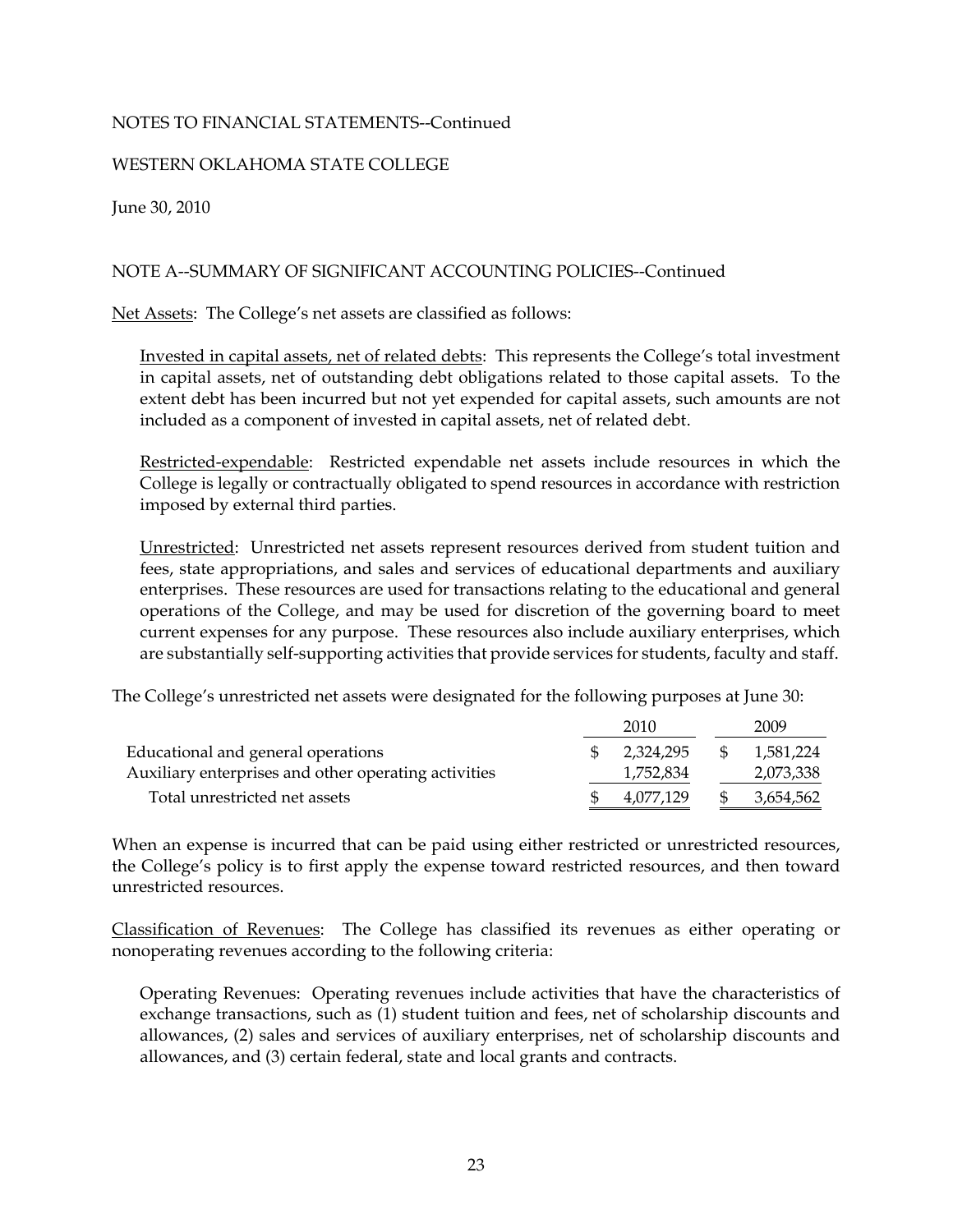### WESTERN OKLAHOMA STATE COLLEGE

June 30, 2010

# NOTE A--SUMMARY OF SIGNIFICANT ACCOUNTING POLICIES--Continued

#### Classification of Revenues--Continued:

Nonoperating revenues: Nonoperating revenues include activities that have the characteristics of nonexchange transactions, such as gifts and contributions, student aid revenues, and other revenue sources that are defined as nonoperating revenues by GASB Statement No. 9, *Reporting Cash Flows of Proprietary and Nonexpendable Trust Funds and Governmental Entities That Use Proprietary Fund Accounting*, and GASB Statement No. 34, such as state appropriations and investment income.

Scholarship Discounts and Allowances: Student tuition and fee revenues, and certain other revenues from students, are reported net of scholarship discounts and allowances in the statements of revenues, expenses, and changes in net assets. Scholarship discounts and allowances are the difference between the stated charge for goods and services provided by the College, and the amount that is paid by students and/or third parties making payments on the students' behalf. Certain governmental grants, such as Pell grants, and other federal, state or nongovernmental programs, are recorded as nonoperating revenues in the College's financial statements. To the extent that revenues from such programs are used to satisfy tuition and fees and other student charges, the College has recorded a scholarship discount and allowance.

Income Taxes: The College, as a political subdivision of the State of Oklahoma, is exempt from federal income taxes under Section 115(1) of the Internal Revenue Code, as amended. However, the College may be subject to income taxes or unrelated business income under Internal Revenue Code Section 511(a)(2)(b).

Estimates: The preparation of financial statements in conformity with accounting principles generally accepted in the United States of America requires management to make estimates and assumptions that affect the reported amounts of assets and liabilities at the date of the financial statements and the reported amounts of revenues and expenses during the reporting period. Actual results could differ from those estimates. The significant estimates used in the preparation these financial statements include the depreciation of capital assets and the allowance for doubtful accounts for accounts receivable.

Reclassification: Certain amounts in the 2009 financial statements have been reclassified to conform to the current year presentation.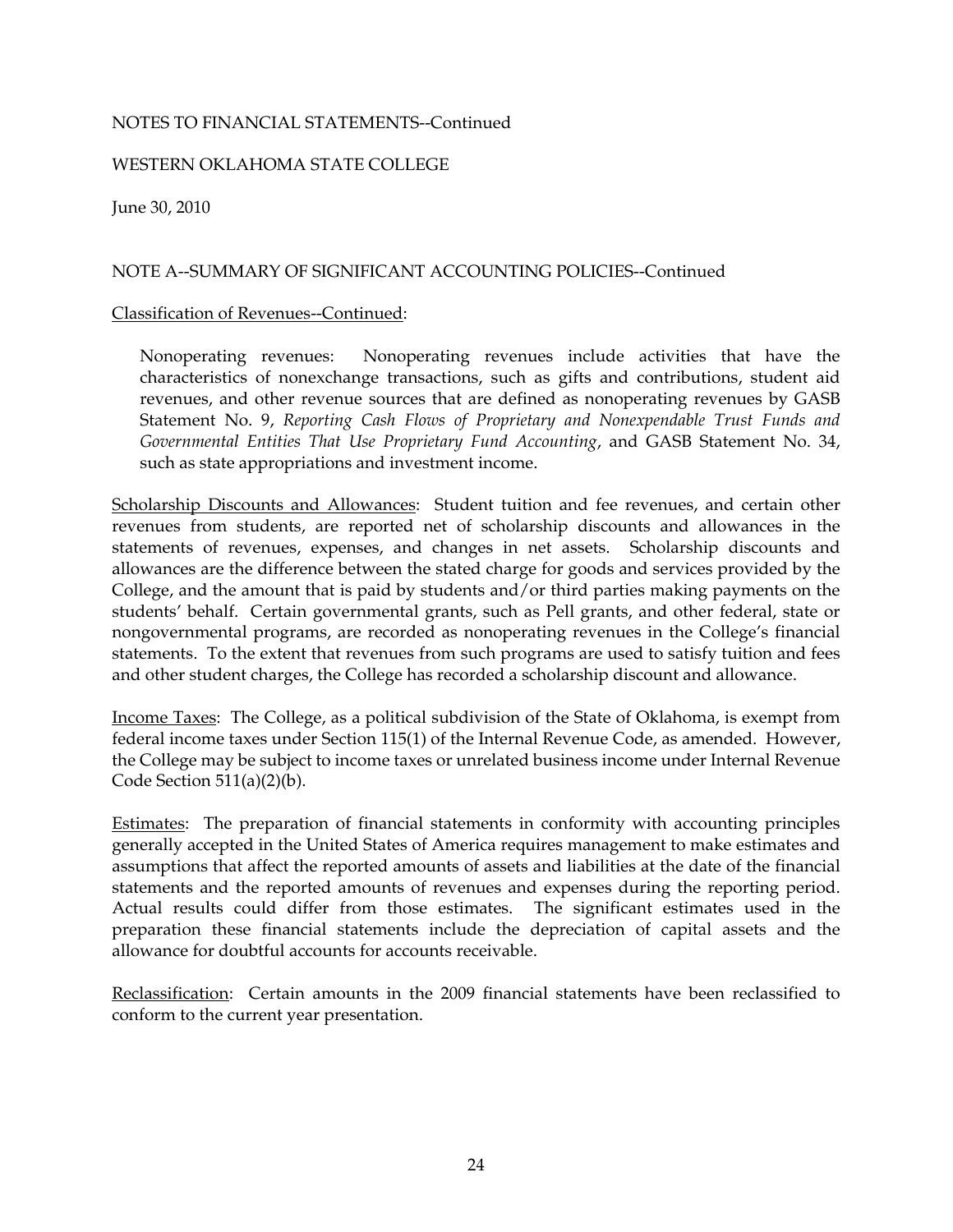#### WESTERN OKLAHOMA STATE COLLEGE

June 30, 2010

#### NOTE B--DEPOSITS AND INVESTMENTS

Custodial Credit Risk - Deposits: Custodial credit risk is the risk that in the event of a bank failure, the College's deposits may not be returned or the College will not be able to recover collateral securities in the possession of an outside party. Generally, the College deposits its funds with the Office of the State Treasurer ("OST") and those funds are pooled with funds of other state agencies and then, in accordance with statutory limitations, are placed in financial institutions or invested as the OST may determine, in the states' name. State statutes require the OST to ensure that all state funds are either insured by Federal Deposit Insurance, collateralized by securities held by the cognizant Federal Reserve Bank, or invested in U.S. government obligations. The OST's responsibilities include receiving and collateralizing the deposit of State funds, investing State funds in compliance with statutory requirements, and maintaining adequate liquidity to meet the cash flow needs of the State and all its funds and agencies. If the College deposits funds directly with financial institutions, those funds must be insured by Federal Deposit Insurance or collateralized by securities held by the cognizant Federal Reserve Bank in the College's name. Some deposits with the OST are placed in the OST's internal investment pool *OK INVEST*. *OK INVEST* pools the resources of all state funds and agencies and invests them in (a) U.S. treasury securities which are explicitly backed by the full faith and credit of the U.S. government; (b) U.S. agency securities which carry an implicit guarantee of the full faith and credit of the U.S. government; (c) money market mutual funds which participants in investments, either directly or indirectly, in securities issued by the U.S. treasury and/or agency and repurchase agreements relating to such securities; and (d) investments related to triparty repurchase agreements which are collateralized at 102% and, whereby, the collateral is held by a third party in the name of OST.

At June 30, 2010 and 2009, the carrying amounts of all College deposits with the OST were \$4,167,363 and \$3,746,256 respectively. Of funds on deposit with the OST, amounts invested in *OK INVEST* total \$595,262 in 2010 and \$757,401 in 2009.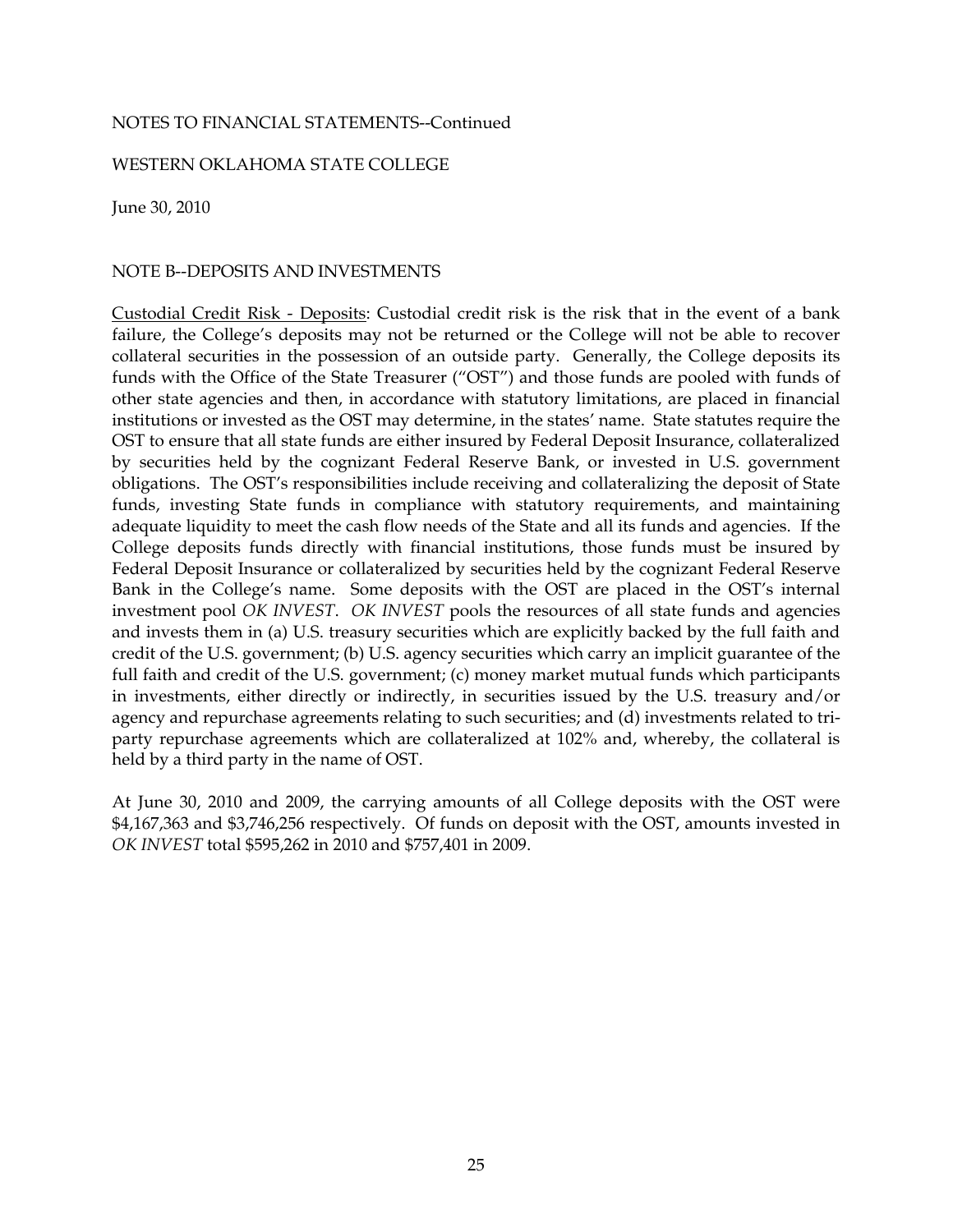# WESTERN OKLAHOMA STATE COLLEGE

# June 30, 2010

#### NOTE B--DEPOSITS AND INVESTMENTS--Continued

For financial reporting purposes, deposits with the OST that are invested in *OK INVEST* are classified as cash equivalents. The distribution of deposits in *OK INVEST* are as follows:

| At June 30, 2010                  |    |         |              |         |  |  |  |  |  |  |
|-----------------------------------|----|---------|--------------|---------|--|--|--|--|--|--|
| OK INVEST Portfolio               |    | Cost    | Market Value |         |  |  |  |  |  |  |
| U.S. agency securities            | \$ | 228,080 | \$           | 231,910 |  |  |  |  |  |  |
| Money market mutual fund          |    | 52,104  |              | 52,104  |  |  |  |  |  |  |
| <b>Certificates of Deposit</b>    |    | 33,857  |              | 33,858  |  |  |  |  |  |  |
| Tri-party repurchase agreements   |    | 38,175  |              | 38,174  |  |  |  |  |  |  |
| Mortgage Backed Agency Securities |    | 210,591 |              | 219,741 |  |  |  |  |  |  |
| Municipal Bonds                   |    | 12,826  |              | 13,752  |  |  |  |  |  |  |
| Foreign Bonds                     |    | 2,386   |              | 2,359   |  |  |  |  |  |  |
| U.S. treasury obligations         |    | 17,243  |              | 18,252  |  |  |  |  |  |  |
| Totals                            |    | 595,262 |              | 610,150 |  |  |  |  |  |  |

| At June 30, 2009 |
|------------------|
|------------------|

| OK INVEST Portfolio               | Cost |         |    |         |
|-----------------------------------|------|---------|----|---------|
| U.S. agency securities            | \$   | 333,338 | \$ | 343,327 |
| Money market mutual fund          |      | 59,717  |    | 59,717  |
| Certificates of Deposit           |      | 48,272  |    | 48,272  |
| Tri-party repurchase agreements   |      | 59,161  |    | 59,161  |
| Mortgage Backed Agency Securities |      | 171,743 |    | 173,824 |
| Municipal Bonds                   |      | 12,180  |    | 12,280  |
| Foreign Bonds                     |      | 1,443   |    | 1,443   |
| U.S. treasury obligations         |      | 71,547  |    | 74,047  |
| Totals                            |      | 757,401 |    | 772,071 |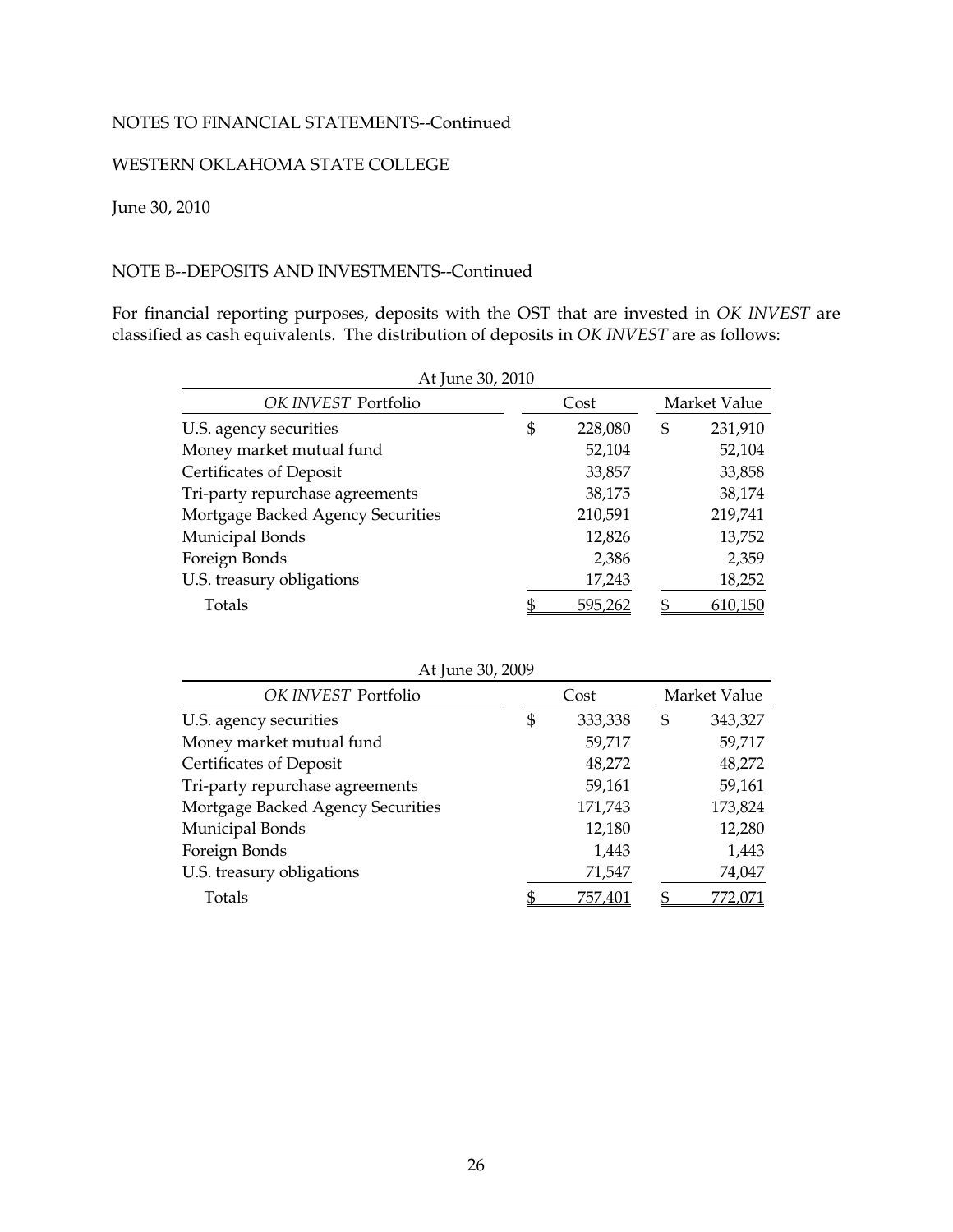#### WESTERN OKLAHOMA STATE COLLEGE

June 30, 2010

# NOTE B--DEPOSITS AND INVESTMENTS--Continued

Agencies and funds that are considered to be part of the State's reporting entity in the State's Comprehensive Annual Financial Report are allowed to participate in *OK INVEST*. Oklahoma statues and the OST establish the primary objectives and guidelines governing the investment of funds in *OK INVEST*. Safety, liquidity, and return on investment are the objectives which establish the framework for the day to day *OK INVEST* management with an emphasis on safety of the capital and the probable income to be derived and meeting the State and it's funds and agencies' daily cash flow requirements. Guidelines in the Investment Policy address credit quality requirements, diversification percentages and specify the types and maturities of allowable investments, and the specifics regarding these policies can be found on the OST website at http://www.treasurer.state.ok.us/. The State Treasurer, at his discretion, may further limit or restrict such investments on a day to day basis. *OK INVEST* includes a substantial investment in securities with an overnight maturity as well as in U.S. government securities with a maturity of up to ten years. *OK INVEST* maintains an overall weighted average maturity of less than two years. Participants in *OK INVEST* maintain an interest in its underlying investments and, accordingly, may be exposed to certain risks. As stated in the OST information statement, the main risks are interest rate risk, credit/default risk, liquidity risk, and U.S. government securities risk. Interest rate risk is the risk that during periods of rising interest rates, the yield and market value of the securities will tend to be lower than prevailing market rates; in periods of falling interest rates, the yield will tend to be higher. Credit/default risk is the risk that an issuer or guarantor of a security, or a bank or other financial institution that has entered into a repurchase agreement, may default on its payment obligations. Liquidity risk is the risk that *OK INVEST* will be unable to pay redemption proceeds within the stated time period because of unusual market conditions, an unusually high volume of redemption requests, or other reasons. U.S. Government securities risk is the risk that the U.S. government will not provide financial support to U.S. government agencies, instrumentalities or sponsored enterprises if it is not obligated to do so by law. Various investment restrictions and limitations are enumerated in the State Treasurer's Investment Policy to mitigate those risks; however, any interest in *OK INVEST* is not insured or guaranteed by the State of Oklahoma, the Federal Deposit Insurance Corporation or any other government agency.

Interest Rate Risk*:* At June 30, 2010, the College does not have any investments. The College does not have a formal policy that limits investment maturities as a means of managing its exposure to fair value losses arising from increasing interest rates.

Concentration of Credit Risk: The College places no limit on the amount the College may invest in any one issuer. However, the majority of the investments are in mutual funds and investments guaranteed by the U.S. Government.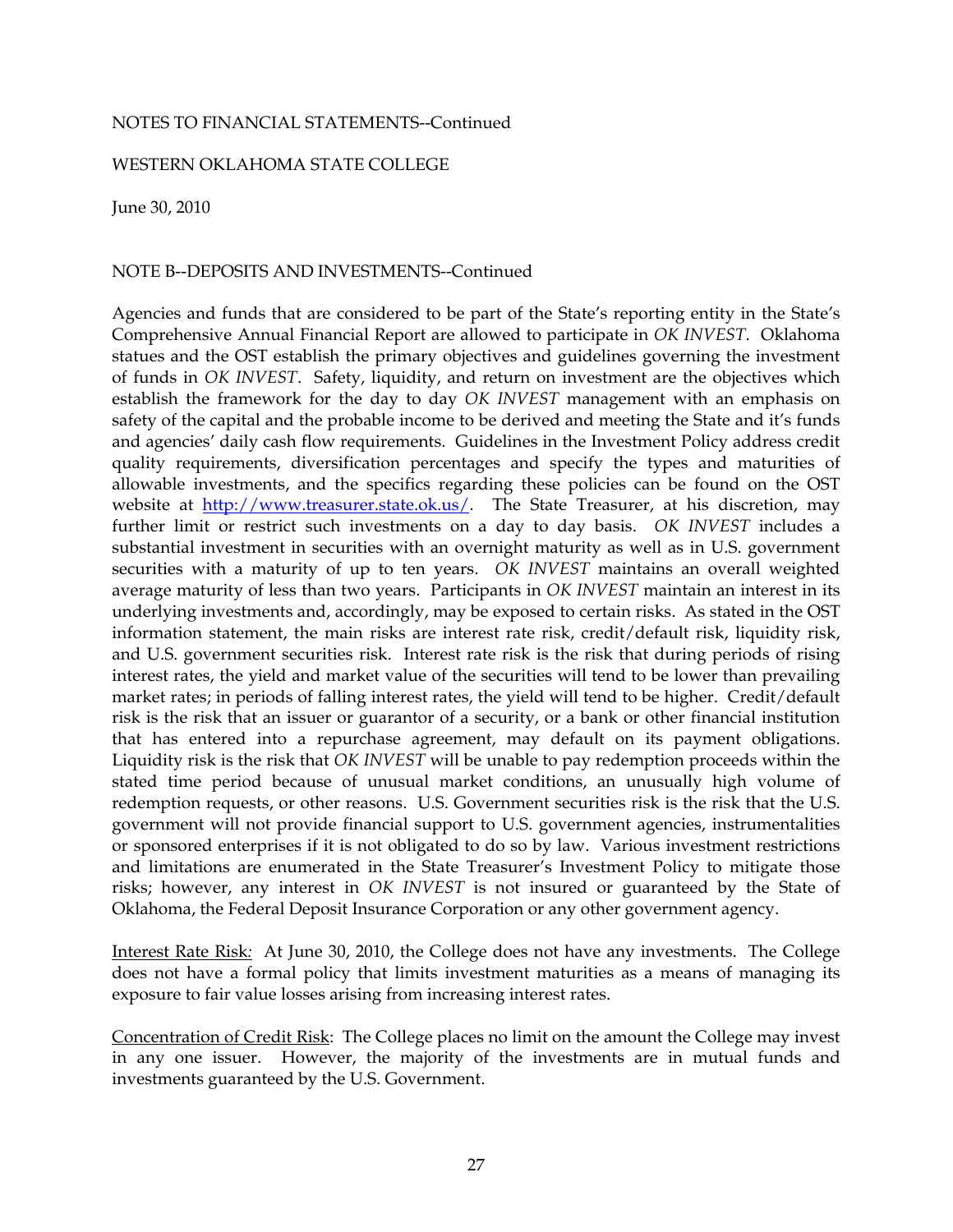# WESTERN OKLAHOMA STATE COLLEGE

# June 30, 2010

# NOTE C--ACCOUNTS RECEIVABLE

Accounts receivable consist of the following at June 30:

|                                                      | 2010          |   | 2009       |  |
|------------------------------------------------------|---------------|---|------------|--|
| Student tuition and fees                             | \$<br>715,188 | S | 528,531    |  |
| Auxillary enterprises and other operating activities | 30,568        |   | 31,759     |  |
| Contributions and gifts                              | 115,406       |   | 55,096     |  |
| Federal, state, and private grants and contracts     | 318,530       |   | 551,640    |  |
|                                                      | 1,179,692     |   | 1,167,026  |  |
| Less allowance for doubtful accounts                 | (513, 323)    |   | (366, 587) |  |
| Accounts receivable, net of allowance                |               |   |            |  |
| for doubtful accounts                                | 666,369       |   | 800,439    |  |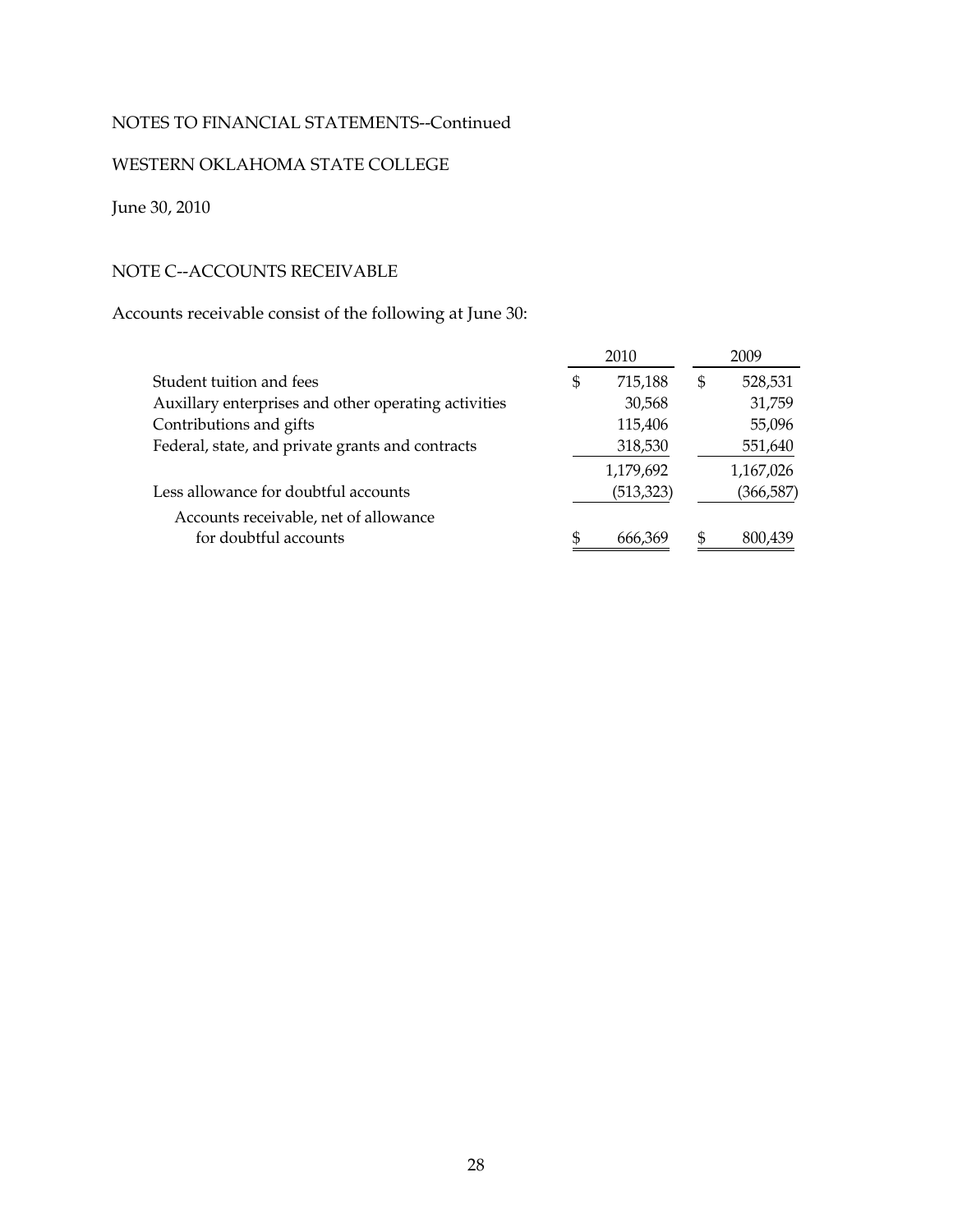# WESTERN OKLAHOMA STATE COLLEGE

# June 30, 2010

# NOTE D--CAPITAL ASSETS

Following are the changes in capital assets for the years ended June 30, 2010 and 2009:

|                                      | Year Ended June 30, 2010 |            |                        |           |    |             |             |            |         |            |  |
|--------------------------------------|--------------------------|------------|------------------------|-----------|----|-------------|-------------|------------|---------|------------|--|
|                                      |                          | Beginning  |                        |           |    |             |             |            |         | Ending     |  |
|                                      |                          | Balance    | Additions<br>Transfers |           |    |             | Retirements |            | Balance |            |  |
| Capital assets not being depreciated |                          |            |                        |           |    |             |             |            |         |            |  |
| Land                                 | \$                       | 212,345    | \$                     |           | \$ |             | \$          |            | \$      | 212,345    |  |
| Construction-in-progress             |                          | 5,117,566  |                        | 664,632   |    | (5,782,198) |             |            |         |            |  |
| Total capital assets not being       |                          |            |                        |           |    |             |             |            |         |            |  |
| depreciated                          | \$                       | 5,329,911  | \$                     | 664,632   | \$ | (5,782,198) | \$          |            | \$      | 212,345    |  |
| Other capital assets                 |                          |            |                        |           |    |             |             |            |         |            |  |
| Non-major infrastructure networks    | \$                       | 1,170,187  | \$                     | 85,361    | \$ | 1,798,189   | \$          |            | \$      | 3,053,737  |  |
| Land improvements                    |                          | 1,720,796  |                        | 22,225    |    | 144,108     |             |            |         | 1,887,129  |  |
| Buildings                            |                          | 11,536,263 |                        | 95,795    |    | 3,839,901   |             |            |         | 15,471,959 |  |
| Furniture, fixtures, and equipment   |                          | 6,807,641  |                        | 915,754   |    |             |             | (285, 227) |         | 7,438,168  |  |
| Library materials                    |                          | 2,014,835  |                        | 40,521    |    |             |             | (105, 673) |         | 1,949,683  |  |
| Total other capital assets           |                          | 23,249,722 |                        | 1,159,656 |    | 5,782,198   |             | (390, 900) |         | 29,800,676 |  |
| Less accumulated depreciation        |                          |            |                        |           |    |             |             |            |         |            |  |
| Non-major infrastructure networks    |                          | 414,079    |                        | 61,075    |    |             |             |            |         | 475,154    |  |
| Land improvements                    |                          | 843,761    |                        | 50,227    |    |             |             |            |         | 893,988    |  |
| Buildings                            |                          | 5,102,597  |                        | 309,439   |    |             |             |            |         | 5,412,036  |  |
| Furniture, fixtures and equipment    |                          | 4,407,584  |                        | 647,735   |    |             |             | (260, 863) |         | 4,794,456  |  |
| Library materials                    |                          | 207,649    |                        | 32,409    |    |             |             |            |         | 240,058    |  |
| Total accumulated depreciation       |                          | 10,975,670 |                        | 1,100,885 |    |             |             | (260, 863) |         | 11,815,692 |  |
| Other capital assets, net            | \$                       | 12,274,052 | \$                     | 58,771    | \$ | 5,782,198   | \$          | (130, 037) | \$      | 17,984,984 |  |
| Capital asset summary                |                          |            |                        |           |    |             |             |            |         |            |  |
| Capital assets not being depreciated | \$                       | 5,329,911  | \$                     | 664,632   | \$ | (5,782,198) | \$          |            | \$      | 212,345    |  |
| Other capital assets                 |                          | 23,249,722 |                        | 1,159,656 |    | 5,782,198   |             | (390, 900) |         | 29,800,676 |  |
| Total capital assets                 |                          | 28,579,633 |                        | 1,824,288 |    |             |             | (390, 900) |         | 30,013,021 |  |
| Less accumulated depreciation        |                          | 10,975,670 |                        | 1,100,885 |    |             |             | (260, 863) |         | 11,815,692 |  |
| Capital assets, net                  | \$                       | 17,603,963 | \$                     | 723,403   | \$ |             | \$          | (130, 037) | \$      | 18,197,329 |  |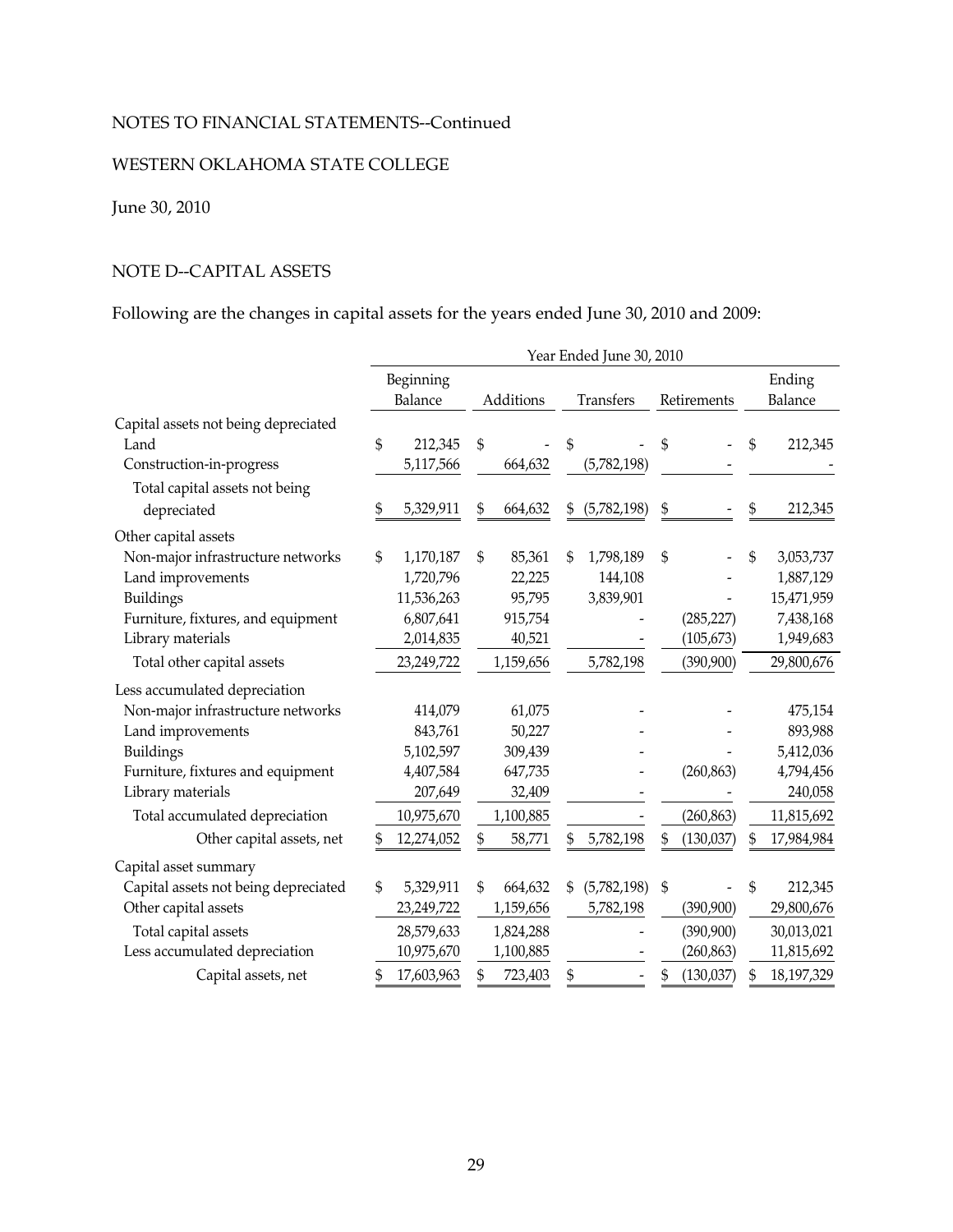# WESTERN OKLAHOMA STATE COLLEGE

# June 30, 2010

# NOTE D--CAPITAL ASSETS--Continued

|                                      | Year Ended June 30, 2009 |            |           |           |                  |            |             |            |    |            |  |
|--------------------------------------|--------------------------|------------|-----------|-----------|------------------|------------|-------------|------------|----|------------|--|
|                                      |                          | Beginning  |           |           |                  |            |             |            |    | Ending     |  |
|                                      |                          | Balance    | Additions |           | <b>Transfers</b> |            | Retirements |            |    | Balance    |  |
| Capital assets not being depreciated |                          |            |           |           |                  |            |             |            |    |            |  |
| Land                                 | \$                       | 212,345    | \$        |           | \$               |            | \$          |            | \$ | 212,345    |  |
| Construction-in-progress             |                          | 1,799,783  |           | 3,692,287 |                  | (374, 504) |             |            |    | 5,117,566  |  |
| Total capital assets not being       |                          |            |           |           |                  |            |             |            |    |            |  |
| depreciated                          | \$                       | 2,012,128  | \$        | 3,692,287 | \$               | (374, 504) | \$          |            | \$ | 5,329,911  |  |
| Other capital assets                 |                          |            |           |           |                  |            |             |            |    |            |  |
| Non-major infrastructure networks    | \$                       | 1,119,390  | \$        | 37,106    | \$               | 13,691     | \$          |            | \$ | 1,170,187  |  |
| Land improvements                    |                          | 1,637,895  |           | 54,651    |                  | 28,250     |             |            |    | 1,720,796  |  |
| Buildings                            |                          | 11,134,980 |           | 68,720    |                  | 332,563    |             |            |    | 11,536,263 |  |
| Furniture, fixtures, and equipment   |                          | 6,336,697  |           | 683,248   |                  |            |             | (212, 304) |    | 6,807,641  |  |
| Library materials                    |                          | 2,049,195  |           | 52,817    |                  |            |             | (87, 177)  |    | 2,014,835  |  |
| Total other capital assets           |                          | 22,278,157 |           | 896,542   |                  | 374,504    |             | (299, 481) |    | 23,249,722 |  |
| Less accumulated depreciation        |                          |            |           |           |                  |            |             |            |    |            |  |
| Non-major infrastructure networks    |                          | 390,675    |           | 23,404    |                  |            |             |            |    | 414,079    |  |
| Land improvements                    |                          | 800,188    |           | 43,573    |                  |            |             |            |    | 843,761    |  |
| <b>Buildings</b>                     |                          | 4,871,872  |           | 230,725   |                  |            |             |            |    | 5,102,597  |  |
| Furniture, fixtures and equipment    |                          | 4,035,055  |           | 577,738   |                  |            |             | (205, 209) |    | 4,407,584  |  |
| Library materials                    |                          | 177,574    |           | 30,075    |                  |            |             |            |    | 207,649    |  |
| Total accumulated depreciation       |                          | 10,275,364 |           | 905,515   |                  |            |             | (205, 209) |    | 10,975,670 |  |
| Other capital assets, net            |                          | 12,002,793 | \$        | (8,973)   | \$               | 374,504    | \$          | (94, 272)  | \$ | 12,274,052 |  |
| Capital asset summary                |                          |            |           |           |                  |            |             |            |    |            |  |
| Capital assets not being depreciated | \$                       | 2,012,128  | \$        | 3,692,287 | \$               | (374, 504) | \$          |            | \$ | 5,329,911  |  |
| Other capital assets                 |                          | 22,278,157 |           | 896,542   |                  | 374,504    |             | (299, 481) |    | 23,249,722 |  |
| Total capital assets                 |                          | 24,290,285 |           | 4,588,829 |                  |            |             | (299, 481) |    | 28,579,633 |  |
| Less accumulated depreciation        |                          | 10,275,364 |           | 905,515   |                  |            |             | (205, 209) |    | 10,975,670 |  |
| Capital assets, net                  | \$                       | 14,014,921 | \$        | 3,683,314 | \$               |            | \$          | (94, 272)  | \$ | 17,603,963 |  |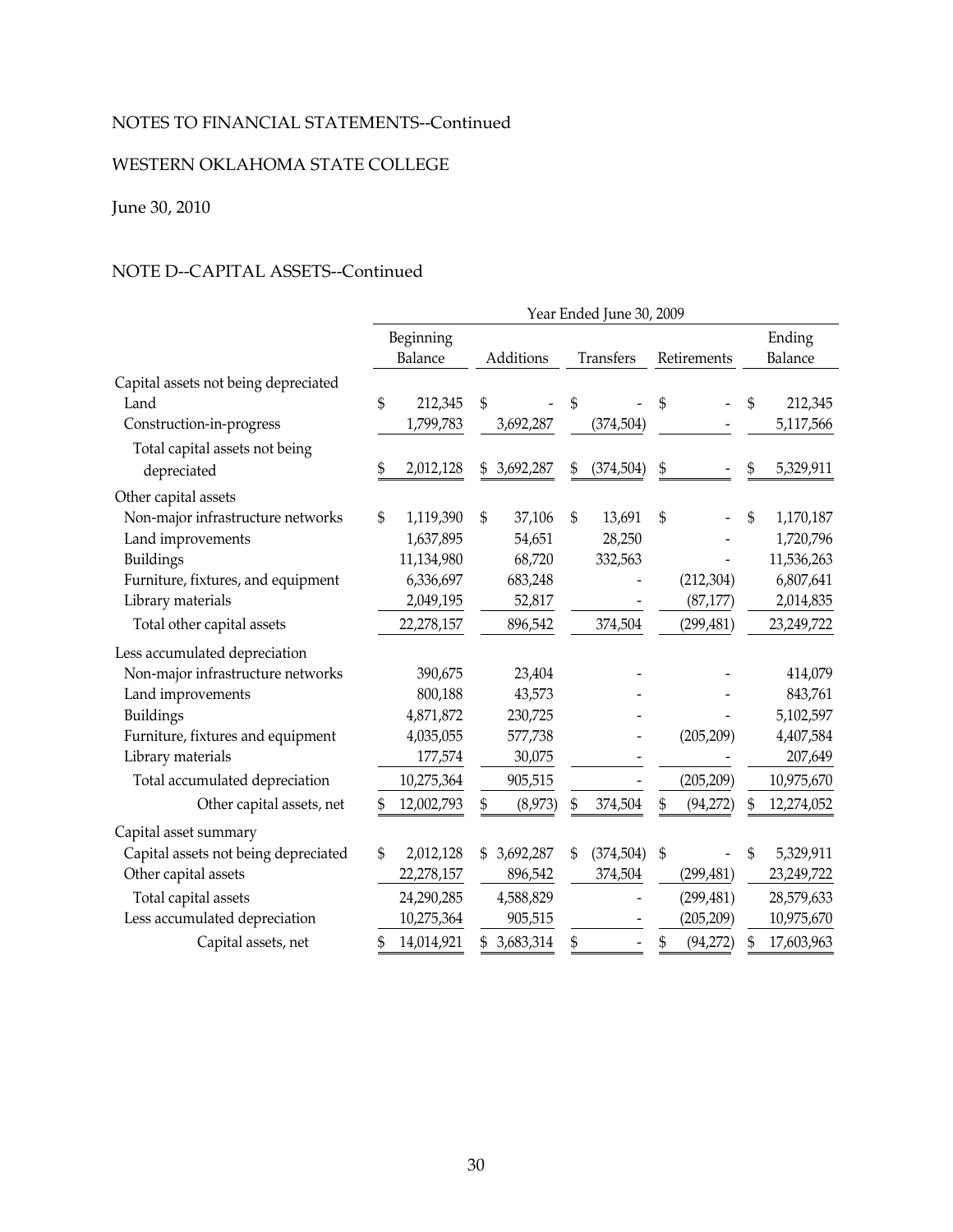# WESTERN OKLAHOMA STATE COLLEGE

June 30, 2010

### NOTE D--CAPITAL ASSETS--Continued

The cost and related accumulated depreciation of assets held under capital lease obligations was as follows at June 30,

|                  |                               |                  |           |           |                | Land         | Construction    |       |           |
|------------------|-------------------------------|------------------|-----------|-----------|----------------|--------------|-----------------|-------|-----------|
|                  |                               | <b>Buildings</b> | Equipment |           |                | Improvements | in Progress     |       | Total     |
| Cost             | \$                            | 3,524,754        | \$        | 1,167,520 | \$             | 1,692,189    | \$<br>761,047   | \$    | 7,145,510 |
| Less accumulated |                               |                  |           |           |                |              |                 |       |           |
| depreciation     |                               | 99,631           |           | 682,657   |                | 33,844       | 108,160         |       | 924,292   |
|                  | \$                            | 3,425,123        | \$        | 484,863   | \$             | 1,658,345    | \$<br>652,887   | \$    | 6,221,218 |
|                  |                               |                  |           |           |                |              |                 |       |           |
|                  |                               |                  |           |           |                | 2009         |                 |       |           |
|                  |                               |                  |           |           |                | Land         | Construction    |       |           |
|                  | <b>Buildings</b><br>Equipment |                  |           |           | Improvements   | in Progress  |                 | Total |           |
| Cost             | \$                            | 182,100          | \$        | 1,167,520 | $\mathfrak{S}$ | 647,650      | \$<br>4,521,161 | \$    | 6,518,431 |
| Less accumulated |                               |                  |           |           |                |              |                 |       |           |
| depreciation     |                               | 29,136           |           | 565,298   |                | 77,718       |                 |       | 672,152   |
|                  | \$                            | 152,964          |           | 602,222   | \$             | 569,932      | 4,521,161       | S     | 5,846,279 |

# NOTE E--NONCURRENT LIABILITIES

Noncurrent liability activity for the College was as follows for the years ended June 30:

|                                      |             |           |         |            | 2010       |   |                          |   |            |  |
|--------------------------------------|-------------|-----------|---------|------------|------------|---|--------------------------|---|------------|--|
|                                      | Balance at  |           |         |            |            |   | Balance at               |   | Amounts    |  |
|                                      | June $30r$  |           |         |            |            |   | June 30,                 |   | Due Within |  |
|                                      | 2009        | Additions |         | Reductions |            |   | 2010                     |   | One Year   |  |
| Capital lease obligations            |             |           |         |            |            |   |                          |   |            |  |
| OCIA 1999 capital lease obligations  | 10.705<br>S | S         |         | \$         | (10,705)   |   | $\overline{\phantom{a}}$ | S |            |  |
| OCIA 2005F capital lease obligations | 4,847,458   |           |         |            | (388, 566) |   | 4,458,892                |   | 158,469    |  |
| ODFA 2007 master lease obligations   | 127,583     |           |         |            | (35, 583)  |   | 92,000                   |   | 37,167     |  |
| Total capital lease obligations      | 4,985,746   |           |         |            | (434, 854) |   | 4,550,892                |   | 195,636    |  |
| Other noncurrent obligations         |             |           |         |            |            |   |                          |   |            |  |
| Compensated absences                 | 80,637      |           | 119,667 |            | (129, 226) |   | 71,078                   |   | 71,078     |  |
| Total noncurrent liabilities         | 5,066,383   |           | 119,667 |            | (564,080)  | S | 4,621,970                |   | 266,714    |  |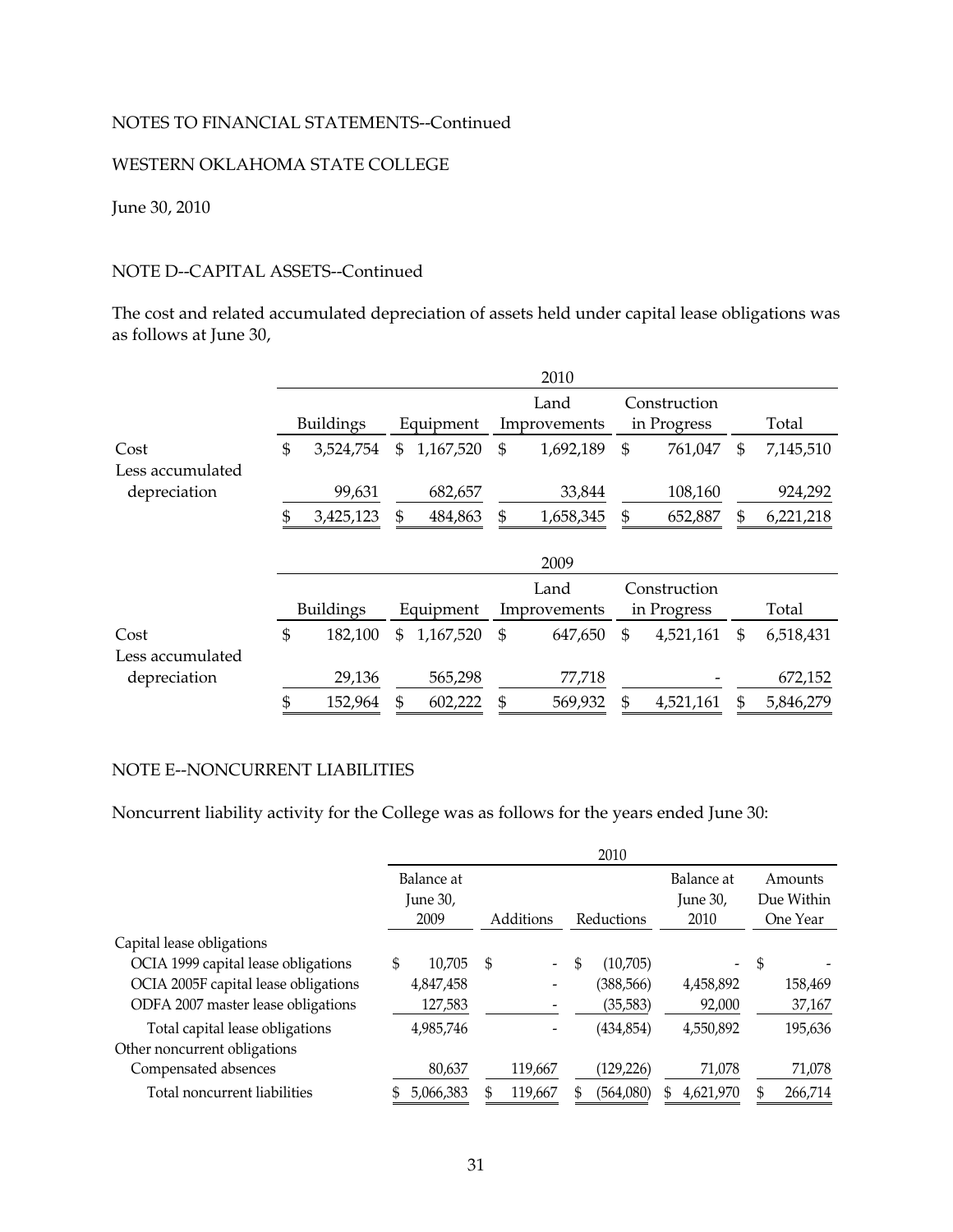#### WESTERN OKLAHOMA STATE COLLEGE

#### June 30, 2010

#### NOTE E--NONCURRENT LIABILITIES--Continued

|                                      |            |                                | 2009           |                |             |  |
|--------------------------------------|------------|--------------------------------|----------------|----------------|-------------|--|
|                                      | Balance at |                                | Balance at     | Amounts        |             |  |
|                                      | June 30,   |                                |                | June 30,       | Due Within  |  |
|                                      | 2008       | Additions                      | Reductions     | 2009           | One Year    |  |
| Capital lease obligations            |            |                                |                |                |             |  |
| OCIA 1999 capital lease obligations  | 73.934     | -S<br>$\overline{\phantom{a}}$ | \$<br>(63,229) | 10,705<br>S    | 10,705<br>S |  |
| OCIA 2005F capital lease obligations | 5,220,298  |                                | (372, 840)     | 4,847,458      | 388,566     |  |
| ODFA 2007 master lease obligations   | 161,750    |                                | (34, 167)      | 127,583        | 35,583      |  |
| Total capital lease obligations      | 5,455,982  |                                | (470, 236)     | 4,985,746      | 434,854     |  |
| Other noncurrent obligations         |            |                                |                |                |             |  |
| Compensated absences                 | 73,309     | 122.914                        | (115, 586)     | 80,637         | 80,637      |  |
| Total noncurrent liabilities         | 5,529,291  | 122.914                        | (585,822)      | 5,066,383<br>S | 515,491     |  |

Oklahoma Capital Improvement Authority Lease Obligations: In September 1999, the Oklahoma Capital Improvement Authority ("OCIA") issued its OCIA Bond Issues, 1999 Series A, B and C. Of the total bond indebtedness, the State Regents for Higher Education allocated \$500,000 to the College. Concurrently with the allocation, the College entered into three individual lease agreements with OCIA, representing the three projects being funded through the OCIA bonds. Each of the agreements provides for the College to make specified monthly payments to OCIA over 10 years. The proceeds of the bonds and subsequent leases are to provide for capital improvements at the College. This obligation was repaid in full during the fiscal year ended June 30, 2010.

In November 2005, the OCIA issued its OCIA Bond Issue 2005F Series. Of the total bond indebtedness, the State Regents for Higher Education allocated \$6,000,000 to the College. Concurrently with the allocation, the College entered into a lease agreement with OCIA for projects being funded by the OCIA bonds. Each of the agreements provides for the College to make specified monthly payments to OCIA over 10 years. The proceeds of the bonds and subsequent leases are to provide for capital improvements at the College.

During the years ended June 30, 2010 and 2009, OCIA made principal and interest payments totaling \$633,905 and \$690,200, respectively, on behalf of the College. These on-behalf payments have been recorded as restricted state appropriations in the College's statements of revenues, expenses, and changes in net assets.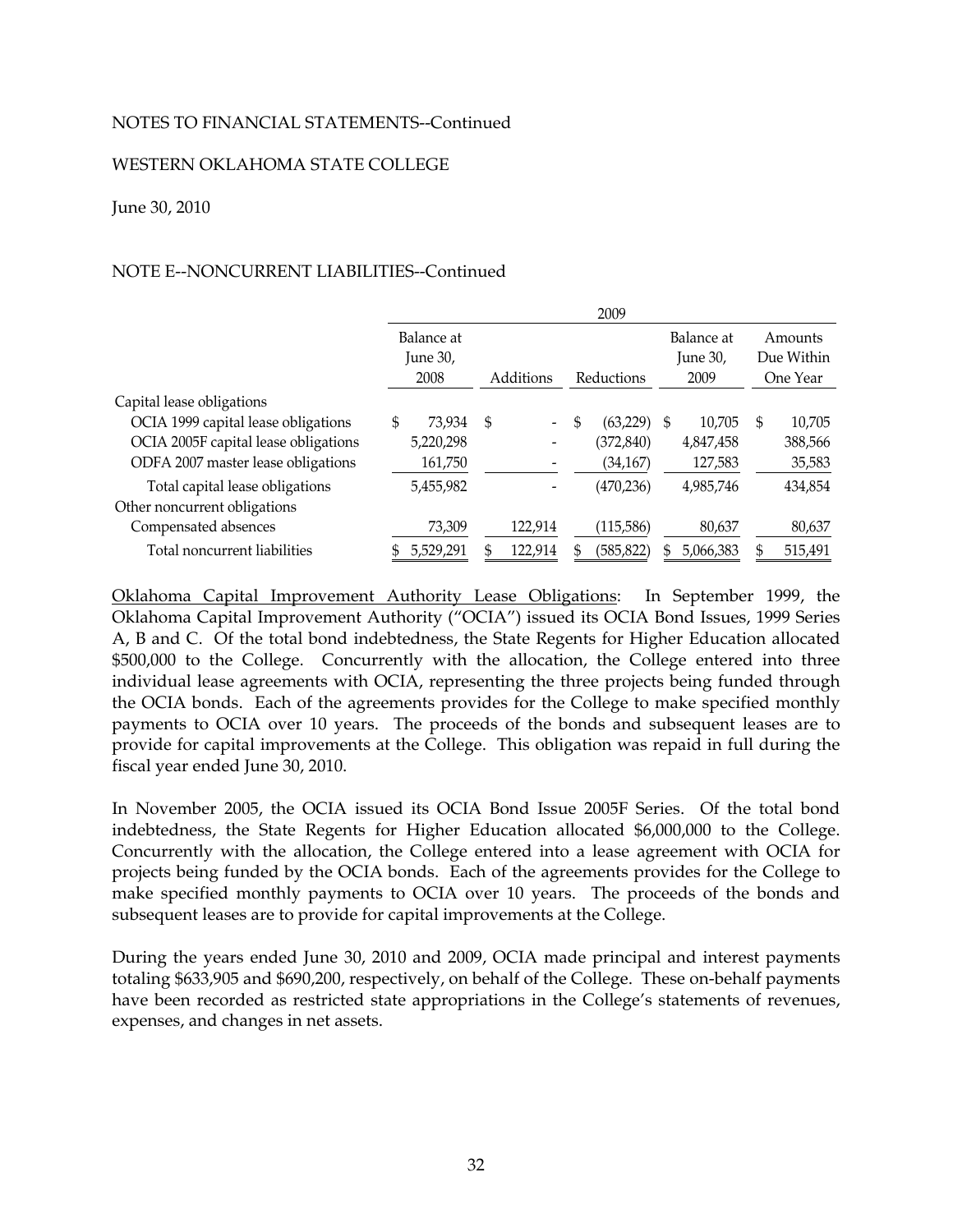# WESTERN OKLAHOMA STATE COLLEGE

June 30, 2010

# NOTE E--NONCURRENT LIABILITIES--Continued

Oklahoma Development Finance Authority Master Lease Program: In 2007, the Oklahoma Development Finance Authority ("ODFA") issued the Oklahoma State System of Higher Education Master Lease Revenue Bonds, Series 2007. Of the total bond indebtedness, the State Regents for Higher Education allocated \$181,000 to the College. The proceeds of the bonds are to provide for capital improvements at the College.

Future minimum lease payments related to the College's obligations under its various capital lease obligations are as follows:

| Year Ending June 30: | Prinicpal       |    | Interest  | Total |           |  |
|----------------------|-----------------|----|-----------|-------|-----------|--|
| 2011                 | \$<br>195,636   | \$ | 221,637   | \$    | 417,273   |  |
| 2012                 | 203,837         |    | 213,397   |       | 417,234   |  |
| 2013                 | 188,151         |    | 204,438   |       | 392,589   |  |
| 2014                 | 180,065         |    | 195,986   |       | 376,051   |  |
| 2015                 | 188,877         |    | 187,493   |       | 376,370   |  |
| 2016-2020            | 921,048         |    | 808,333   |       | 1,729,381 |  |
| 2021-2025            | 1,174,715       |    | 554,710   |       | 1,729,425 |  |
| 2026-2030            | 1,498,563       |    | 230,816   |       | 1,729,379 |  |
| Total                | 4,550,892<br>\$ | Я  | 2,616,810 | \$.   | 7,167,702 |  |

#### NOTE F--RETIREMENT PLAN

The College's academic and nonacademic personnel are covered by the Oklahoma Teachers' Retirement System, which is a State of Oklahoma public employees retirement system. The College does not maintain the accounting records, hold the investments for, or administer this plan.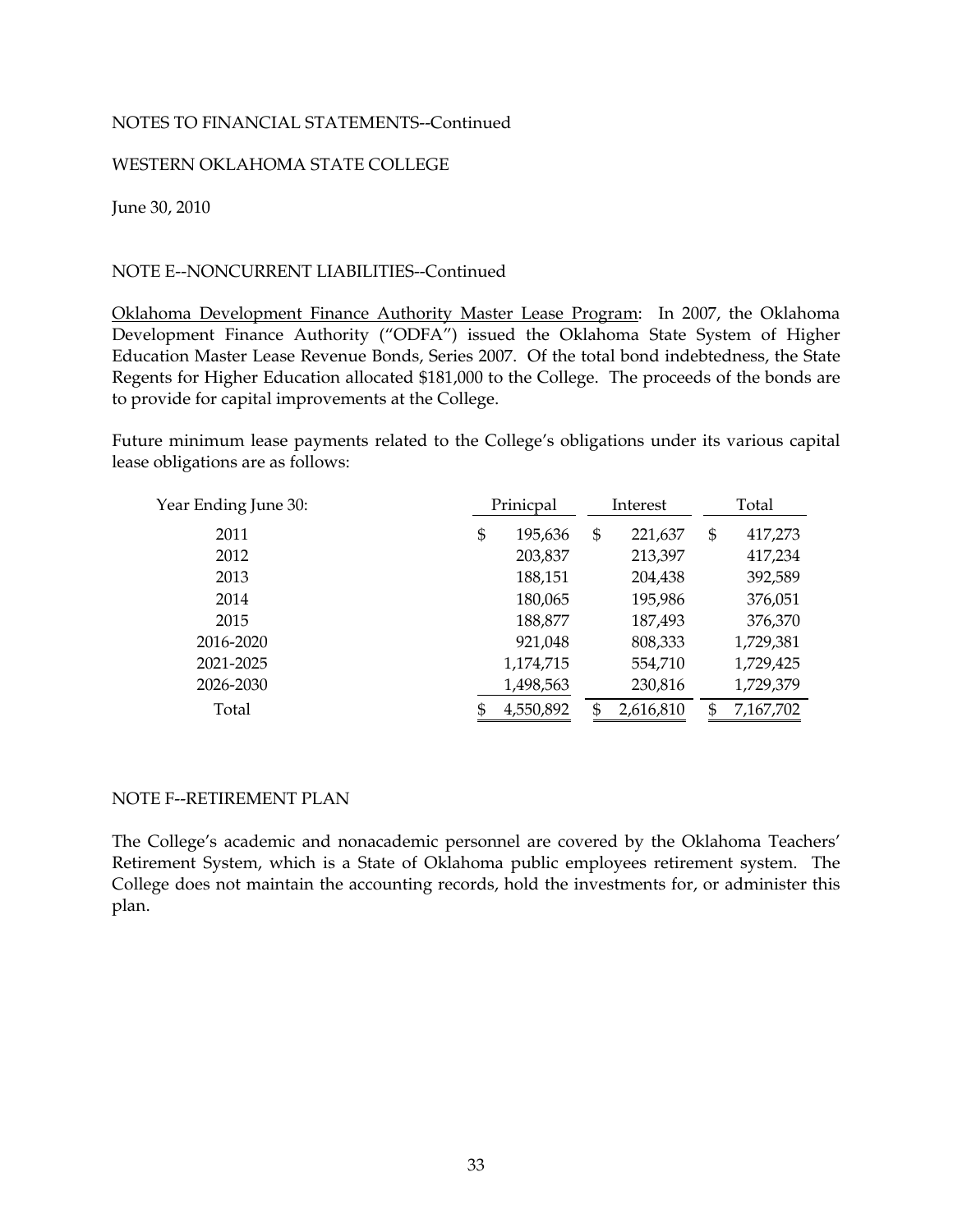#### WESTERN OKLAHOMA STATE COLLEGE

June 30, 2010

# NOTE F--RETIREMENT PLAN--Continued

#### *Oklahoma Teachers' Retirement System*

Plan Description: The College contributes to the Oklahoma Teachers' Retirement System ("OTRS"), a cost-sharing multiple-employer defined benefit pension plan sponsored by the State of Oklahoma. OTRS provides defined retirement benefits based on members' final compensation, age and term of service. In addition, the retirement plan provides for benefits upon disability and to survivors upon the death of eligible members. The benefit provisions are established and may be amended by the legislature of the State of Oklahoma. Title 70 of the Oklahoma Statutes, Sections 17-101 through 17-120, assigns the authority for management and operation of the plan to the Board of Trustees of OTRS. The OTRS issues a publicly available financial report that includes financial statements and supplementary information for OTRS. That report may be obtained by writing to Teachers' Retirement System of Oklahoma, P.O. Box 53524, Oklahoma City, Oklahoma 73152, or by calling (405) 521-2387.

Funding Policy: The College is required to contribute a fixed percentage of annual compensation on behalf of active members. The employer contribution rate of 9.5%, which increased from 9% in January 2010, is applied to annual compensation, and is determined by state statute.The contribution rate was 8.5%-9% in fiscal year 2009 and 8.35% in fiscal year 2008.

Employees' contributions are also determined by state statute. For all employees, the contribution rate was 7% of covered salaries and fringe benefits in 2010, 2009 and 2008, respectively. These contributions were made directly by the College for 2010, 2009 and 2008.

The College's contributions to the OTRS for the years ended June 30, 2010, 2009 and 2008 were approximately \$971,000, \$934,000 and \$843,000, respectively. These contributions included the College's statutory contribution and the share of the employees' contributions paid directly by the College.

The State of Oklahoma is also required to contribute to the OTRS on behalf of the participating employers. For 2010, the State of Oklahoma contributed 5% of state revenues from sales and use taxes and individual income taxes, to the OTRS on behalf of participating employers.

The College has estimated the amounts contributed to the OTRS by the State of Oklahoma on its behalf by multiplying the ratio of its covered salaries to total covered salaries for the OTRS for the year by the applicable percentage of taxes collected during the year. For the years ended June 30, 2010 and 2009, the total amounts contributed to the OTRS by the State of Oklahoma on behalf of the College were approximately \$343,000 and \$391,000, respectively. These on-behalf payments have been recorded as nonoperating revenues and operating expenses in the statements of revenues, expenses, and changes in net assets.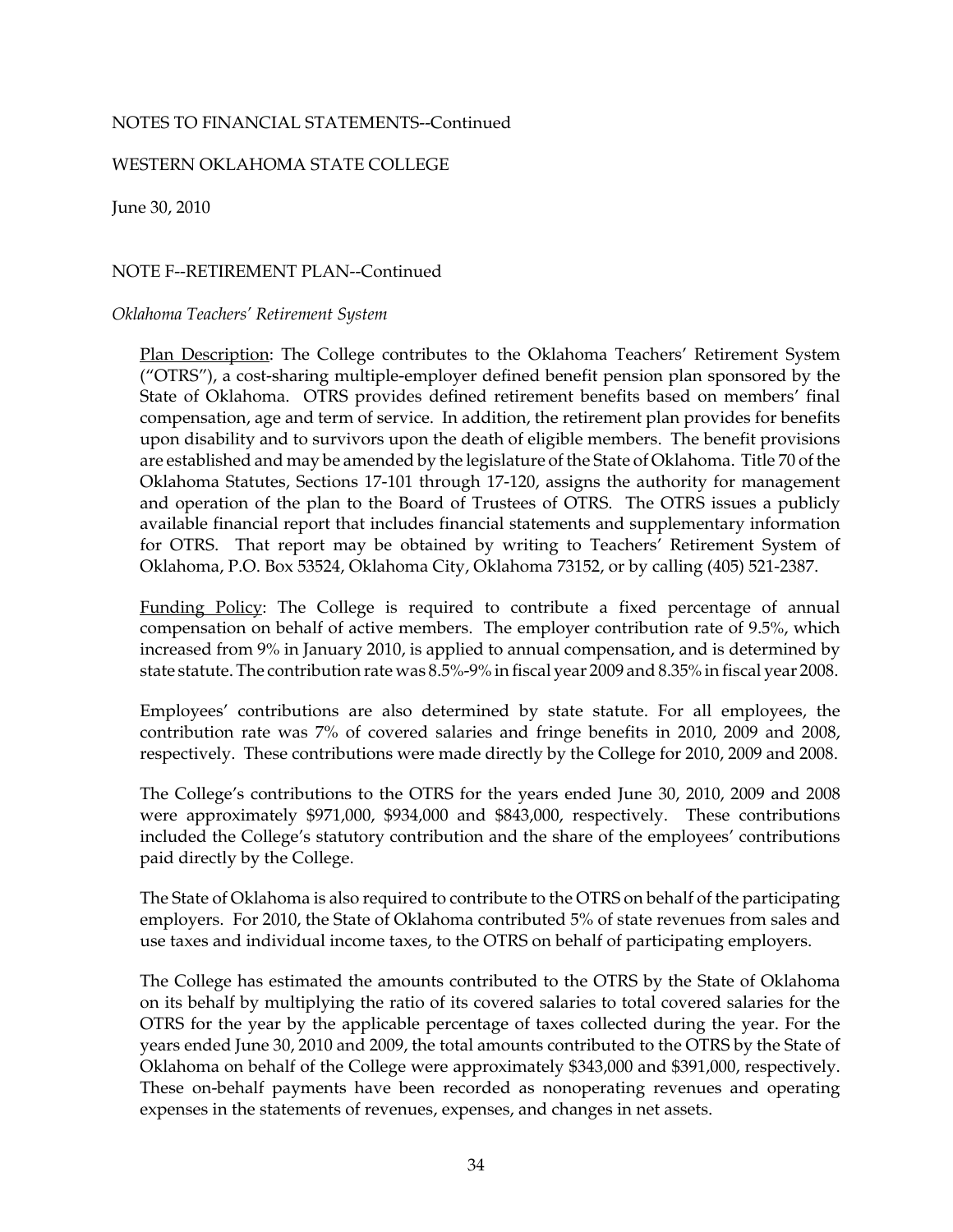# WESTERN OKLAHOMA STATE COLLEGE

June 30, 2010

# NOTE G--FUNDS HELD IN TRUST BY OTHERS

### *Oklahoma State Regents' Endowment Trust Funds*

In connection with the Oklahoma State Regents' Endowment Program (the "Endowment Program"), funds are invested by the Oklahoma State Regents on behalf of the College. These funds are not recognized in the College's statement of net assets. At June 30, 2010 and 2009, the funds totaled approximately \$556,000 and \$497,000, respectively. The College is entitled to receive an annual distribution of earnings on these funds. Distributions to be received totaled approximately \$26,000 and \$28,000 at June 30, 2010 and 2009, respectively.

# NOTE H--RELATED PARTY TRANSACTIONS

The College is the beneficiary of the Western Oklahoma State College Foundation, Inc. (the "Foundation"), which provides support for the College by way of scholarships and other direct resources. The College contracts with the Foundation to provide limited services and office space in exchange for the support the College receives. The College provides support to the Foundation through employee services and office space.

In July 1998, the Foundation issued revenue bonds through the Jackson County Public Finance Authority to construct a student housing facility (the "Housing Facility") on property owned by the College. Concurrently with the issuance of these bonds, the College entered into a Lease and Development Agreement (the"Lease Agreement") and an Operations and Maintenance Agreement (the "Operation Agreement"). In connection with the Lease Agreement, the College agreed to pay a development fee to the Foundation, and further agreed to rent the real property upon which the Housing Facility was to be constructed. The term of the lease agreement was for 50 years beginning July 1, 1998, and provided for the Foundation to pay the College \$100 per year in rent expense.

The Operation Agreement provided that the College would be responsible for the management and operations of the Housing Facility, and in exchange for the services provided by the College to the Foundation, the Foundation would pay the College the sum of \$925 per semester for each student residing in the Housing Facility. The Operations Agreement automatically renewed each fiscal year but could be terminated by the College or the Foundation. In connection with the Operations Agreement, the College's Board of Regents had verbally agreed to incur the expenses and debt service in excess of revenues collected. The agreement was reviewed annually by the College, and was subject to Board approval for future years. Effective July 1, 2002, the Operations Agreement was terminated, as described below.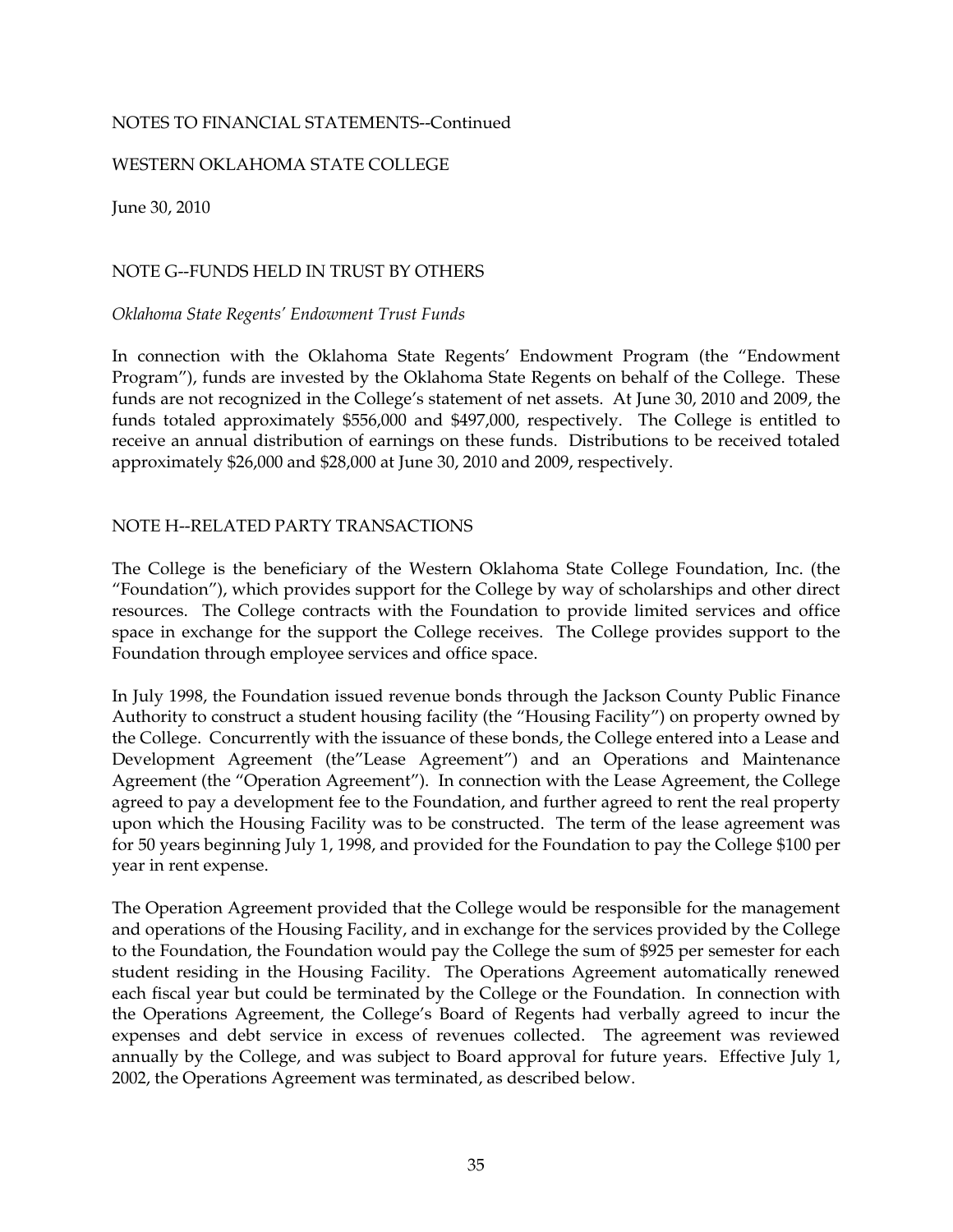# WESTERN OKLAHOMA STATE COLLEGE

June 30, 2010

# NOTE H--RELATED PARTY TRANSACTIONS--Continued

Effective July 1, 2002, the College entered into a Student Housing Facility Lease Agreement (the "Student Housing Lease Agreement") with the Foundation. The Operations Agreement was terminated as a result of this agreement. Under the Student Housing Lease Agreement, the Foundation and the College agreed that the College would lease all of the Foundation's rights and interests in the Housing Facility for \$205,000 per year. The initial lease term of the Student Housing Lease Agreement was from July 1, 2002 through June 30, 2003. The College and the Foundation must agree to future lease terms.

# NOTE I--COMMITMENTS AND CONTINGENCIES

The College is exposed to various risks of loss from torts; theft of, damage to, and destruction of assets; errors and omissions; employee injuries and illnesses; natural disasters; and employee health, life, and accident benefits. Commercial insurance coverage is purchased for claims arising from such matters other than torts, property, and workers' compensation. Settled claims have not exceeded this commercial coverage in any of the three preceding years.

The College, along with other state agencies and political subdivisions, participates in the State of Oklahoma Risk Management Program and the state insurance fund entity risk pool currently operating as a common risk management and insurance program for its members. The College pays an annual premium to the pools for its torts, property, and workers' compensation insurance coverage. The Oklahoma Risk Management Pool's (the "Pool") governing agreement specifies that the Pool will be self-sustaining through member premiums and will reinsure through commercial carriers for claims in excess of specified stop-loss amounts.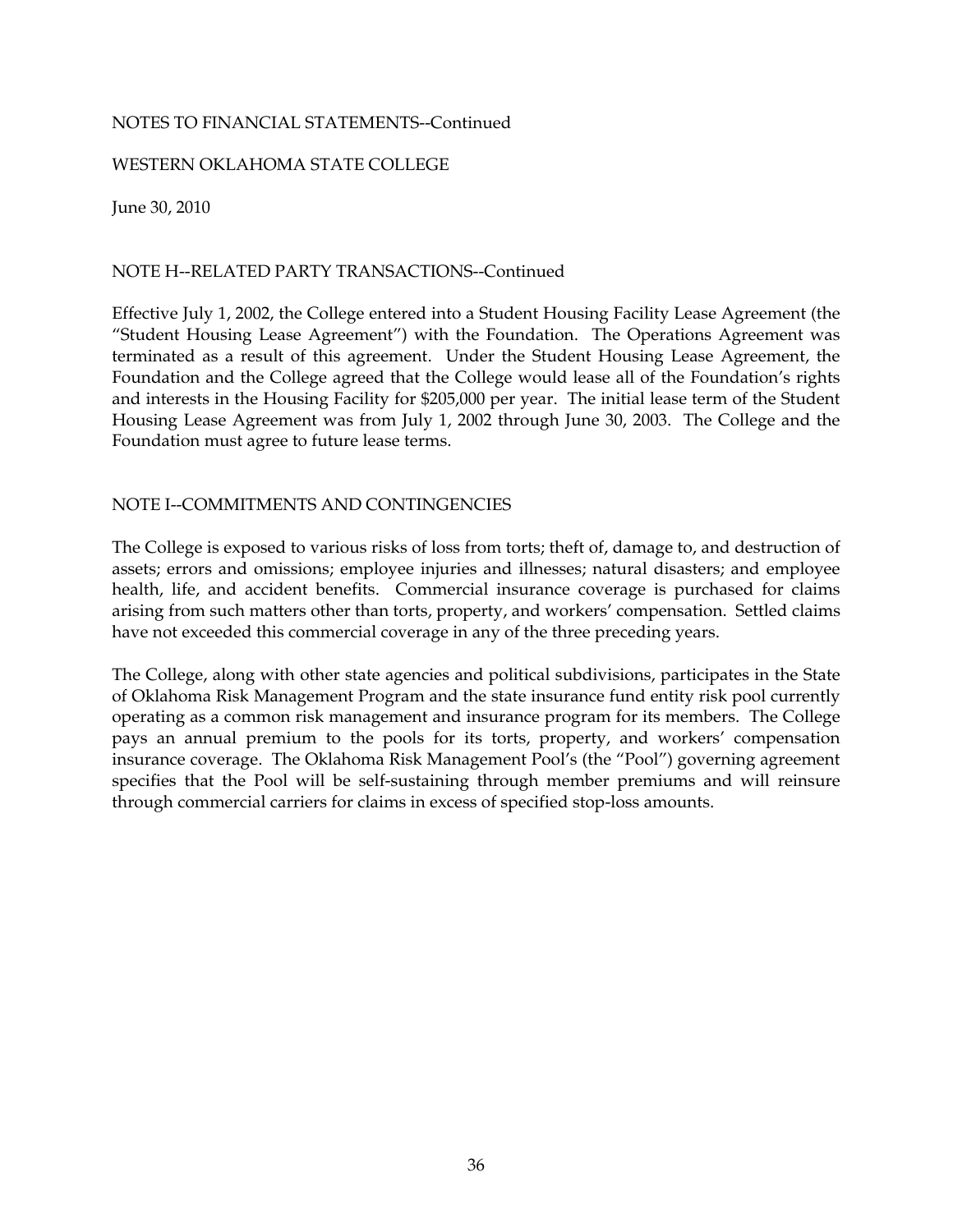# WESTERN OKLAHOMA STATE COLLEGE

June 30, 2010

# NOTE J--WESTERN OKLAHOMA STATE COLLEGE FOUNDATION, INC.

The following are significant disclosures of the Foundation:

# NOTE A: DESCRIPTION OF THE ENTITY AND SUMMARY OF SIGNIFICANT ACCOUNTING POLICIES

Nature of Operations: Western Oklahoma State College Foundation, Inc., a nonprofit organization, was formed in 1974 for the benefit of Western Oklahoma State College (the College) in aid of charitable, benevolent educational, scientific and literary purposes.

The purposes of the Foundation are strengthened by the worthy accomplishments that are a part of the history of the Foundation.

The role of the Foundation is to provide the financial support that will enable the College to achieve expanded goals and fulfill higher purposes that otherwise are not possible on limited funding.

The Foundation leaders recognize the potential for the Foundation and realize greater support can be attained for the College as it reaches increasingly significant level of educational leadership.

The Foundation seeks continuous support from individuals, business firms, corporations, civic groups, foundations, service organizations and bequests of wills. As the Foundation grows, the College educational programs grow. The Foundation provides a variety of opportunities to share in the future development of the College and its continuing Commitment to Excellence.

Significant accounting and reporting policies applied in the preparation of the accompanying financial statements are as follows:

Basis of Accounting: The Foundation uses the accrual basis of accounting, whereby revenues are recognized when earned and expenses when incurred. Expenses incurred but not paid are represented by a liability on the statement of financial position. Other revenues are recognized when received or earned. Net assets represent the cumulative excess of revenues recognized over expenses incurred.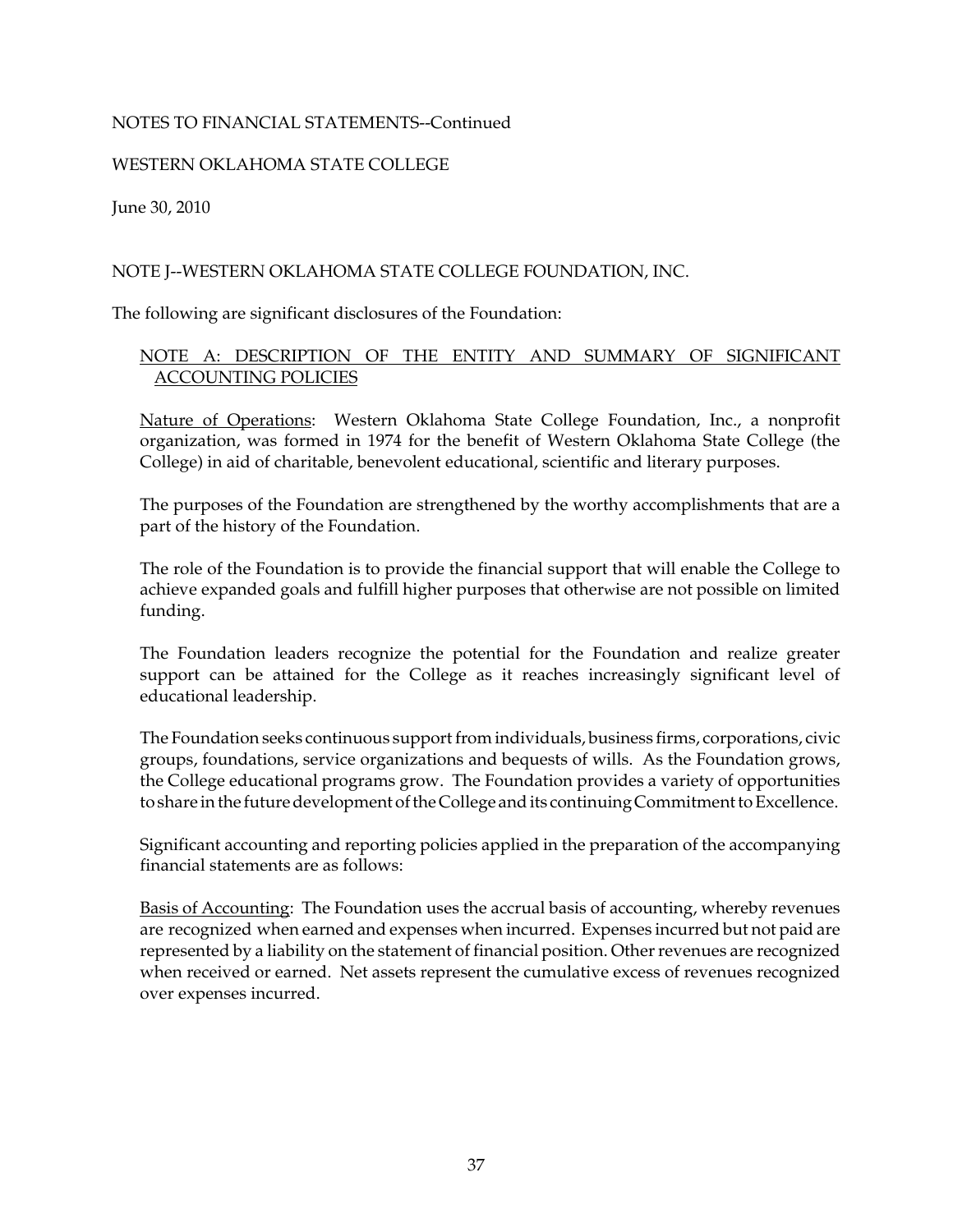#### WESTERN OKLAHOMA STATE COLLEGE

June 30, 2010

### NOTE J--WESTERN OKLAHOMA STATE COLLEGE FOUNDATION, INC.--Continued

# NOTE A: DESCRIPTION OF THE ENTITY AND SUMMARY OF SIGNIFICANT ACCOUNTING POLICIES--Continued

Financial Statement Presentation: The accompanying financial statements are presented in accordance with Financial Accounting Standards Board (FASB) in its Statements of Financial Accounting Standards (SFAS) No. 116, *Accounting for Contributions Received and Contributions Made*, and Statement No. 117, *Financial Statement for Not-for-Profit Organizations*, which requires the Foundation to report information regarding its financial position and activities according to the three classes of net assets as follows:

Unrestricted net assets – Net assets that are not subject to donor imposed stipulations.

Temporarily restricted net assets – Net assets subject to donor imposed stipulations that may or will be met, either by actions of the Foundation and/or the passage of time. When a restriction expires, temporarily restricted net assets are reclassified to unrestricted net assets.

Permanently restricted net assets – Net assets subject to donor imposed stipulations that they be maintained permanently by the Foundation. The donors of these assets permit the Foundation to use all or part of the income earned on any related investments for general or specific purpose.

Investments: The Foundation has adopted SFAS No. 157, *Fair Value Measurements* with respect to financial assets and liabilities. SFAS No.157 defines fair value, establishes a framework for measuring fair value and expands disclosures about fair value measurements. Fair value under SFAS No. 157 is defined as the price that would be received to sell an asset or paid to transfer a liability in an orderly transaction between market participants at the measurement date. SFAS No. 157 establishes fair value hierarchy that prioritizes the inputs to valuation techniques used to measure fair value into three broad levels, as follows:

Level 1 – Quoted prices in active markets for identical assets or liabilities;

Level 2 – Inputs that are derived principally from or corroborated by observable market data;

Level 3 – Inputs that are unobservable and significant to overall fair measurement.

Investments which are contributed to the Foundation are carried at their fair market value at the time of donation.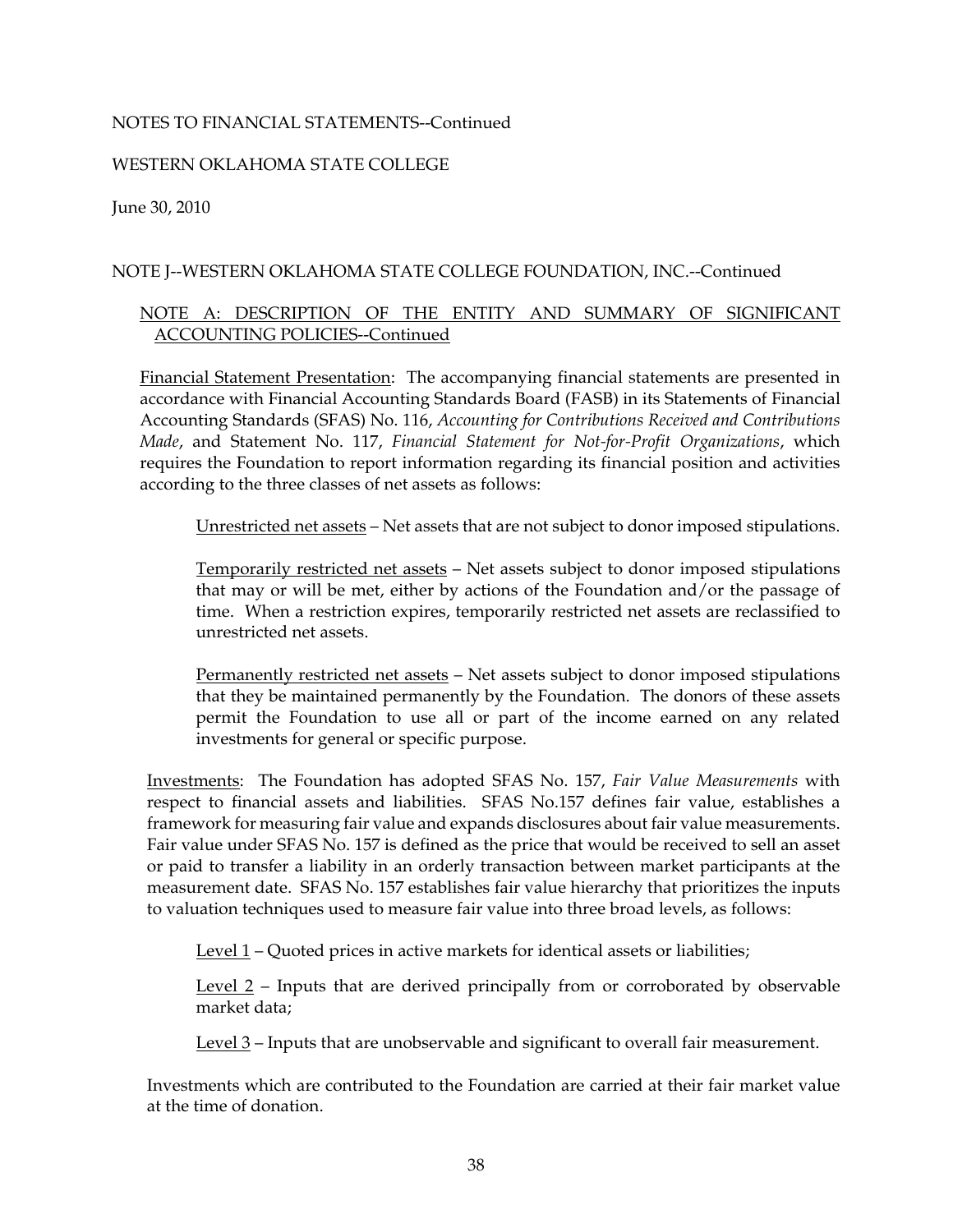# WESTERN OKLAHOMA STATE COLLEGE

June 30, 2010

# NOTE J--WESTERN OKLAHOMA STATE COLLEGE FOUNDATION, INC.--Continued

# NOTE A: DESCRIPTION OF THE ENTITY AND SUMMARY OF SIGNIFICANT ACCOUNTING POLICIES--Continued

Capital Assets: Capital assets are recorded at cost at the date of acquisition. Depreciation is computed using the straight-line method over the estimated useful life of the asset, which is generally 37.5 years for buildings.

Capital assets that are contributed to the Foundation are carried at their fair market value at the time of the donation.

Statement of Cash Flows: In accordance with FASB Statement No. 95, *Statement of Cash Flows*, as amended by FASB Statement No.17, the accompanying financial statements include a statement of cash flows, which is presented using the direct method. For purposes of the statements of cash flows, cash and cash equivalents include checking and time deposits with maturities of 90 days or less.

Estimates: The preparation of financial statements in conformity with generally accepted accounting principles requires management to make estimates and assumptions that affect the reported amounts of assets and liabilities, disclosure of contingent assets and liabilities at the date of the financial statements and the reported amounts of revenues and expenses during the reporting period. Actual results could differ from those estimates, the significant estimates used in the preparation of these financial statements are depreciation and the allowance for investment revaluation.

Income Taxes: The Foundation is an organization exempt from income taxes under Section 501 (c) (3) of the Internal Revenue Code. As such, no provision has been made for federal or state income taxes. Federal and State informational tax returns have been filed as required.

Concentration of Risk: The Foundation maintains its cash accounts and certificates of deposit at several commercial banks. Cash accounts and certificates of deposit at each bank are insured by the Federal Deposit Insurance Corporation (FDIC) for up to \$250,000 and additional insurance to cover any of those amounts that may exceed the \$250,000 FDIC insurance.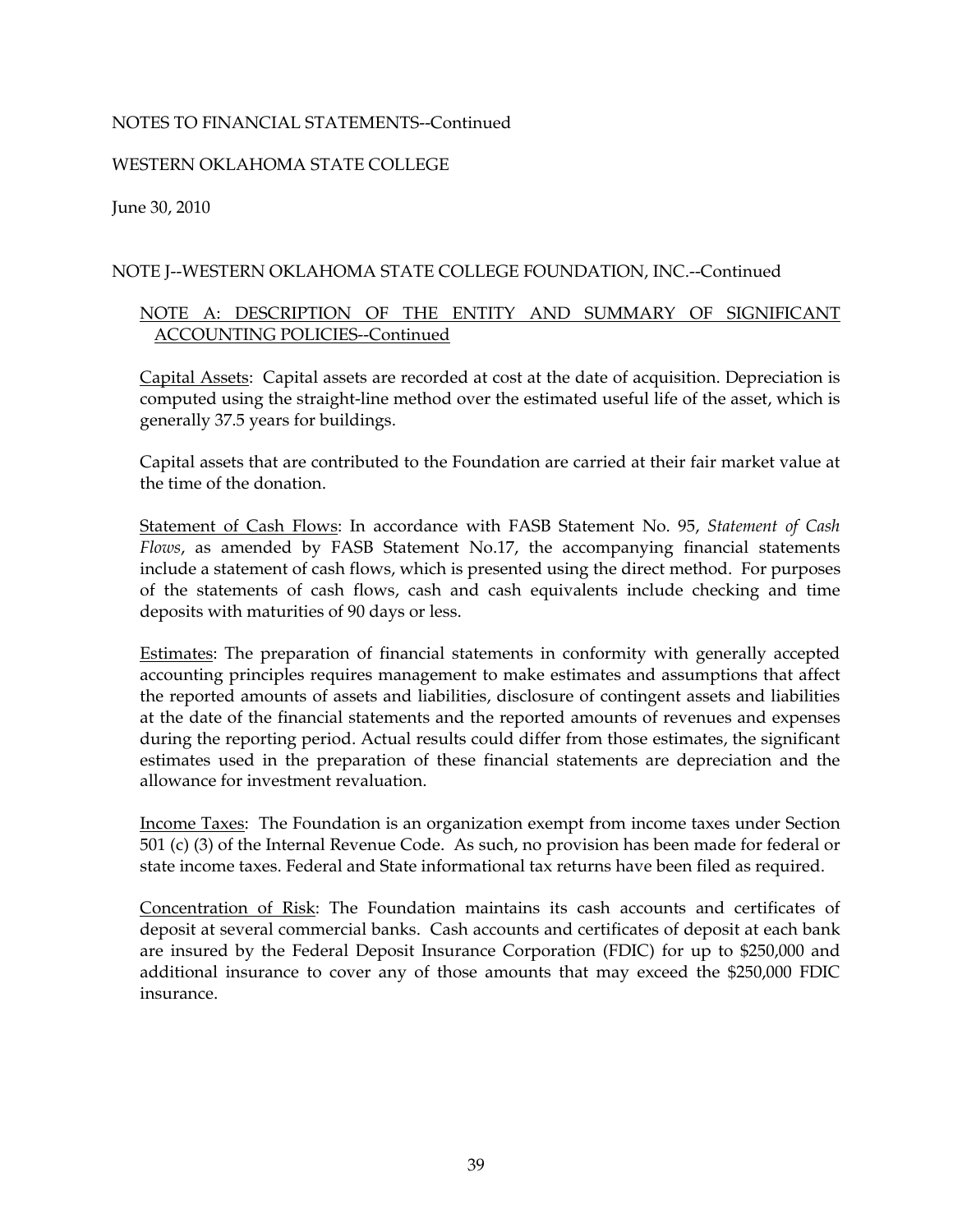### WESTERN OKLAHOMA STATE COLLEGE

June 30, 2010

# NOTE J--WESTERN OKLAHOMA STATE COLLEGE FOUNDATION, INC.--Continued

# NOTE A: DESCRIPTION OF THE ENTITY AND SUMMARY OF SIGNIFICANT ACCOUNTING POLICIES--Continued

Evaluation of Subsequent Events: In May 2009, the FASB issued SFAS No. 165, *Subsequent Events*. SFAS No. 165 established general standards of accounting for and disclosure of events that occur after the statement of financial position date, but before financial statements are issued or are available to be issued. SFAS No. 165 requires disclosure of the date through which an entity has evaluated subsequent events and the basis for that date. Accordingly, the Foundation adopted SFAS No. 165 as of June 30, 2010 and evaluated its financial statement for subsequent events through August 19, 2010. The Foundation is not aware of any such events which would require recognition or disclosure in the financial statements.

#### NOTE B: WOSC STUDENT FACILITIES REVENUE BOND SERIES 2008

In July 1998, Western Oklahoma State College Foundation, Inc. (Foundation) entered into a lease and development agreement with the Board of Regents of Western Oklahoma State College (the Board) to lease a portion of the Western Oklahoma State College campus for the purpose of constructing a student housing facility. The Board agreed to pay the development fee of \$150,000 in order to obtain the financing. In addition, the Board entered into an operation and maintenance agreement whereby the Board agreed to operate and maintain the student housing facility. In July 2002, the Board terminated the original operation and maintenance agreement and entered into a lease agreement providing for an annual lease of \$205,000. The Board agreed to pay for all maintenance, utilities, insurance and repairs necessary to operate the student housing facility.

In June 2008, the WOSC Student Facilities Revenue Bonds Series 1998 were retired with the proceeds from the issue of the WOSC Student Facilities Revenue Bonds Series 2008 in the amount of \$1,360,000 with interest due on June 1 and December 1 and with principal payments annually. The first principal and interest payments commenced on December 1, 2008.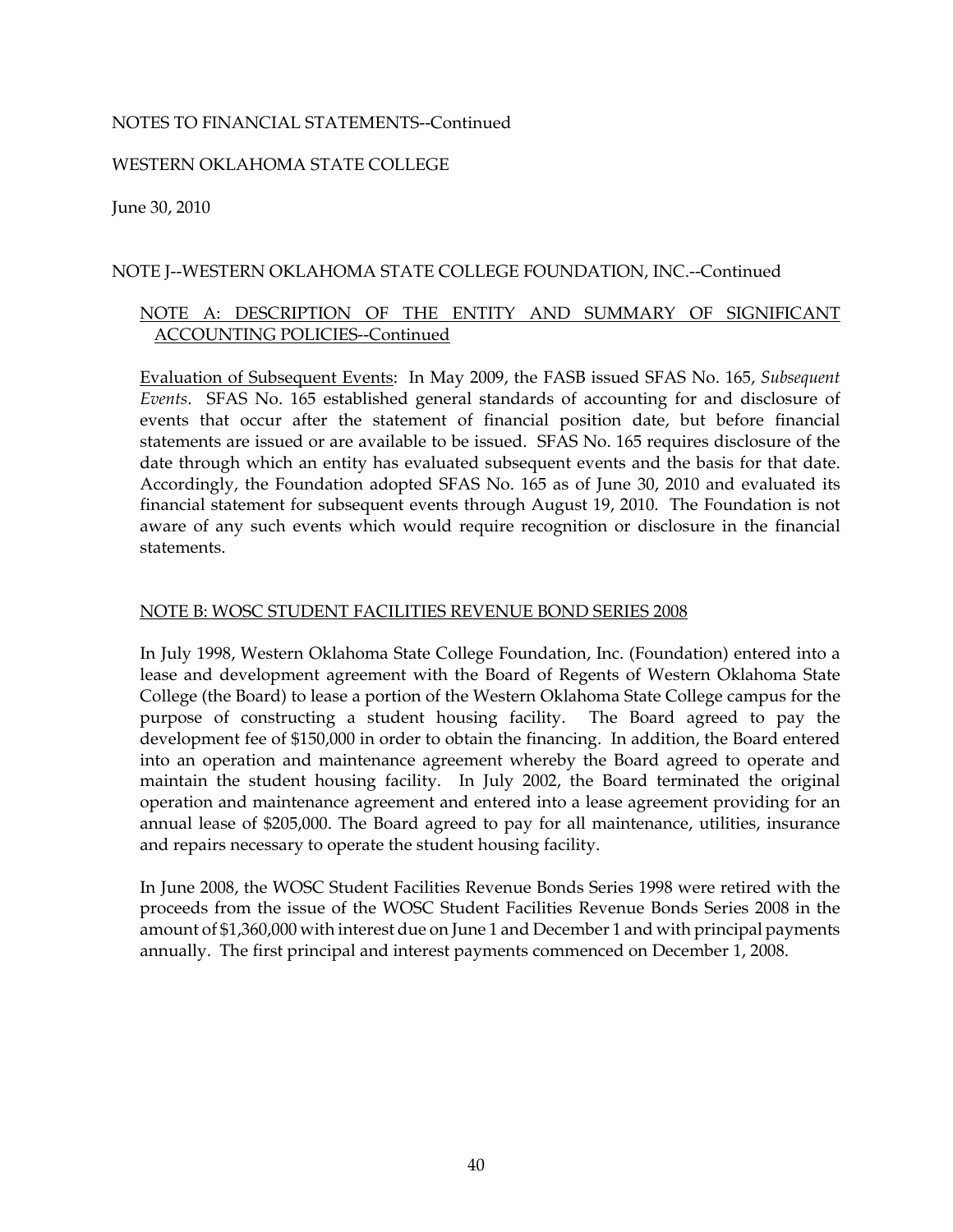# WESTERN OKLAHOMA STATE COLLEGE

# June 30, 2010

# NOTE J--WESTERN OKLAHOMA STATE COLLEGE FOUNDATION, INC.--Continued NOTE B: WOSC STUDENT FACILITIES REVENUE BOND SERIES 2008--Continued

The bonds mature during the fiscal year ending June 30, in the following manner:

|           | Principal     |    | Interest |    | Total     |
|-----------|---------------|----|----------|----|-----------|
| 2011      | \$<br>110,000 | \$ | 45,977   | \$ | 155,977   |
| 2012      | 115,000       |    | 42,127   |    | 157,127   |
| 2013      | 120,000       |    | 37,958   |    | 157,958   |
| 2014      | 120,000       |    | 33,478   |    | 153,478   |
| 2015      | 125,000       |    | 28,798   |    | 153,798   |
| 2016-2019 | 560,000       |    | 61,625   |    | 621,625   |
|           | 1,150,000     | \$ | 249,963  |    | 1,399,963 |

# NOTE C: CAPITAL ASSETS

Capital assets consist of the following at June 30:

|                                                           | 2010                      | 2009                      |
|-----------------------------------------------------------|---------------------------|---------------------------|
| Student housing facility<br>Less accumulated depreciation | \$1,807,234<br>(537, 286) | \$1,807,234<br>(488, 442) |
|                                                           | 1,269,948                 | 1,318,792                 |

Depreciation expense included in the accompanying financial statements for the years ended June 30, 2010 and 2009 was \$48,844 each year.

# NOTE D: INVESTMENTS AND ALLOWANCE FOR INVESTMENT LOSS

The Foundation has adopted Statement of Financial Accounting Standards (SFAS) No. 124, *Accounting for Certain Investments Held by Not-for-Profit Organizations*. Under SFAS No. 124, investments in marketable securities with readily determinable fair market values are reported at their fair market value in the statement of net assets. Realized and unrealized gains and losses are included in the statement of activities as gains or losses in market revaluation.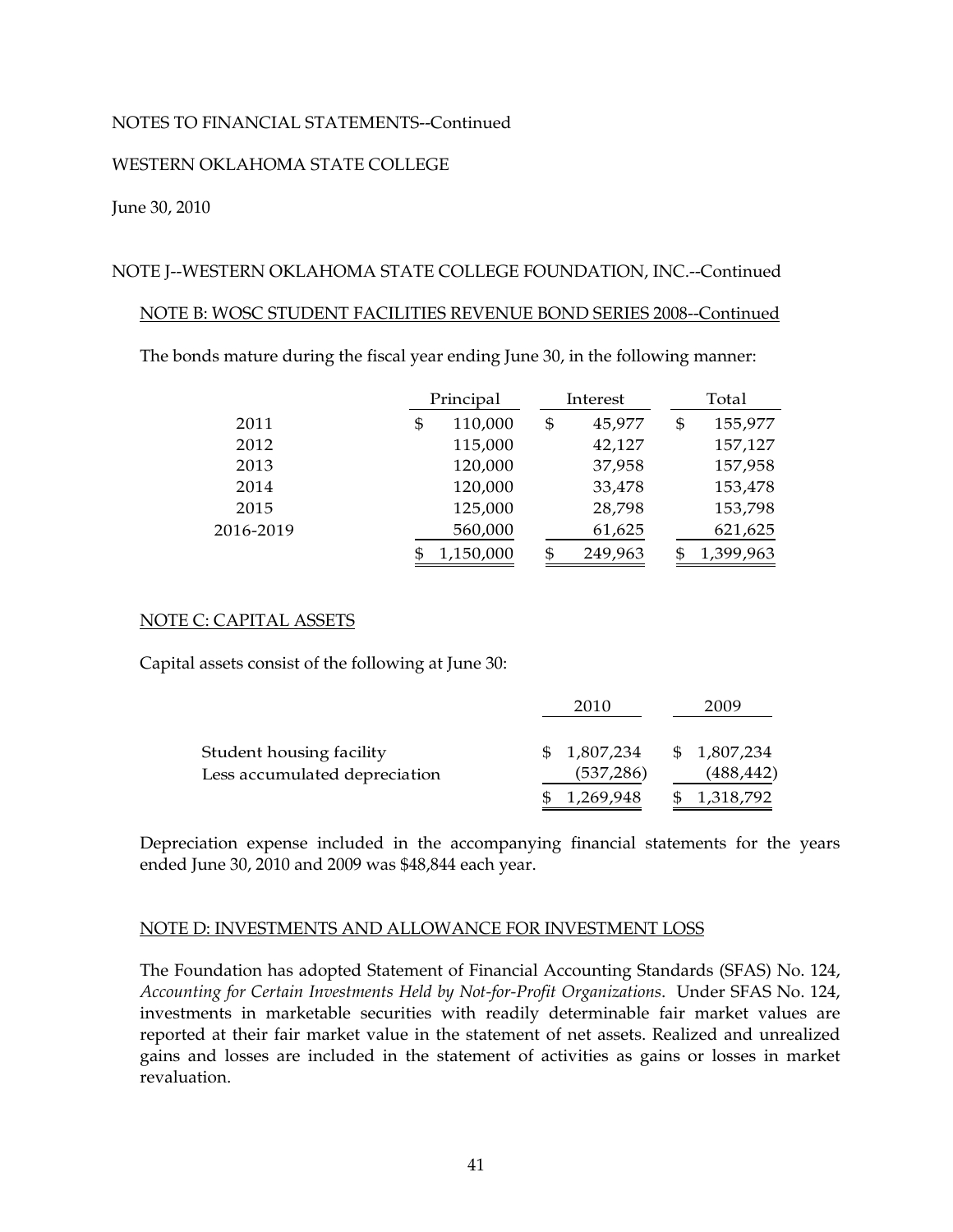# WESTERN OKLAHOMA STATE COLLEGE

### June 30, 2010

# NOTE J--WESTERN OKLAHOMA STATE COLLEGE FOUNDATION, INC.--Continued

# NOTE D: INVESTMENTS AND ALLOWANCE FOR INVESTMENT GAIN (LOSS)-- Continued

Types of investments are as follows at June 30:

|                                      | 2010        | 2009        |  |  |  |
|--------------------------------------|-------------|-------------|--|--|--|
| U.S. government agencies             | 3,497<br>\$ | \$<br>3,866 |  |  |  |
| Certificates of deposits             | 2,789,172   | 2,689,870   |  |  |  |
| Money market funds                   | 36,660      | 472,078     |  |  |  |
| Mutual funds                         | 948,019     | 434,628     |  |  |  |
| Annuities                            | 251,000     | 251,000     |  |  |  |
| Commercial paper                     |             | 101,894     |  |  |  |
| Real estate investment trusts (REIT) | 169,846     | 169,846     |  |  |  |
| Total investments                    | 4,198,194   | 4,123,182   |  |  |  |
| Allowance for market revaluation     | (39, 516)   | (96, 533)   |  |  |  |
| Fair market value (carrying value)   | 4,158,678   | 4,026,649   |  |  |  |

#### NOTE E: ENDOWMENT DISCLOSURE

The Foundation's endowment consists of 90 individual donor restricted funds which are managed and controlled by the Foundation and were established for scholarships. As required by generally accepted accounting principles, net assets associated with endowment funds are classified and reported based on the existence or absence of donor imposed restrictions. All of the endowment funds held by the Foundation are managed and controlled by the Foundation in accordance with the following policies.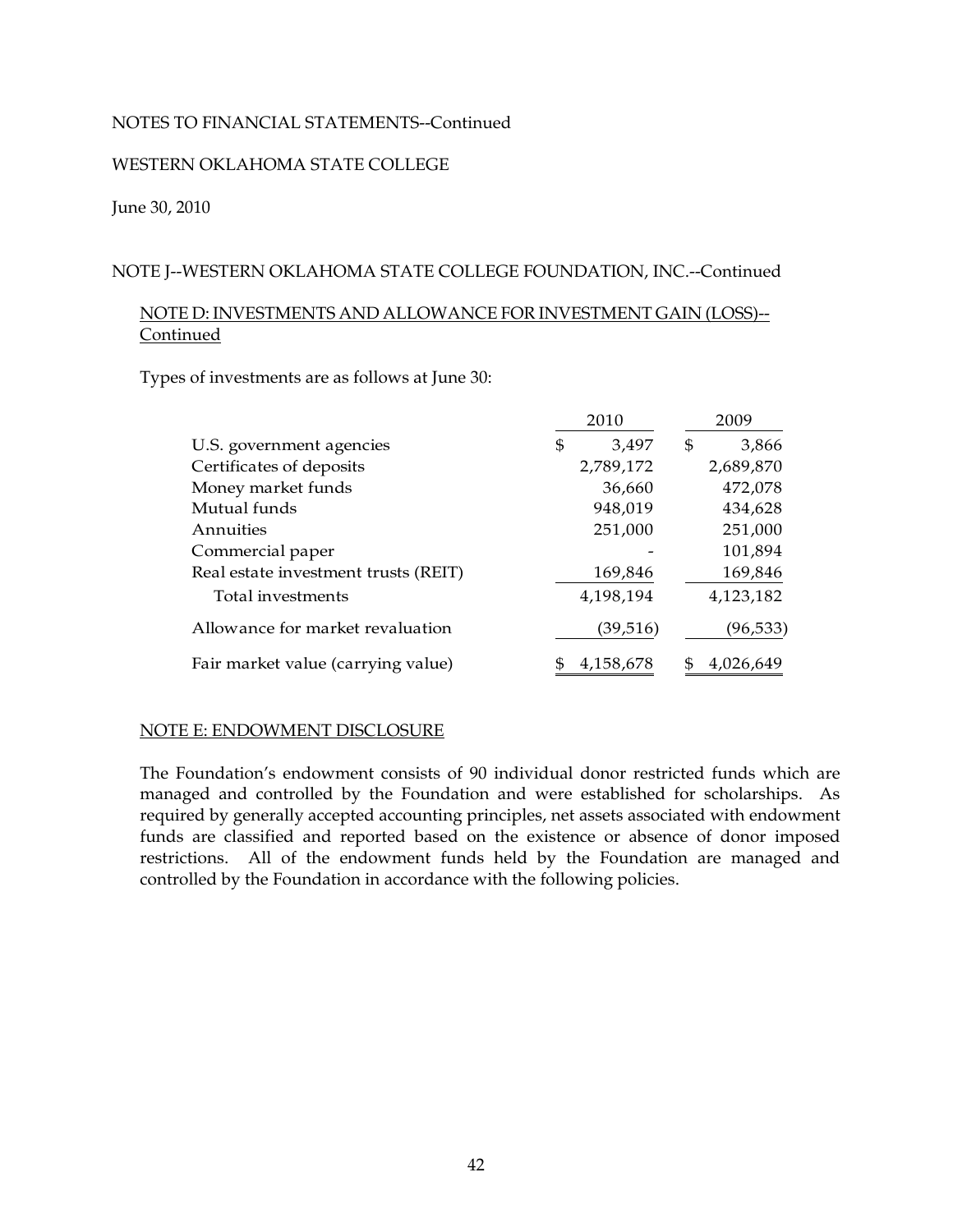#### WESTERN OKLAHOMA STATE COLLEGE

June 30, 2010

# NOTE J--WESTERN OKLAHOMA STATE COLLEGE FOUNDATION, INC.--Continued

#### NOTE E: ENDOWMENT DISCLOSURE--Continued

#### Interpretation Of Relevant Law (Continued)

The Board of Trustees of the Foundation have interpreted the State Prudent Management of Institutional Funds Act ("SPMIFA") as requiring the preservation of the fair value of the original gift as of the gift date of the donor restricted endowment funds absent explicit donor stipulations to the contrary. As a result of this interpretation, the Foundation classifies as permanently restricted net assets: (a) the original value of the gifts donated to the permanent endowment; (b) the original value of subsequent gifts to the permanent endowment; and (c) accumulation to the permanent endowment made in accordance with the direction of the applicable donor gift instrument at the time the accumulation is added to the fund. The remaining portion of the donor restricted endowment fund that is not classified in permanently restricted net asset is classified as temporarily restricted net assets until those amounts are appropriated for expenditure by the Foundation in the manner consistent with the standard of prudence prescribed by SPMIFA. In accordance with SPMIFA, the Foundation considers the following factors in making a determination to appropriate or accumulate donor restricted endowment funds.

- (1) The duration and preservation of the funds;
- (2) The purpose of the Foundation and donor restricted endowment fund;
- (3) General economic conditions;
- (4) Possible effect of inflation and deflation;
- (5) The expected total return from income and appreciation of investments;
- (6) Other resources of the Foundation;
- (7) The investment policies of the Foundation;

Endowment net asset composition by type of funds as of June 30, 2010:

| Endowments                  | Unrestricted |         |        |         | Restricted |              | Temoprarily |              | Permanently<br>Restricted |  |  | Total |
|-----------------------------|--------------|---------|--------|---------|------------|--------------|-------------|--------------|---------------------------|--|--|-------|
| Donor restricted endowments | \$.          |         | $-$ \$ | 260.243 |            | \$ 3,630,295 |             | \$ 3,890,538 |                           |  |  |       |
| Board designated endowments |              | 663,142 |        |         |            |              |             | 663,142      |                           |  |  |       |
| Total Funds Invested        |              | 663,142 |        | 260,243 |            | \$3,630,295  | SS.         | 4,553,680    |                           |  |  |       |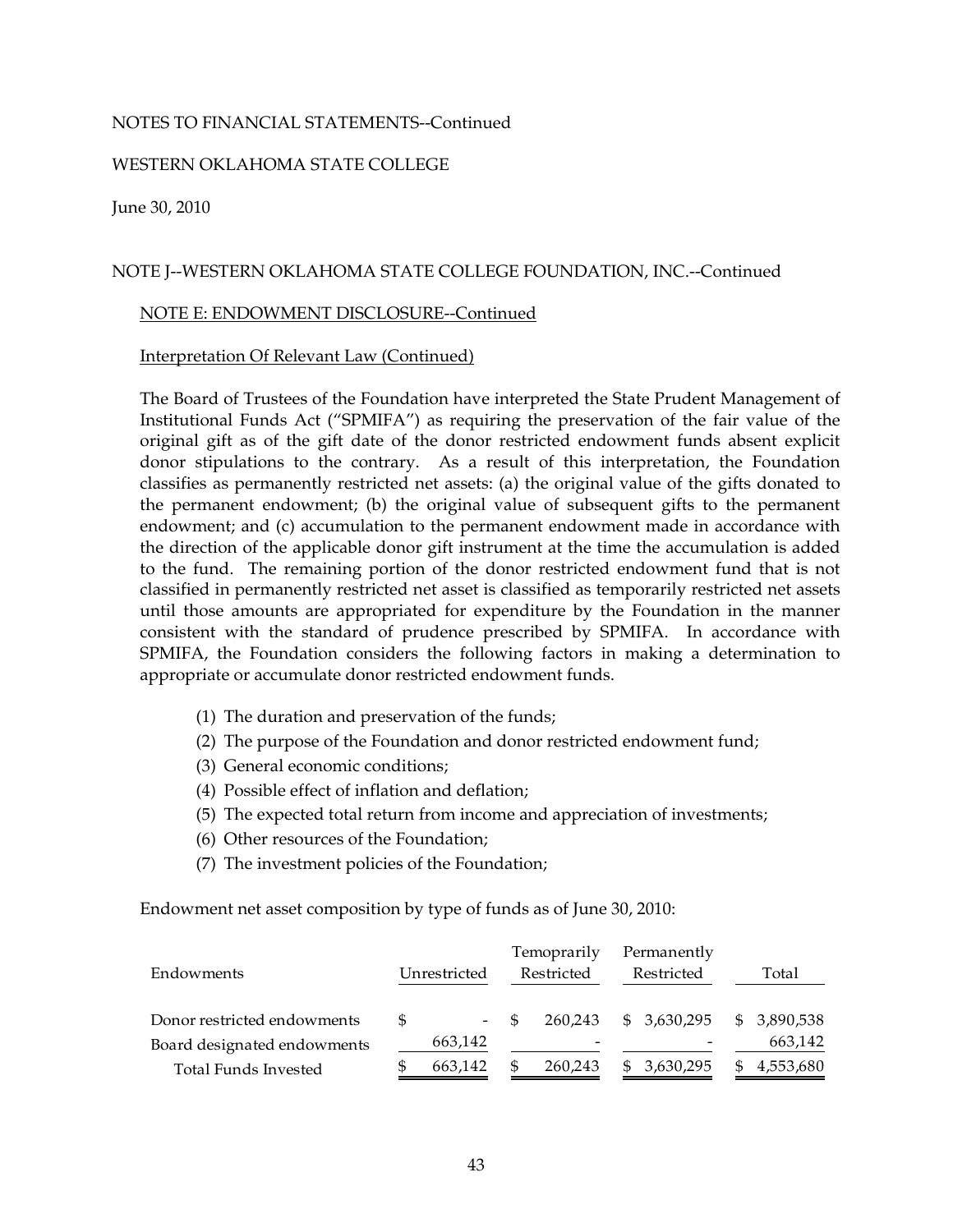#### WESTERN OKLAHOMA STATE COLLEGE

#### June 30, 2010

### NOTE J--WESTERN OKLAHOMA STATE COLLEGE FOUNDATION, INC.--Continued

#### NOTE E: ENDOWMENT DISCLOSURE--Continued

#### Interpretation Of Relevant Law (Continued)

Changes in endowment net assets for the year ended June 30, 2010:

|                             | Unrestricted  |             |            |             |             |
|-----------------------------|---------------|-------------|------------|-------------|-------------|
|                             | Board         | Temporarily |            | Permanently |             |
|                             | Designated    | Restricted  |            | Restricted  | Total       |
| Endowment net assets,       |               |             |            |             |             |
| beginning of year           | \$<br>560,139 | \$          | 292,367    | \$3,498,996 | \$4,351,502 |
| Investment return           |               |             |            |             |             |
| Investment income           | 11,829        |             | 93,103     | 12,415      | 117,347     |
| Net realized and unrealized |               |             |            |             |             |
| gain on investments         | 57,017        |             |            |             | 57,017      |
| Total investment return     | 68,846        |             | 93,103     | 12,415      | 174,364     |
| Contributions               | 34,157        |             | 113,060    | 118,884     | 266,101     |
| Appropriation of endowment  |               |             |            |             |             |
| assets for expenditure      |               |             | (238, 287) |             | (238,287)   |
| Endowment net assets,       |               |             |            |             |             |
| end of year                 | 663,142       |             | 260,243    | \$3,630,295 | \$4,553,680 |

#### Funds with Deficiencies

From time to time, the fair value of assets associated with individual donor restricted endowment funds may fall below the level that donor or SPMIFA requires the Foundation to retain as a fund of perpetual duration. In accordance with generally accepted accounting principles, the allowance reported in unrestricted net assets which is a reduction in fair market value of invested endowment funds is \$39,516 and \$96,533 at June 30, 2010 and 2009, respectively.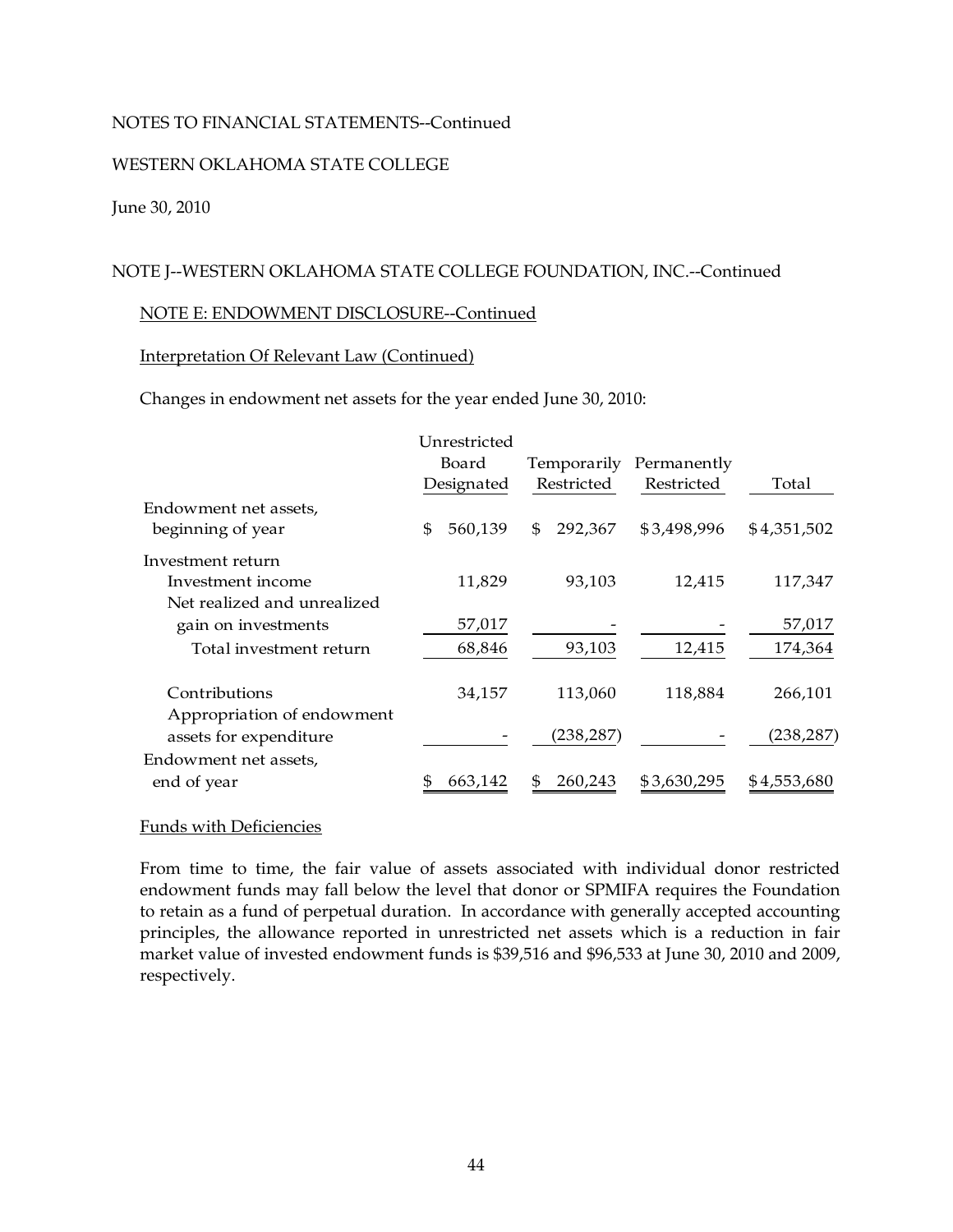# WESTERN OKLAHOMA STATE COLLEGE

June 30, 2010

# NOTE J--WESTERN OKLAHOMA STATE COLLEGE FOUNDATION, INC.--Continued

#### NOTE E: ENDOWMENT DISCLOSURE--Continued

#### Return Objectivities and Risk Parameters

The Foundation has adopted investment and spending policies for endowment assets that attempt to provide a predictable stream of funding to programs supported by its endowments while seeking to maintain the purchasing power of the endowment assets. Endowment assets include those assets of the donor restricted funds that the Foundation must hold in perpetuity or for a donor specified period as well as board designated funds. Under this policy, as approved by the Board of Trustees, the endowment assets are invested with the primary objective of growth and a secondary objective of current income. The asset allocation policies reflect and are consistent with the investment objectives and risk tolerances expressed through the investment policy. These policies, developed after examining the historical relationships of risk and return among asset classes, are designed to provide the highest probability of meeting or exceeding the return objectives at the lowest level of risk. Actual returns in any given year may vary from this amount.

#### Spending Policy

The Foundation has a policy of appropriating for distribution each year amounts up to, but not to exceed actual investment performance for the year.

#### How The Investment Objectives Relate to the Spending Policy

Since the Foundation has a policy of designating unrestricted funds each year for investment, it feels that this policy protects the purchasing power of the endowments. In light of the current market fluctuations and the future needs of the Foundation, it evaluates the spending policy annually to ensure that it remains in accordance with the long term objectives of the Foundation.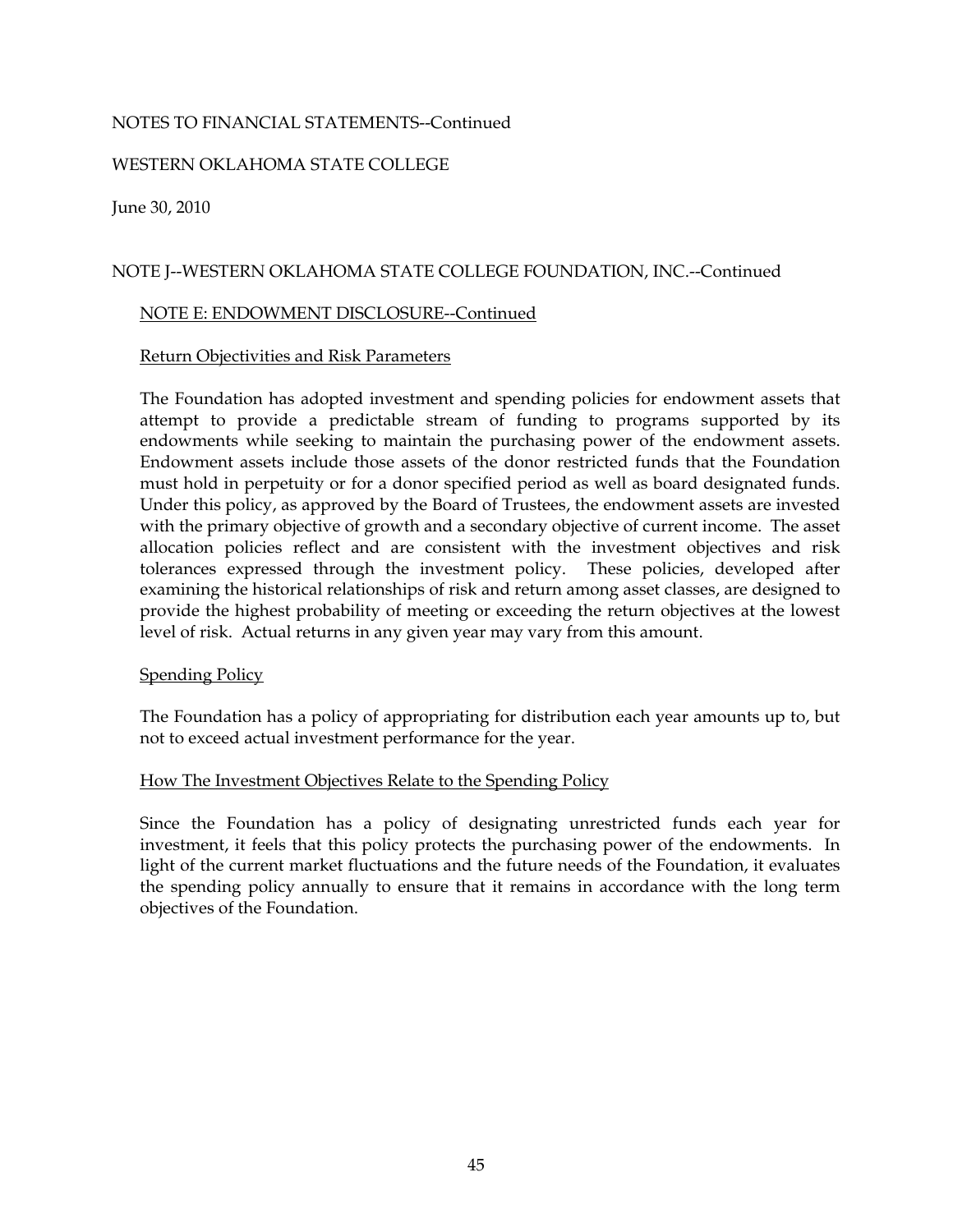#### WESTERN OKLAHOMA STATE COLLEGE

#### June 30, 2010

# NOTE J--WESTERN OKLAHOMA STATE COLLEGE FOUNDATION, INC.--Continued

#### NOTE F: FAIR VALUE MEASUREMENTS

The Foundation has no liabilities measured at fair value on a recurring basis. Assets measured at fair value on a recurring basis are classified within the fair value hierarchy as follows:

|                               | As Of June 30, 2010 |  |         |    |         |             |  |
|-------------------------------|---------------------|--|---------|----|---------|-------------|--|
|                               | Level 1             |  | Level 2 |    | Level 3 | Total       |  |
| U.S. government agencies      | \$                  |  | 3,497   | \$ |         | 3,497<br>\$ |  |
| Certificates of deposit       | 2,804,469           |  |         |    |         | 2,804,469   |  |
| Money market funds            | 36,660              |  |         |    |         | 36,660      |  |
| Mutual funds                  | 890,329             |  |         |    |         | 890,329     |  |
| Annuities                     | 251,664             |  |         |    |         | 251,664     |  |
| Real estate investment trusts | 172,059             |  |         |    |         | 172,059     |  |
| Investments                   | \$4,155,181         |  | 3,497   | S  |         | \$4,158,678 |  |

|                               | As Of June 30, 2009 |    |         |    |         |       |             |
|-------------------------------|---------------------|----|---------|----|---------|-------|-------------|
|                               | Level 1             |    | Level 2 |    | Level 3 | Total |             |
| U.S. government agencies      | \$                  | \$ | 3,866   | \$ |         | S     | 3,866       |
| Certificates of deposit       | 2,652,843           |    |         |    |         |       | 2,652,843   |
| Money market funds            | 472,078             |    |         |    |         |       | 472,078     |
| Mutual funds                  | 388,592             |    |         |    |         |       | 388,592     |
| Annuities                     | 251,905             |    |         |    |         |       | 251,905     |
| Commercial paper              |                     |    | 87,519  |    |         |       | 87,519      |
| Real estate investment trusts | 169,846             |    |         |    |         |       | 169,846     |
| Investments                   | \$3,935,264         |    | 91,385  | \$ |         |       | \$4,026,649 |

Following is a description of the methodologies used for instruments measured at fair value on a recurring basis:

When quoted prices are available in an active market, securities are classified within Level 1 of the hierarchy. Investments classified as Level 1 include cash and cash equivalents, common and preferred stocks, and mutual funds. Other investments, such as government agency, corporate bonds, and municipal securities are classified within Level 2 of the hierarchy and are independently valued by nationally recognized, third-party pricing services, and provided by the investment manager to the Foundation. Certificates of deposit values are based on yield curves, interest rates, and other relevant factors.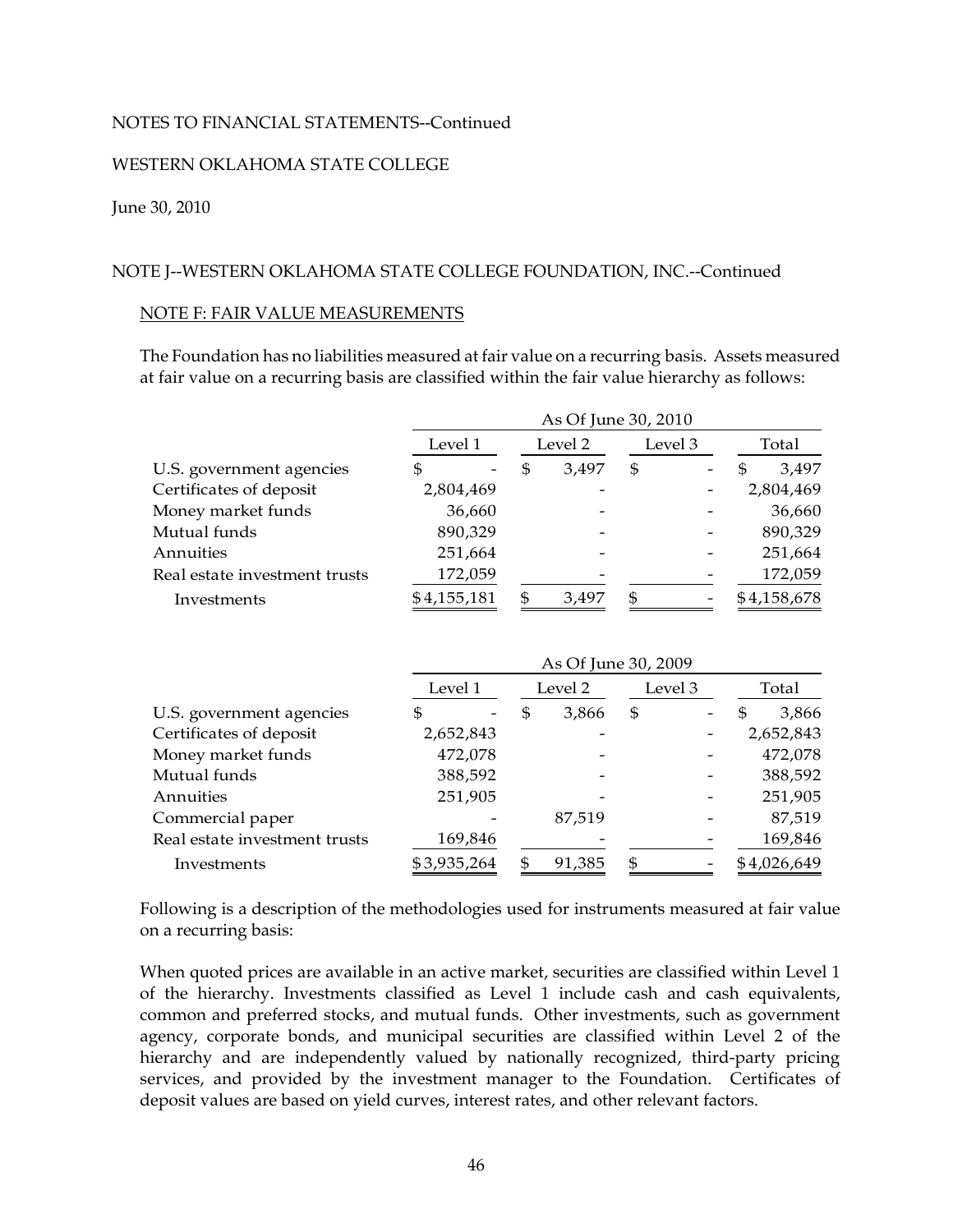#### WESTERN OKLAHOMA STATE COLLEGE

June 30, 2010

# NOTE J--WESTERN OKLAHOMA STATE COLLEGE FOUNDATION, INC.--Continued

#### NOTE G: SILVER STATUES

The Foundation maintains various silver statues. These statues are maintained for public exhibition rather than financial gain. On June 30, 2010 and 2009, these statues had a value of approximately \$85,000. These statues are protected, kept unencumbered, cared for, and preserved.

### NOTE H: CONTRIBUTIONS AND DONATIONS

The following is a breakdown of the contributions and donations received in 2010 and their respective categories by restriction:

|                                   | As of June 30, 2010 |              |    |             |    |             |     |         |
|-----------------------------------|---------------------|--------------|----|-------------|----|-------------|-----|---------|
|                                   |                     |              |    | Temoprarily |    | Permanently |     |         |
| Contributions and donations       |                     | Unrestricted |    | Restricted  |    | Restricted  |     | Total   |
|                                   |                     |              |    |             |    |             |     |         |
| Endowments                        | \$                  | 4.238        | \$ | 103,756     | \$ | 111,137     | \$. | 219,131 |
| Sustaining membership account     |                     | 18,010       |    |             |    |             |     | 18,010  |
| Pass through funds                |                     |              |    | 174,501     |    |             |     | 174,501 |
| Presidents partners               |                     | 23,241       |    |             |    | 7,747       |     | 30,988  |
| Total contributions and donations |                     | 45,489       |    | 278,257     |    | 118,884     |     | 442,630 |

#### NOTE K--ACCOUNTING STANDARDS ISSUED NOT YET ADOPTED

In 2010, GASB issued Statement No. 59, *Financial Instruments Omnibus*. GASB No. 59 provides updates and improvements to existing standards regarding financial reporting and disclosure requirements of certain financial instruments and external investment pools for which significant issues have been identified in practice. The requirements of this Statement are effective for financial statements for periods beginning after June 15, 2010. Earlier application in encouraged. Management has determined that this Statement will have no effect on the College's financial condition or results of operations.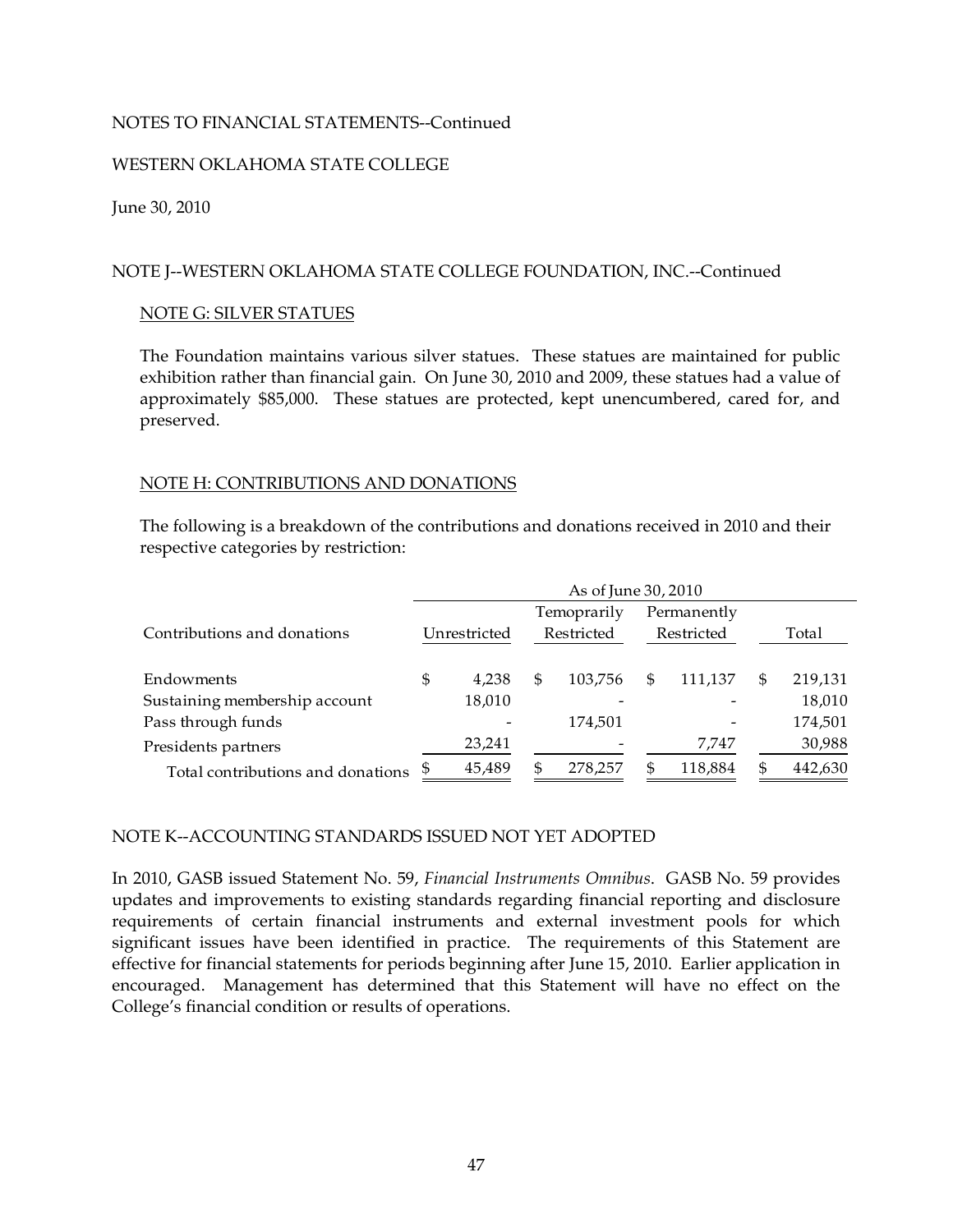

Independent Auditors' Report on Internal Control Over Financial Reporting and on Compliance and Other Matters Based on an Audit of Financial Statements Performed in Accordance with *Government Auditing Standards*

Board of Regents Western Oklahoma State College Altus, Oklahoma

We have audited the financial statement of Western Oklahoma State College (the "College"), a component unit of the State of Oklahoma, as of and for the years ended June 30, 2010 and 2009, and have issued our report thereon dated October 5, 2010. Our report was modified to include a reference to other auditors. We conducted our audit in accordance with auditing standards generally accepted in the United States of America and the standards applicable to financial audits in *Government Auditing Standards*, issued by the Comptroller General of the United States of America. Other auditors audited the financial statements of the Western Oklahoma State College Foundation, Inc. (the "Foundation"), the College's discretely presented component unit, as described in our report on the College's financial statements. The financial statements of the Foundation were not audited in accordance with *Government Auditing Standards*.

#### Internal Control Over Financial Reporting

In planning and performing our audit, we considered the College's internal control over financial reporting as a basis for designing our auditing procedures for the purpose of expressing our opinion on the financial statements, but not for the purpose of expressing an opinion on the effectiveness of the College's internal control over financial reporting. Accordingly, we do not express an opinion on the effectiveness of the College's internal control over financial reporting.

A *deficiency in internal control* exists when the design or operation of a control does not allow management or employees, in the normal course of performing their assigned functions, to prevent, or detect and correct misstatements on a timely basis. A *material weakness* is a deficiency, or combination of deficiencies, in internal control, such that there is a reasonable possibility that a material misstatement of the College's financial statements will not be prevented, or detected and corrected on a timely basis.



531 Couch Drive, Suite 200 Oklahoma City, OK 73102-2251

TEL 405.239.7961 FAX 405.235.0042 WEB www.coleandreed.com **RSM McGladrey Network** An Independently Owned Member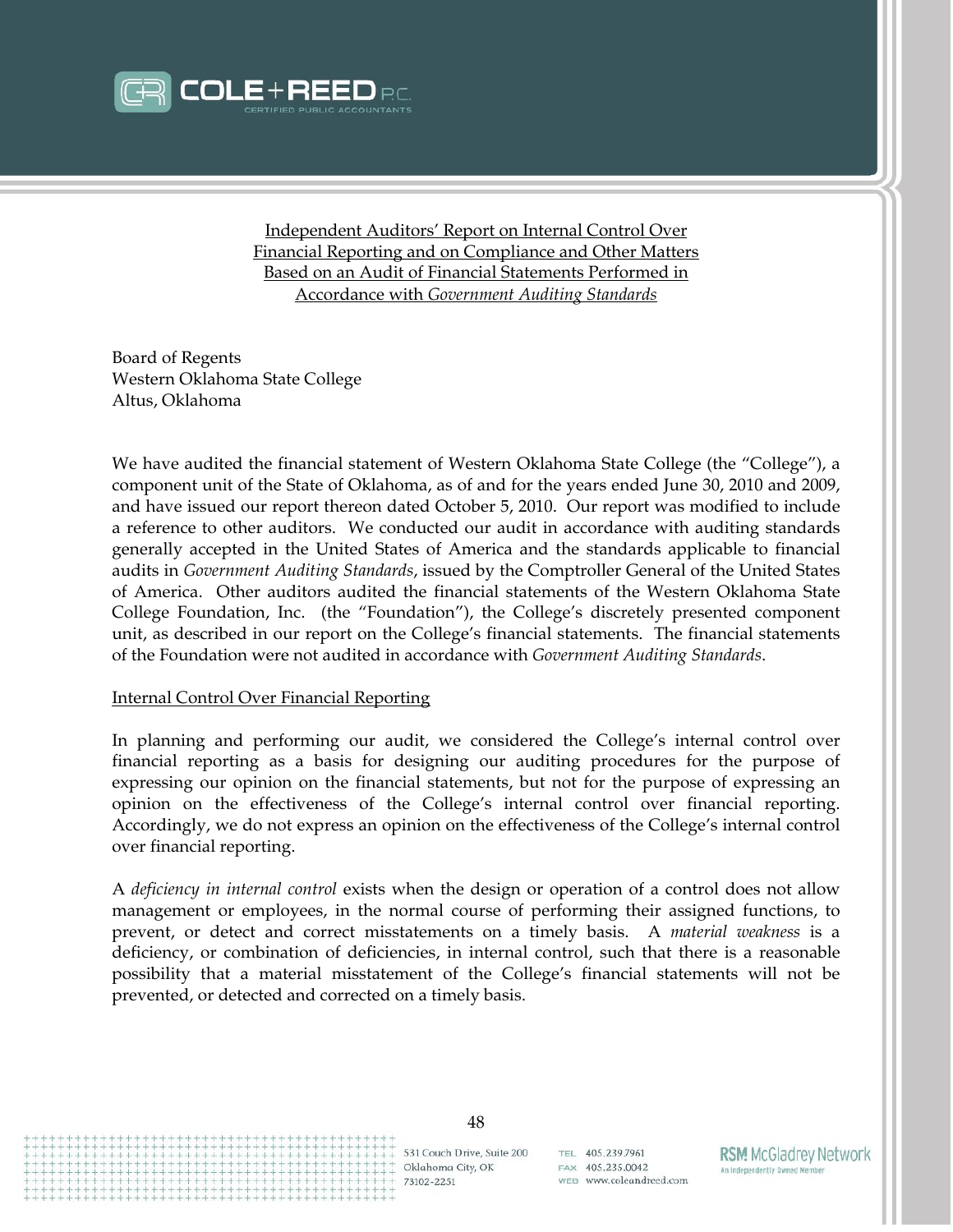Our consideration of internal control over financial reporting was for the limited purpose described in the first paragraph of this section and was not designed to identify all deficiencies in internal control over financial reporting that might be deficiencies, significant deficiencies or material weaknesses. We did not identify any deficiencies in internal control over financial reporting that we consider to be material weaknesses, as defined above.

### Compliance and Other Matters

As part of obtaining reasonable assurance about whether the College's financial statements are free of material misstatements, we performed tests of compliance with certain provisions of laws, regulations, contracts and grant agreements, and other matters, noncompliance with which could have a direct and material effect on the determination of financial statement amounts. However, providing an opinion on compliance with those provisions was not an objective of our audit and, accordingly, we do not express such an opinion. The results of our tests disclosed no instances of noncompliance and other matters that are required to be reported under *Government Auditing Standards*.

This report is intended solely for the use of the Board of Regents, management and federal awarding agencies and pass-through entities and is not intended to be and should not be used by anyone other than these specified parties.

Oklahoma City, Oklahoma October 5, 2010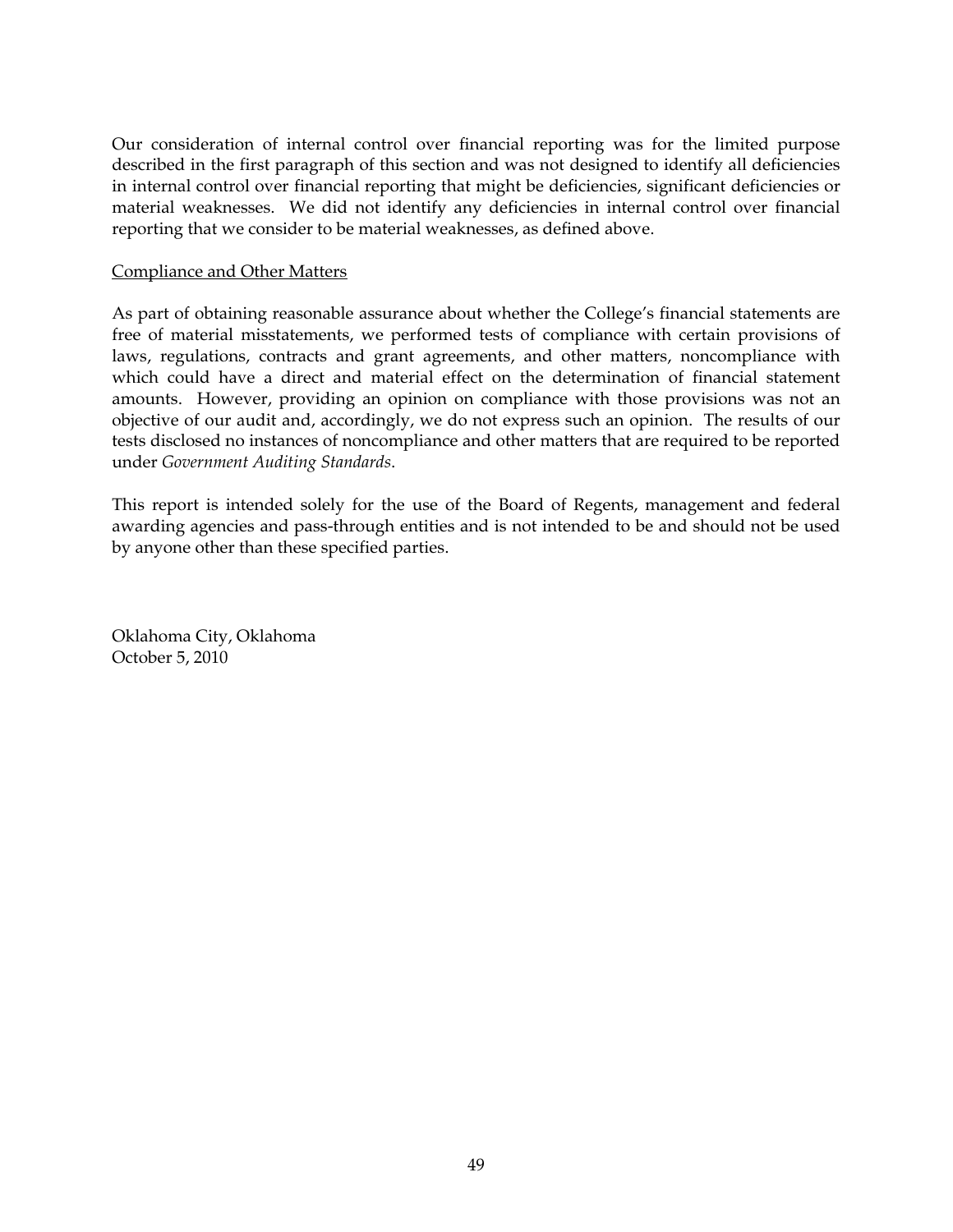

Independent Auditors' Report on Compliance with Requirements Applicable to Each Major Program and on Internal Control Over Compliance in Accordance With OMB Circular A-133 and on the Schedule of Expenditures of Federal Awards

Board of Regents Western Oklahoma State College Altus, Oklahoma

#### **Compliance**

We have audited the compliance of Western Oklahoma State College (the "College") with the types of compliance requirements described in the U.S. Office of Management and Budget (OMB) *Circular A-133 Compliance Supplement* that are applicable to each of its major federal programs for the year ended June 30, 2010. The College's major federal programs are identified in the summary of auditors' results section of the accompanying schedule of findings and questioned costs. Compliance with the requirements of laws, regulations, contracts, and grants applicable to each of its major federal programs is the responsibility of the College's management. Our responsibility is to express an opinion on the compliance of Western Oklahoma State College based on our audit.

We conducted our audit of compliance in accordance with auditing standards generally accepted in the United States of America; the standards applicable to financial audits contained in *Government Auditing Standards* issued by the Comptroller General of the United States of America; and OMB Circular A-133, *Audits of States, Local Governments, and Non-Profit Organizations*. Those standards and OMB Circular A-133 require that we plan and perform the audit to obtain reasonable assurance about whether noncompliance with the types of compliance requirements referred to above that could have a direct and material effect on a major federal program occurred. An audit includes examining, on a test basis, evidence about the College's compliance with those requirements and performing such other procedures as we considered necessary in the circumstances. We believe that our audit provides a reasonable basis for our opinion. Our audit does not provide a legal determination of the College's compliance with those requirements.

In our opinion, Western Oklahoma State College complied, in all material respects, with the requirements referred to above that are applicable to each of its major federal programs for the year ended June 30, 2010.



531 Couch Drive, Suite 200 Oklahoma City, OK 73102-2251

TEL 405.239.7961 FAX 405.235.0042 WEB www.coleandreed.com **RSM McGladrey Network** An Independently Owned Member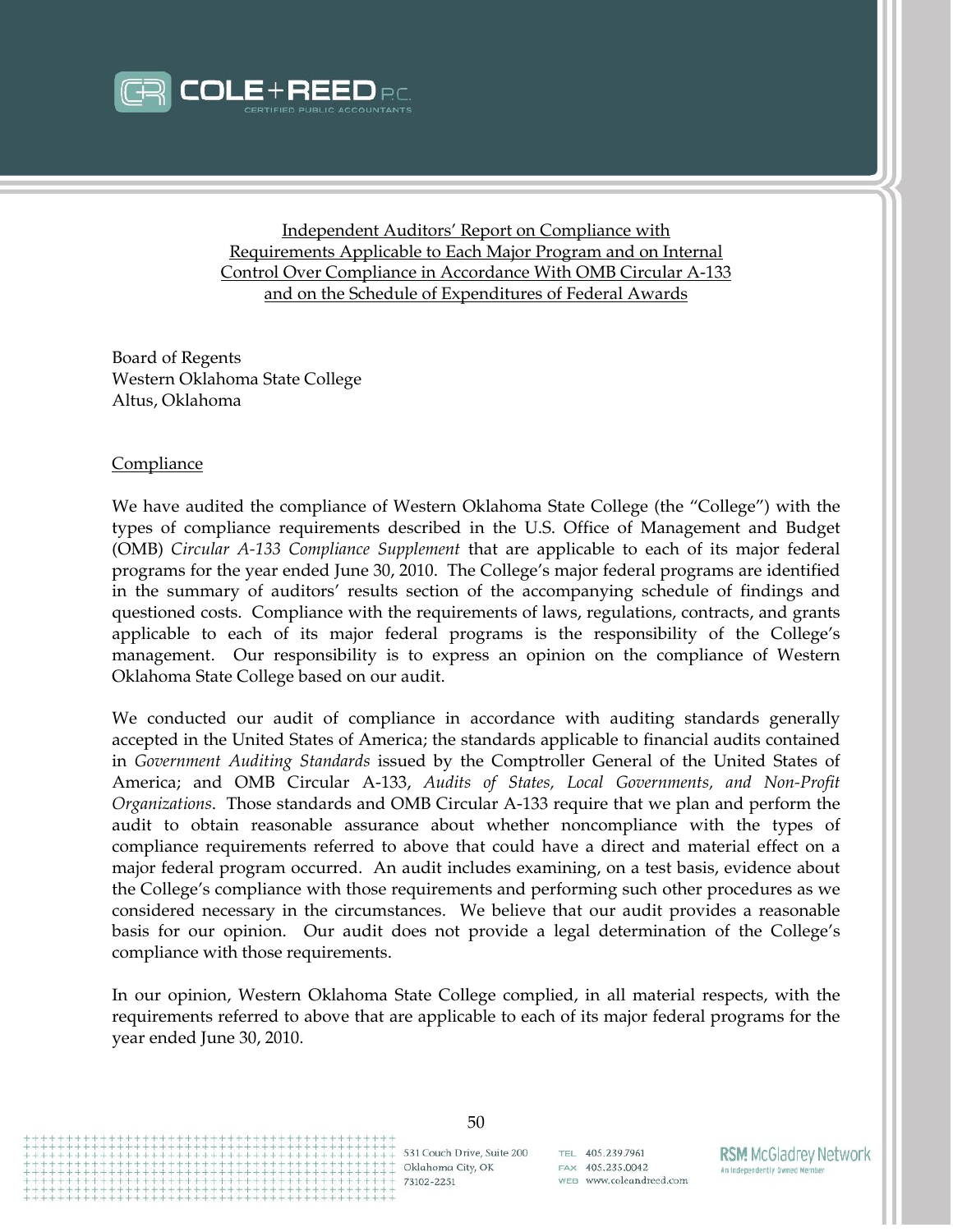# Internal Control Over Compliance

The management of the College is responsible for establishing and maintaining effective internal control over compliance with requirements of laws, regulations, contracts, and grants applicable to federal programs. In planning and performing our audit, we considered the College's internal control over compliance with requirements that could have a direct and material effect on a major federal program in order to determine our auditing procedures for the purpose of expressing our opinion on compliance, but not for the purpose of expressing an opinion on the effectiveness of internal control over compliance. Accordingly, we do not express an opinion on the effectiveness of the College's internal control over compliance.

A *deficiency in internal control over compliance* exists when the design or operation of a control over compliance does not allow management or employees, in the normal course of performing their assigned functions, to prevent, or detect and correct, noncompliance with a type of compliance requirement of a federal program on a timely basis. A *material weakness in internal control over compliance* is a deficiency, or combination of deficiencies, in internal control over compliance, such that there is a reasonable possibility that material noncompliance with a type of compliance requirement of a federal program will not be prevented, or detected and corrected, on a timely basis.

Our consideration of internal control over compliance was for the limited purpose described in the first paragraph of this section and was not designed to identify all deficiencies in internal control over compliance that might be deficiencies, significant deficiencies or material weaknesses. We did not identify any deficiencies in internal control over compliance that we consider to be material weaknesses, as defined above.

#### Schedule of Expenditures of Federal Awards

We have audited the basic financial statements of the College as of and for the year ended June 30, 2010, and have issued our report thereon dated October 5, 2010. Our audit was performed for the purpose of forming an opinion on the basic financial statements taken as a whole. The accompanying schedule of expenditures of federal awards is presented for purposes of additional analysis as required by OMB Circular A-133 and is not a required part of the basic financial statements. Such information has been subjected to the auditing procedures applied in the audit of the basic financial statements and, in our opinion, is fairly stated, in all material respects, in relation to the basic financial statements taken as a whole.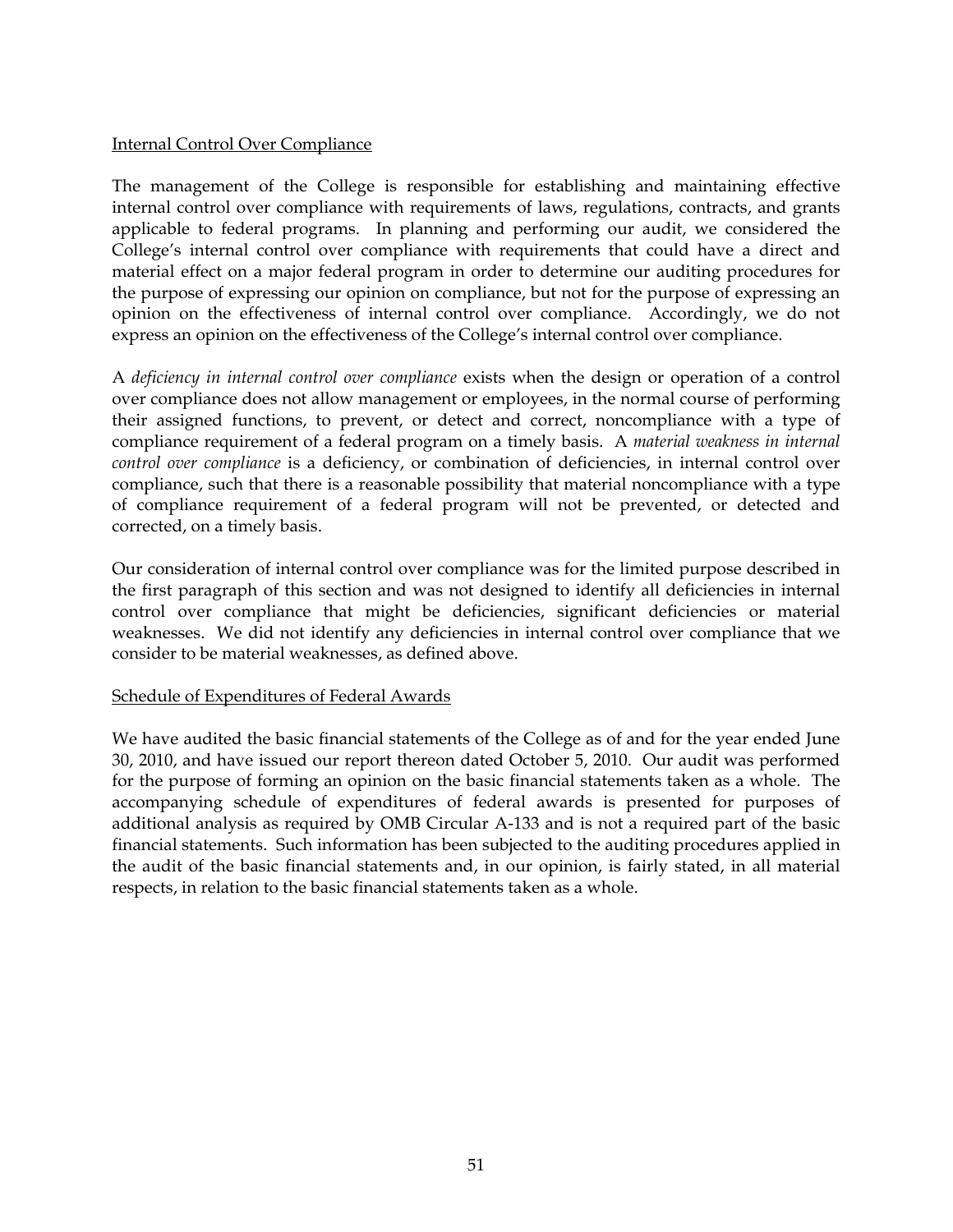\* \* \* \* \* \* \* \* \* \* \* \* \* \* \* \* \* \* \* \* \* \* \* \* \* \* \* \* \* \* \* \*

This report is intended solely for the use of the Board of Regents, management and federal awarding agencies and pass-through entities and is not intended to be and should not be used by anyone other than these specified parties.

Oklahoma City, Oklahoma October 5, 2010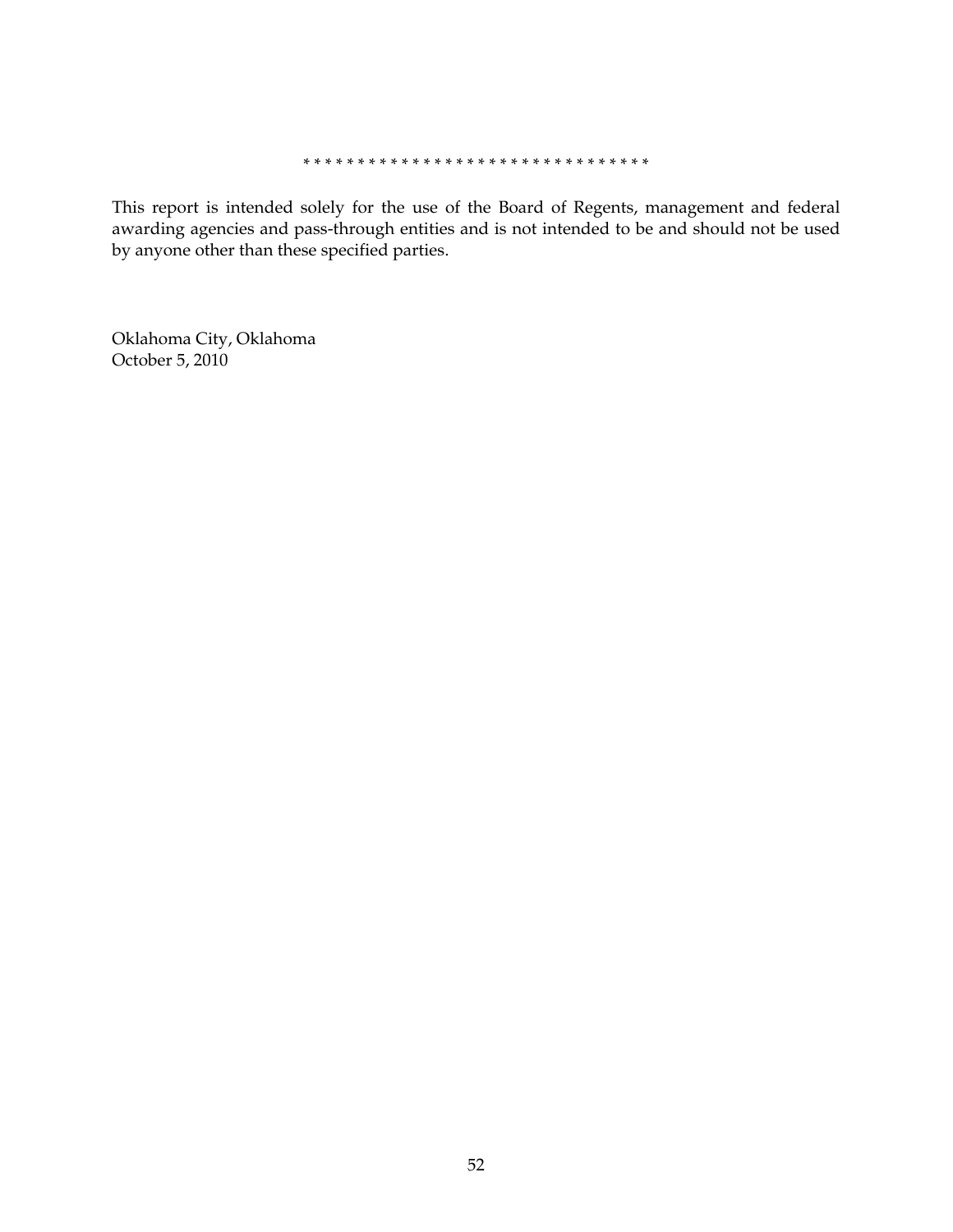# SCHEDULE OF EXPENDITURES OF FEDERAL AWARDS

# WESTERN OKLAHOMA STATE COLLEGE

Year Ended June 30, 2010

|                                                               | Federal<br><b>CFDA</b> |                 |
|---------------------------------------------------------------|------------------------|-----------------|
| Federal Grantor/Pass-through Grantor/Program Title            | Number                 | Expenditures    |
| U.S. Department of Education                                  |                        |                 |
| Student Financial Aid Cluster                                 |                        |                 |
| Federal Pell Grant Program                                    | 84.063                 | \$<br>2,914,511 |
| Federal Supplemental Educational Opportunity Grants           | 84.007                 | 23,800          |
| Federal Work Study Program                                    | 84.033                 | 90,121          |
| Federal Family Education Loan Program                         | 84.032                 | 2,053,923       |
| Federal Academic Competiveness Grant Program                  | 84.375                 | 95,780          |
| Total Student Financial Aid Cluster                           |                        | 5,178,135       |
| TRIO Program Cluster                                          |                        |                 |
| Upward Bound                                                  | 84.047                 | 287,699         |
| <b>Student Support Services</b>                               | 84.042A                | 282,272         |
| Total TRIO Program Cluster                                    |                        | 569,971         |
| Congressionally-directed Grant for Nursing Equipment          | 84.116Z                | 175,180         |
| Congressionally-directed Grant for Technology Upgrades        | 84.116Z                | 90              |
| Passed through the Oklahoma State Department of               |                        |                 |
| <b>Education: Carl Perkins Program</b>                        | 84.051                 | 40,709          |
| Total U.S. Department of Education                            |                        | 5,964,085       |
| Oklahoma State Regents for Higher Education                   |                        |                 |
| State Fiscal Stabilization Fund-Education State Grants (ARRA) | 84.394 ARRA            | 437,693         |
| U.S. Department of Health and Human Services                  |                        |                 |
| Temporary Assistance for Needy Families                       | 93.558                 | 139,509         |
| Child Development Associative Initiative                      | 93.575                 | 126,242         |
| Total U.S. Department of Health and Human Services            |                        | 265,751         |
| TOTAL EXPENDITURES OF FEDERAL AWARDS                          |                        | \$<br>6,667,529 |

See notes to schedule of expenditures of federal awards.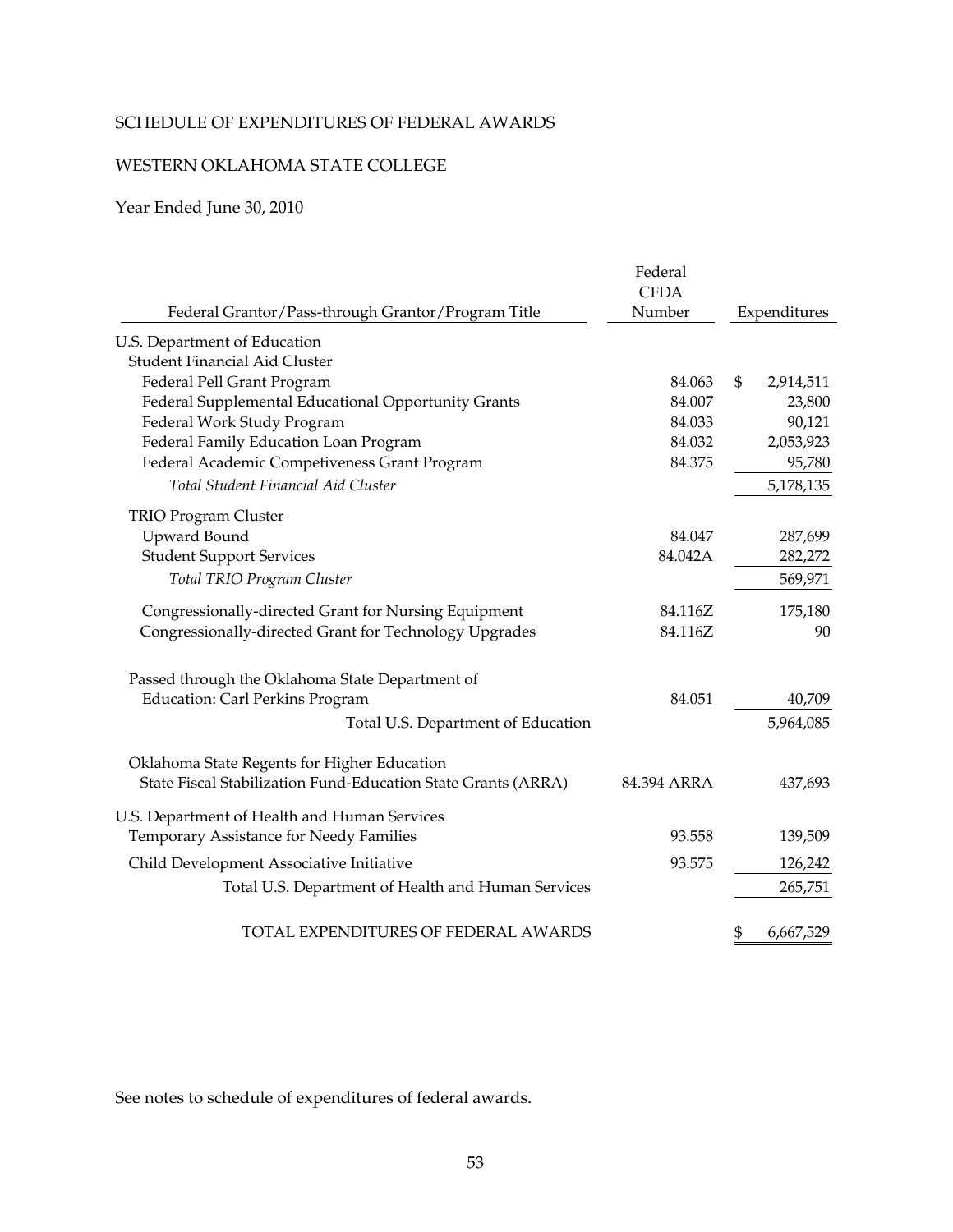# NOTES TO SCHEDULE OF EXPENDITURES OF FEDERAL AWARDS

# WESTERN OKLAHOMA STATE COLLEGE

June 30, 2010

# NOTE A--SUMMARY OF SIGNIFICANT ACCOUNTING POLICIES

The Schedule of Expenditures of Federal Awards is presented on the accrual basis of accounting, which is the basis used by Western Oklahoma State College to present the basic financial statements. Under the accrual basis, expenditures are recognized when the related liability is incurred.

#### NOTE B--FEDERAL FAMILY EDUCATION LOAN PROGRAM

The College participates in the Federal Family Education Program, Federal CFDA number 84.032 (the "Program"), which includes the Federal Stafford Loan Program, Federal Parents Loans for Undergraduate Students, and Federal Supplemental Loans for Students. The Program does not require the College to draw down cash; however, the College is required to perform certain administrative functions under the Program. Failure to perform such functions may require the College to reimburse the loan guarantee agencies.

# NOTE C--SUBRECIPIENTS

During the year ended June 30, 2010, the College did not provide any federal awards to subrecipients.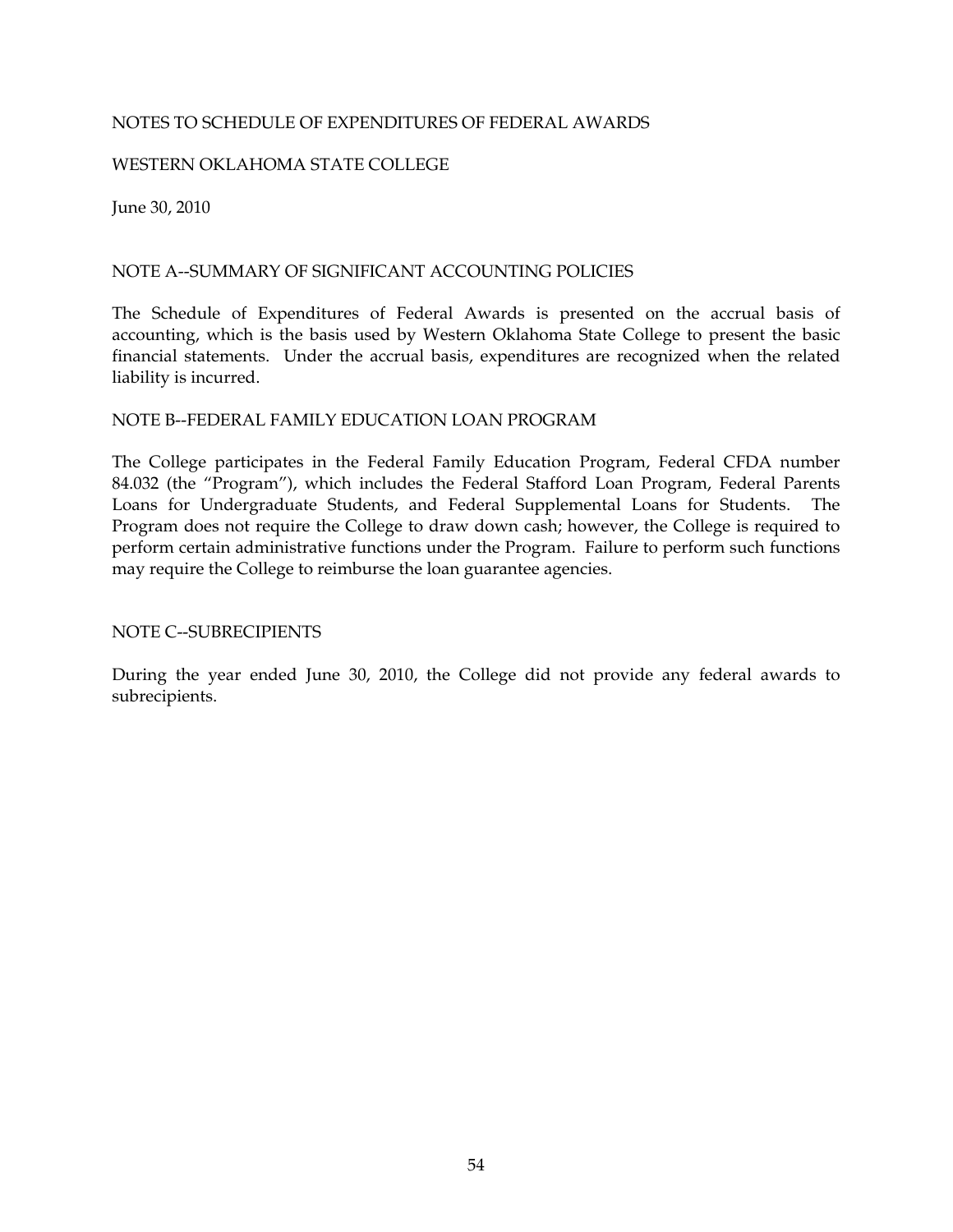# SCHEDULE OF FINDINGS AND QUESTIONED COSTS

# WESTERN OKLAHOMA STATE COLLEGE

June 30, 2010

### **Section I--Summary of Auditors' Results**

*Financial statements*

Type of auditors' report issued: *Unqualified* Internal control over financial reporting: • Material weakness(es) identified?  $\qquad \qquad \qquad \qquad \qquad \qquad \qquad \qquad \qquad \qquad \text{yes} \quad X \quad \text{no}$ Significant deficiency(ies) identified? yes X none reported Noncompliance material to financial statements noted?  $\qquad \qquad \qquad \qquad \qquad \qquad \qquad \text{yes} \quad X \quad \text{no}$ *Federal Awards*  Internal control over major programs: • Material weakness(es) identified? ves X no Significant deficiency(ies) identified? yes X none reported Type of auditors' report issued on compliance for major programs: *Unqualified* Any audit findings disclosed that are required to be reported in accordance with section 510(a) of Circular A-133? yes  $X$  no Identification of major programs: CFDA Number Student Financial Aid Cluster \* State Fiscal Stabilization Fund-Education State Grant (ARRA) 84.394 ARRA Congressionally Directed Grant for Nursing Equipment 84.116Z Program \* Refer to the Schedule of Expenditures of Federal Awards for CFDA numbers related to these programs. Dollar threshold used to distinguish between type A and type B programs: \$300,000

| Auditee qualified as low-risk auditee? | X ves<br>no |
|----------------------------------------|-------------|
|----------------------------------------|-------------|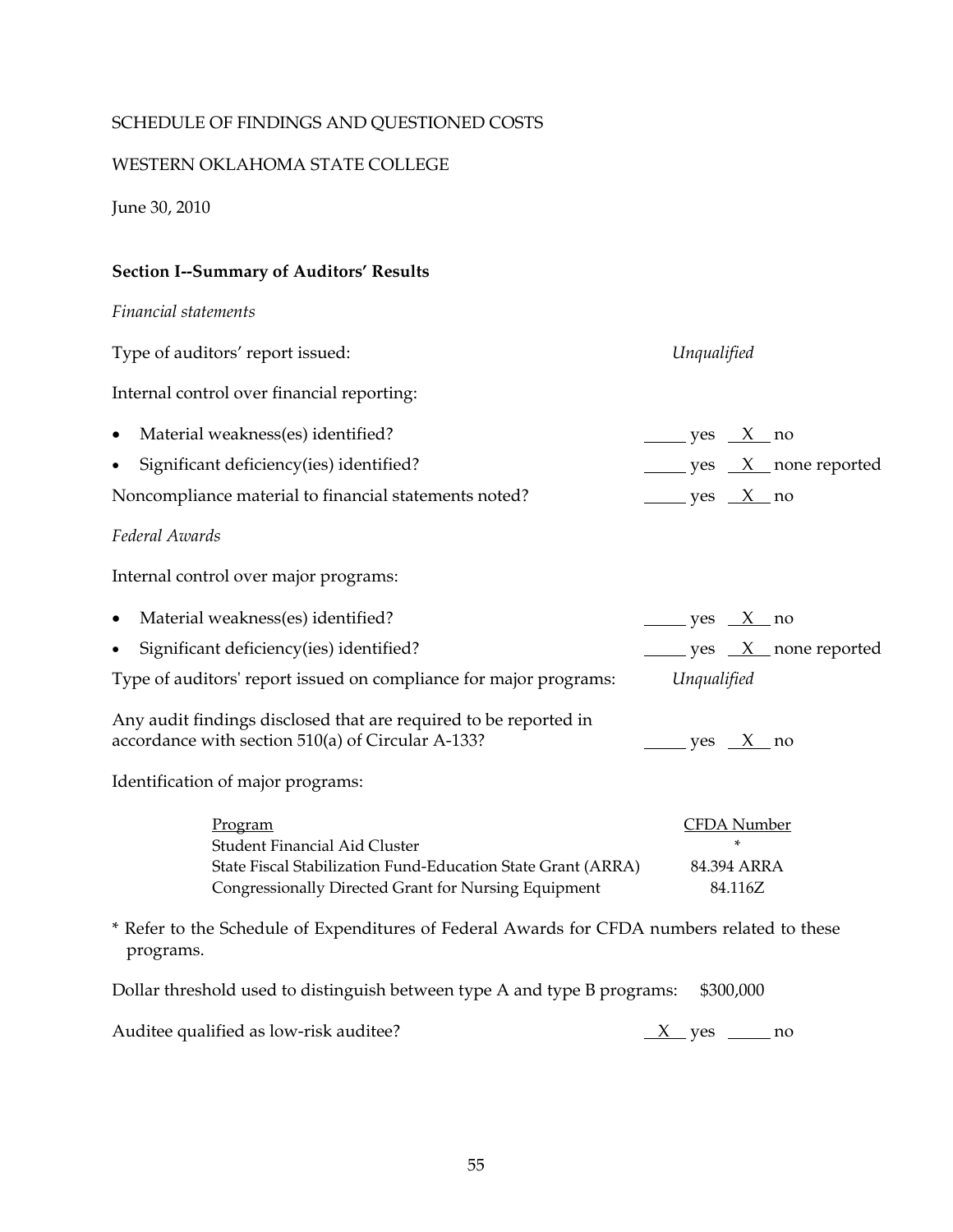# SCHEDULE OF FINDINGS AND QUESTIONED COSTS--Continued

# WESTERN OKLAHOMA STATE COLLEGE

June 30, 2010

**Section II--Findings Required to be Reported in Accordance with** *Government Auditing Standards:* 

None to report for the June 30, 2010 period.

# **Section III--Findings Required to be Reported in Accordance with OMB Circular A-133:**

None to report for the June 30, 2010 period.